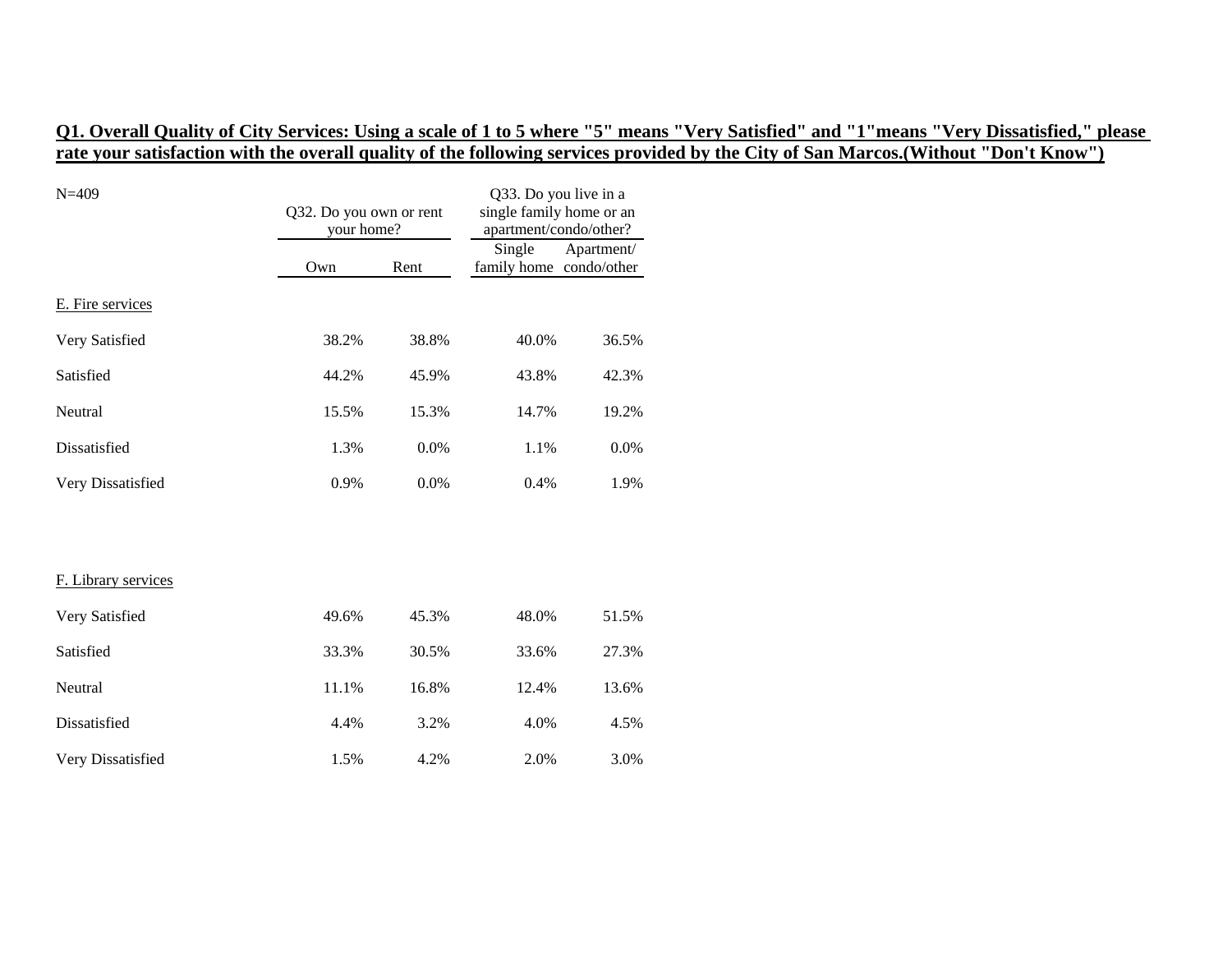| $N = 409$                                | Q32. Do you own or rent<br>your home? |       | Q33. Do you live in a<br>single family home or an<br>apartment/condo/other? |            |
|------------------------------------------|---------------------------------------|-------|-----------------------------------------------------------------------------|------------|
|                                          | Own                                   | Rent  | Single<br>family home condo/other                                           | Apartment/ |
| G. Mobility in the City                  |                                       |       |                                                                             |            |
| Very Satisfied                           | 7.8%                                  | 12.7% | 9.7%                                                                        | 5.5%       |
| Satisfied                                | 20.2%                                 | 29.4% | 21.7%                                                                       | 26.0%      |
| Neutral                                  | 29.4%                                 | 19.6% | 27.2%                                                                       | 30.1%      |
| Dissatisfied                             | 29.1%                                 | 27.5% | 28.8%                                                                       | 26.0%      |
| Very Dissatisfied                        | 13.5%                                 | 10.8% | 12.6%                                                                       | 12.3%      |
|                                          |                                       |       |                                                                             |            |
|                                          |                                       |       |                                                                             |            |
| H. Maintenance of city streets/sidewalks |                                       |       |                                                                             |            |
| Very Satisfied                           | 3.5%                                  | 8.7%  | 5.1%                                                                        | 4.1%       |
| Satisfied                                | 19.2%                                 | 28.2% | 20.4%                                                                       | 27.4%      |
| Neutral                                  | 25.2%                                 | 14.6% | 23.6%                                                                       | 15.1%      |
| Dissatisfied                             | 36.0%                                 | 34.0% | 35.0%                                                                       | 39.7%      |
| Very Dissatisfied                        | 16.1%                                 | 14.6% | 15.9%                                                                       | 13.7%      |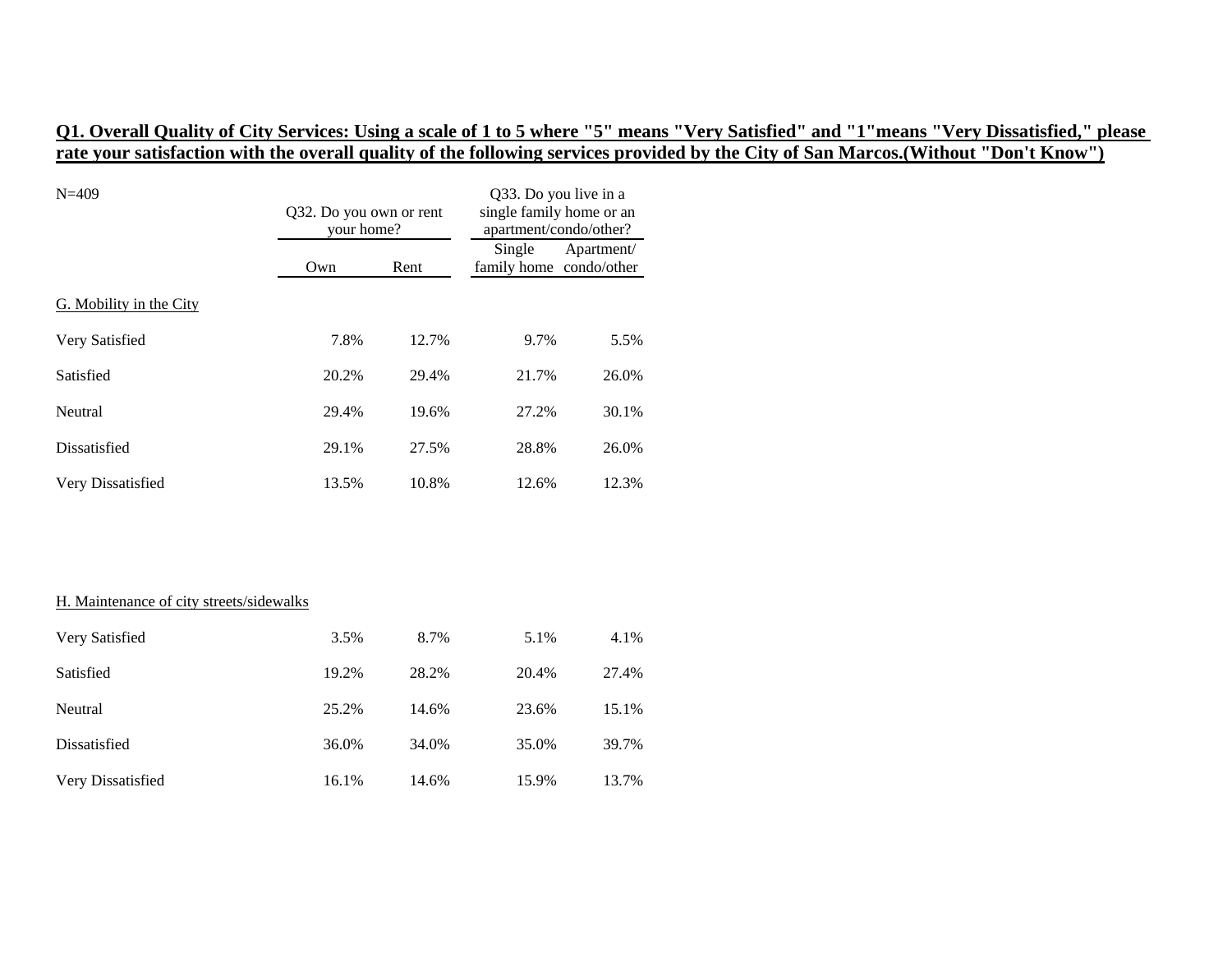| $N = 409$                                               | Q32. Do you own or rent<br>your home? |       | Q33. Do you live in a<br>single family home or an<br>apartment/condo/other? |            |
|---------------------------------------------------------|---------------------------------------|-------|-----------------------------------------------------------------------------|------------|
|                                                         | Own                                   | Rent  | Single<br>family home condo/other                                           | Apartment/ |
| I. Management of stormwater runoff and flood prevention |                                       |       |                                                                             |            |
| Very Satisfied                                          | 5.6%                                  | 7.1%  | 5.4%                                                                        | 8.5%       |
| Satisfied                                               | 24.1%                                 | 24.2% | 26.0%                                                                       | 18.3%      |
| Neutral                                                 | 30.7%                                 | 27.3% | 29.1%                                                                       | 32.4%      |
| Dissatisfied                                            | 18.1%                                 | 24.2% | 19.3%                                                                       | 22.5%      |
| Very Dissatisfied                                       | 21.5%                                 | 17.2% | 20.3%                                                                       | 18.3%      |
|                                                         |                                       |       |                                                                             |            |
| J. Municipal court services                             |                                       |       |                                                                             |            |
| Very Satisfied                                          | 10.1%                                 | 15.8% | 12.8%                                                                       | 8.7%       |
| Satisfied                                               | 41.1%                                 | 30.3% | 40.0%                                                                       | 23.9%      |
| Neutral                                                 | 40.1%                                 | 38.2% | 37.4%                                                                       | 52.2%      |
| Dissatisfied                                            | 6.3%                                  | 9.2%  | 6.8%                                                                        | 8.7%       |
| Very Dissatisfied                                       | 2.4%                                  | 6.6%  | 3.0%                                                                        | 6.5%       |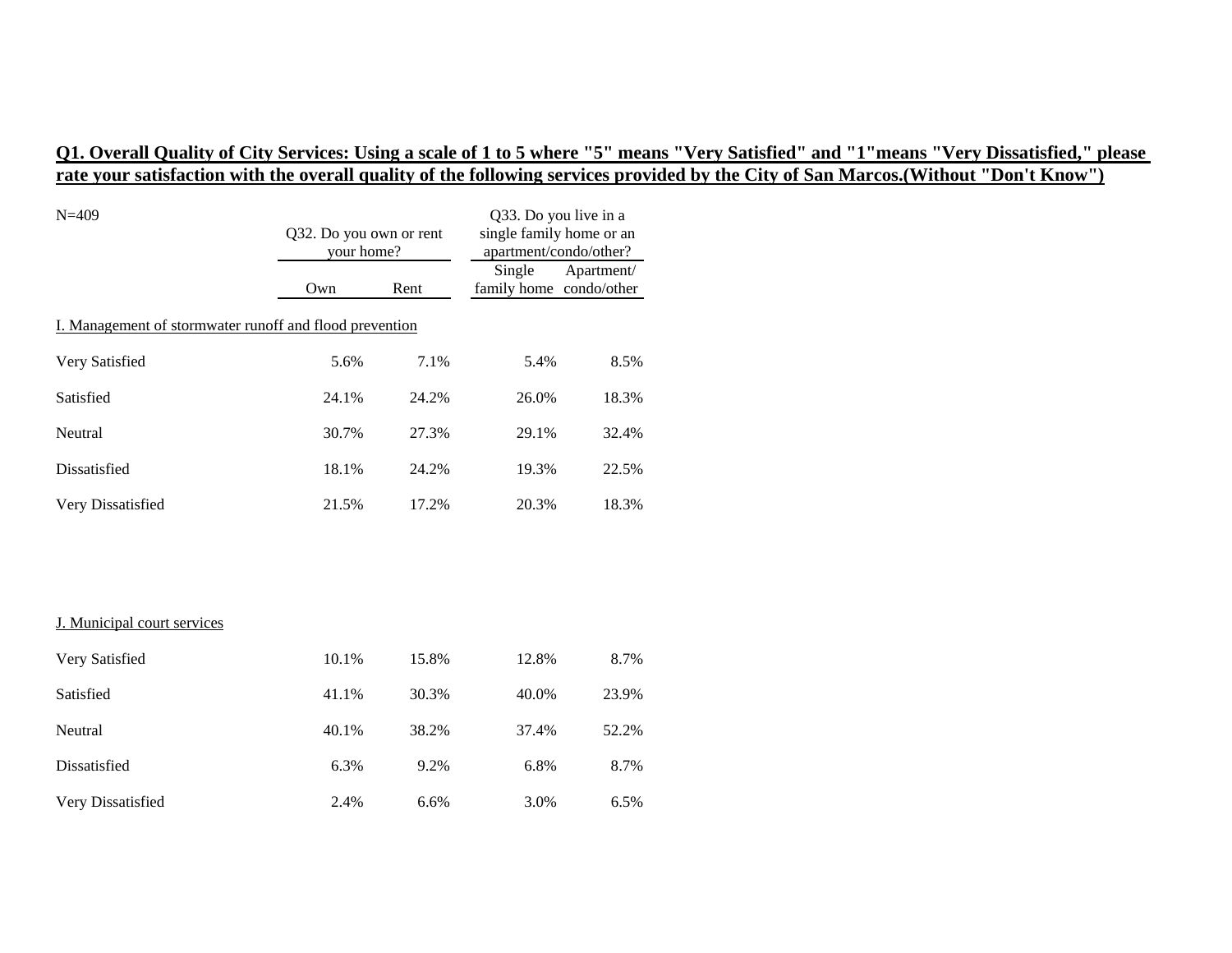| $N = 409$           | Q32. Do you own or rent<br>your home? |       | Q33. Do you live in a<br>single family home or an<br>apartment/condo/other? |            |
|---------------------|---------------------------------------|-------|-----------------------------------------------------------------------------|------------|
|                     | Own<br>Rent                           |       | Single<br>family home condo/other                                           | Apartment/ |
| K. Police services  |                                       |       |                                                                             |            |
| Very Satisfied      | 22.5%                                 | 22.7% | 22.1%                                                                       | 26.6%      |
| Satisfied           | 46.1%                                 | 36.1% | 46.8%                                                                       | 29.7%      |
| Neutral             | 24.7%                                 | 24.7% | 24.1%                                                                       | 26.6%      |
| Dissatisfied        | 4.1%                                  | 7.2%  | 3.3%                                                                        | 12.5%      |
| Very Dissatisfied   | 2.6%                                  | 9.3%  | 3.7%                                                                        | 4.7%       |
|                     |                                       |       |                                                                             |            |
| L. Electric service |                                       |       |                                                                             |            |
| Very Satisfied      | 26.8%                                 | 25.0% | 27.5%                                                                       | 25.0%      |
| Satisfied           | 45.7%                                 | 42.0% | 46.0%                                                                       | 38.9%      |
| Neutral             | 17.4%                                 | 20.0% | 15.9%                                                                       | 25.0%      |
| Dissatisfied        | 8.7%                                  | 9.0%  | 8.3%                                                                        | 9.7%       |
| Very Dissatisfied   | 1.4%                                  | 4.0%  | 2.3%                                                                        | 1.4%       |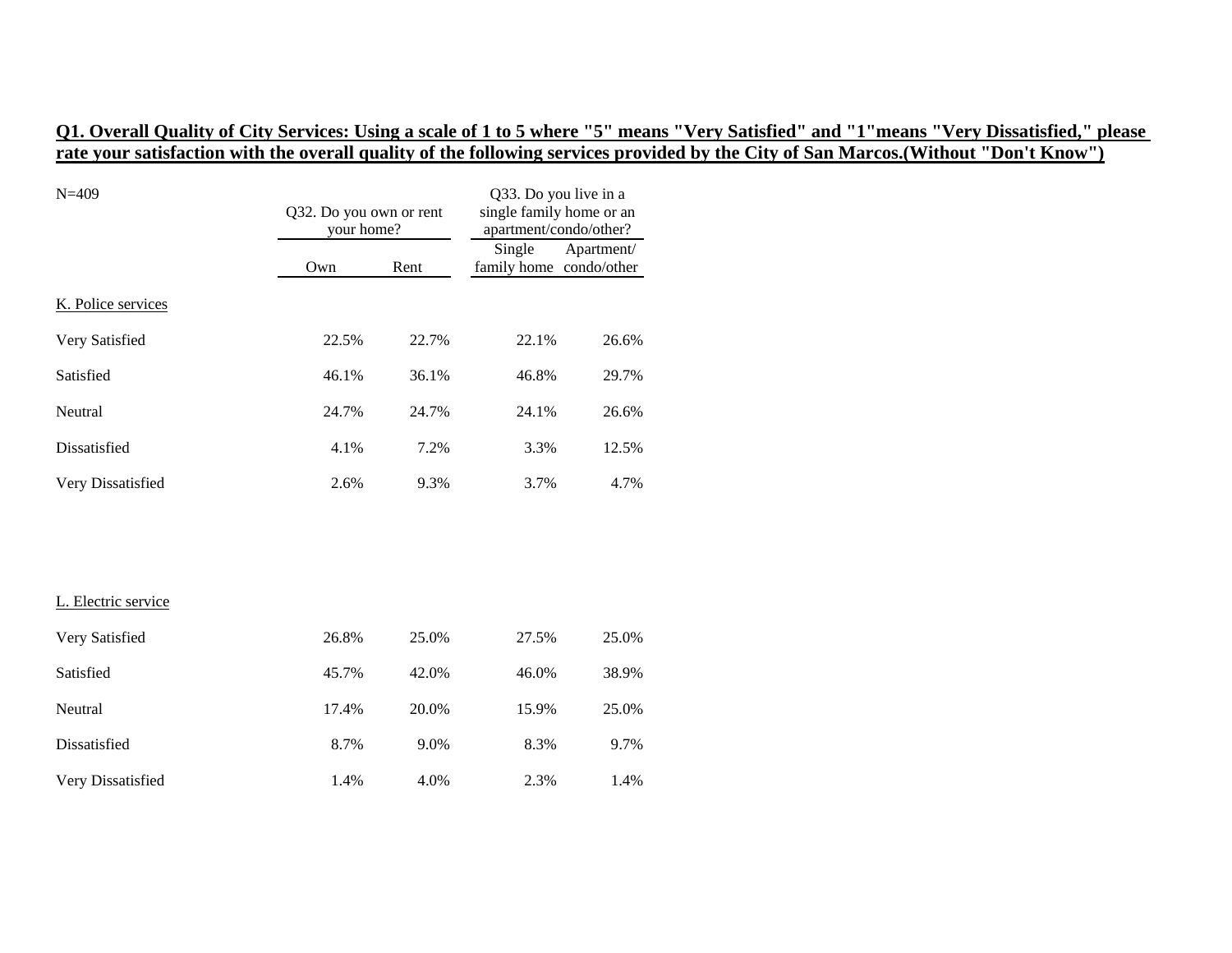| $N = 409$                                               | Q32. Do you own or rent<br>your home? |       | Q33. Do you live in a<br>single family home or an<br>apartment/condo/other? |            |
|---------------------------------------------------------|---------------------------------------|-------|-----------------------------------------------------------------------------|------------|
|                                                         | Own                                   | Rent  | Single<br>family home condo/other                                           | Apartment/ |
| M. Trash, recycling, and yard waste collection services |                                       |       |                                                                             |            |
| Very Satisfied                                          | 22.4%                                 | 23.5% | 24.5%                                                                       | 16.7%      |
| Satisfied                                               | 50.7%                                 | 49.0% | 49.0%                                                                       | 54.2%      |
| Neutral                                                 | 16.4%                                 | 14.7% | 14.6%                                                                       | 20.8%      |
| Dissatisfied                                            | 7.3%                                  | 11.8% | 9.2%                                                                        | 5.6%       |
| Very Dissatisfied                                       | 3.1%                                  | 1.0%  | 2.5%                                                                        | 2.8%       |
|                                                         |                                       |       |                                                                             |            |
| N. City communication with the public                   |                                       |       |                                                                             |            |
| Very Satisfied                                          | 12.5%                                 | 18.2% | 14.6%                                                                       | 11.8%      |
| Satisfied                                               | 39.8%                                 | 36.4% | 39.6%                                                                       | 32.4%      |
| Neutral                                                 | 31.2%                                 | 23.2% | 28.9%                                                                       | 29.4%      |
| Dissatisfied                                            | 12.5%                                 | 15.2% | 12.0%                                                                       | 20.6%      |
| Very Dissatisfied                                       | 3.9%                                  | 7.1%  | 4.9%                                                                        | 5.9%       |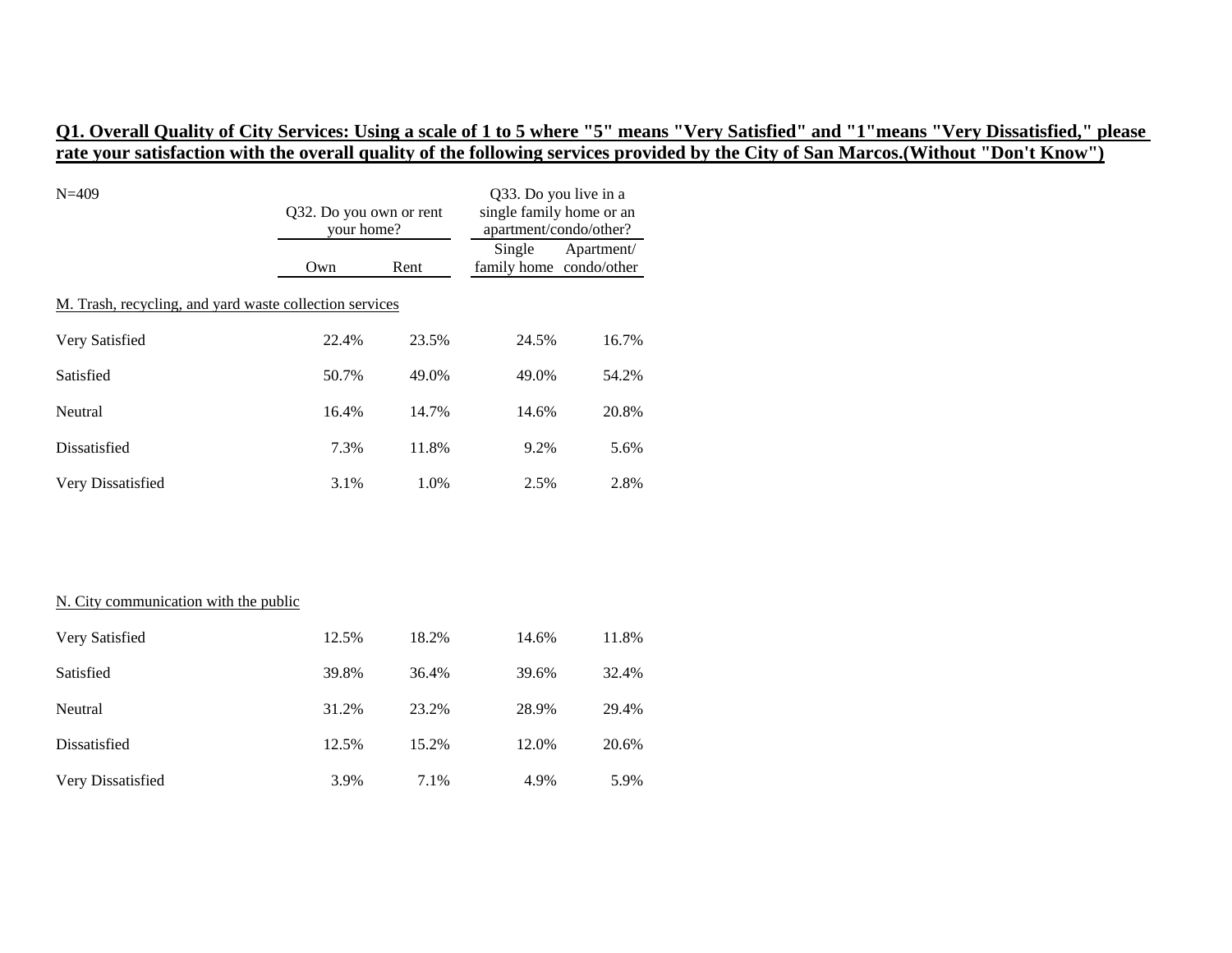| $N = 409$                                      | Q32. Do you own or rent<br>your home? |       | Q33. Do you live in a<br>single family home or an<br>apartment/condo/other? |            |  |
|------------------------------------------------|---------------------------------------|-------|-----------------------------------------------------------------------------|------------|--|
|                                                | Own                                   | Rent  | Single<br>family home condo/other                                           | Apartment/ |  |
| O. Customer service provided by City employees |                                       |       |                                                                             |            |  |
| Very Satisfied                                 | 17.6%                                 | 20.9% | 17.7%                                                                       | 23.2%      |  |
| Satisfied                                      | 40.8%                                 | 40.7% | 41.0%                                                                       | 39.3%      |  |
| Neutral                                        | 33.7%                                 | 29.1% | 33.2%                                                                       | 28.6%      |  |
| Dissatisfied                                   | 5.5%                                  | 5.8%  | 5.3%                                                                        | 7.1%       |  |
| Very Dissatisfied                              | 2.4%                                  | 3.5%  | 2.8%                                                                        | 1.8%       |  |

| P. City Clerk services (public information requests, passports, birth and death records) |         |       |       |       |  |
|------------------------------------------------------------------------------------------|---------|-------|-------|-------|--|
| Very Satisfied                                                                           | 18.0%   | 23.0% | 20.6% | 15.7% |  |
| Satisfied                                                                                | 42.3%   | 40.5% | 42.8% | 37.3% |  |
| Neutral                                                                                  | 36.5%   | 32.4% | 33.3% | 43.1% |  |
| Dissatisfied                                                                             | 2.3%    | 2.7%  | 2.5%  | 2.0%  |  |
| Very Dissatisfied                                                                        | $0.9\%$ | 1.4%  | 0.8%  | 2.0%  |  |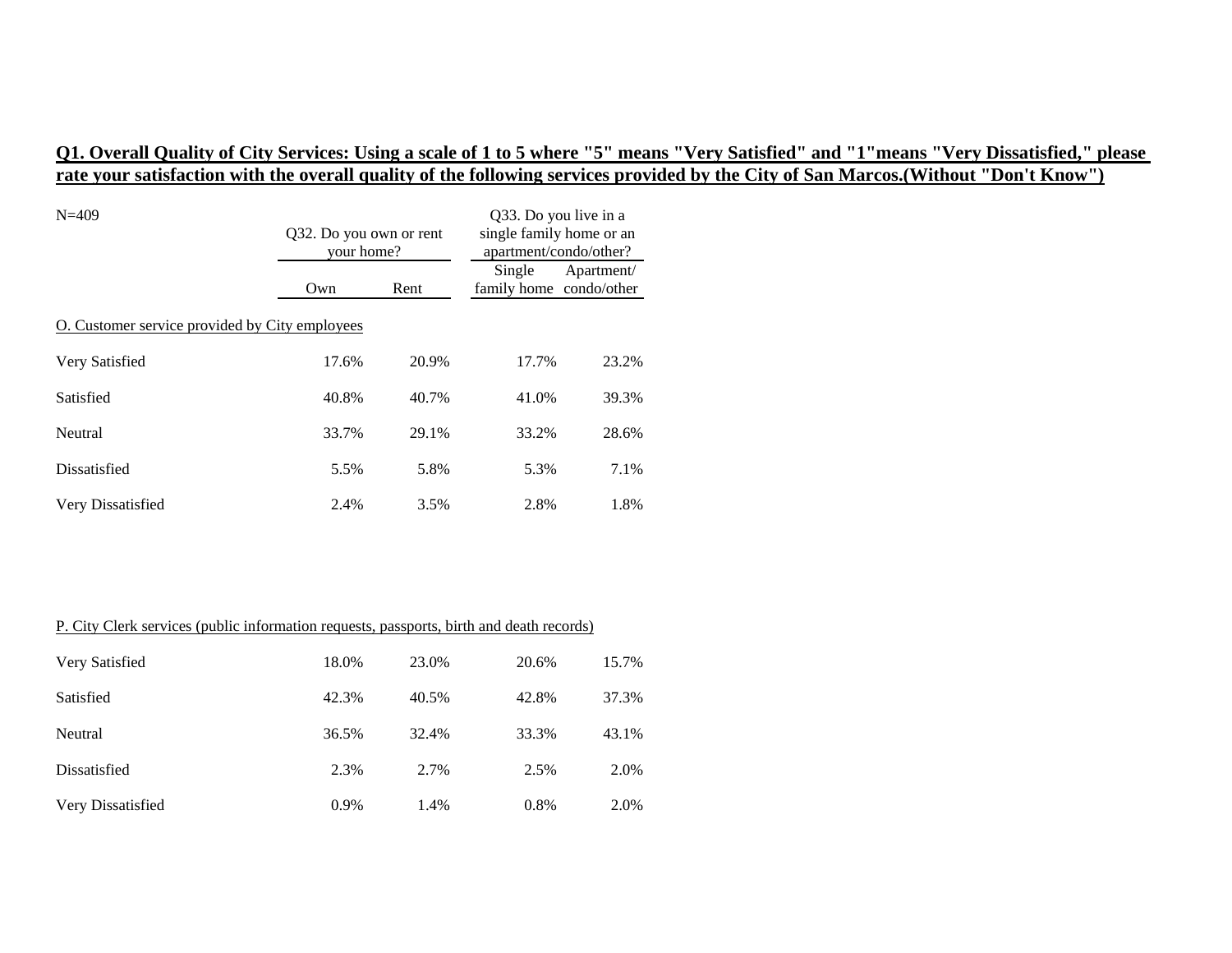| $N = 409$                                          | Q32. Do you own or rent<br>your home? |       | Q33. Do you live in a<br>single family home or an<br>apartment/condo/other? |            |  |
|----------------------------------------------------|---------------------------------------|-------|-----------------------------------------------------------------------------|------------|--|
|                                                    | Own                                   | Rent  | Single<br>family home condo/other                                           | Apartment/ |  |
| Q. Environmental Health services (Food Protection) |                                       |       |                                                                             |            |  |
| Very Satisfied                                     | 12.2%                                 | 18.1% | 15.8%                                                                       | 6.3%       |  |
| Satisfied                                          | 41.5%                                 | 33.3% | 38.6%                                                                       | 41.7%      |  |
| Neutral                                            | 39.0%                                 | 43.1% | 39.0%                                                                       | 43.8%      |  |
| Dissatisfied                                       | 4.9%                                  | 2.8%  | 3.9%                                                                        | 6.3%       |  |
| Very Dissatisfied                                  | 2.4%                                  | 2.8%  | 2.6%                                                                        | 2.1%       |  |

#### R. Animal Services (Animal Control, Adoption Center)

| Very Satisfied    | 14.0% | 18.1% | 15.8% | 15.8% |
|-------------------|-------|-------|-------|-------|
| Satisfied         | 43.2% | 32.5% | 42.5% | 29.8% |
| Neutral           | 31.4% | 32.5% | 29.7% | 40.4% |
| Dissatisfied      | 9.7%  | 12.0% | 9.3%  | 12.3% |
| Very Dissatisfied | 1.7%  | 4.8%  | 2.7%  | 1.8%  |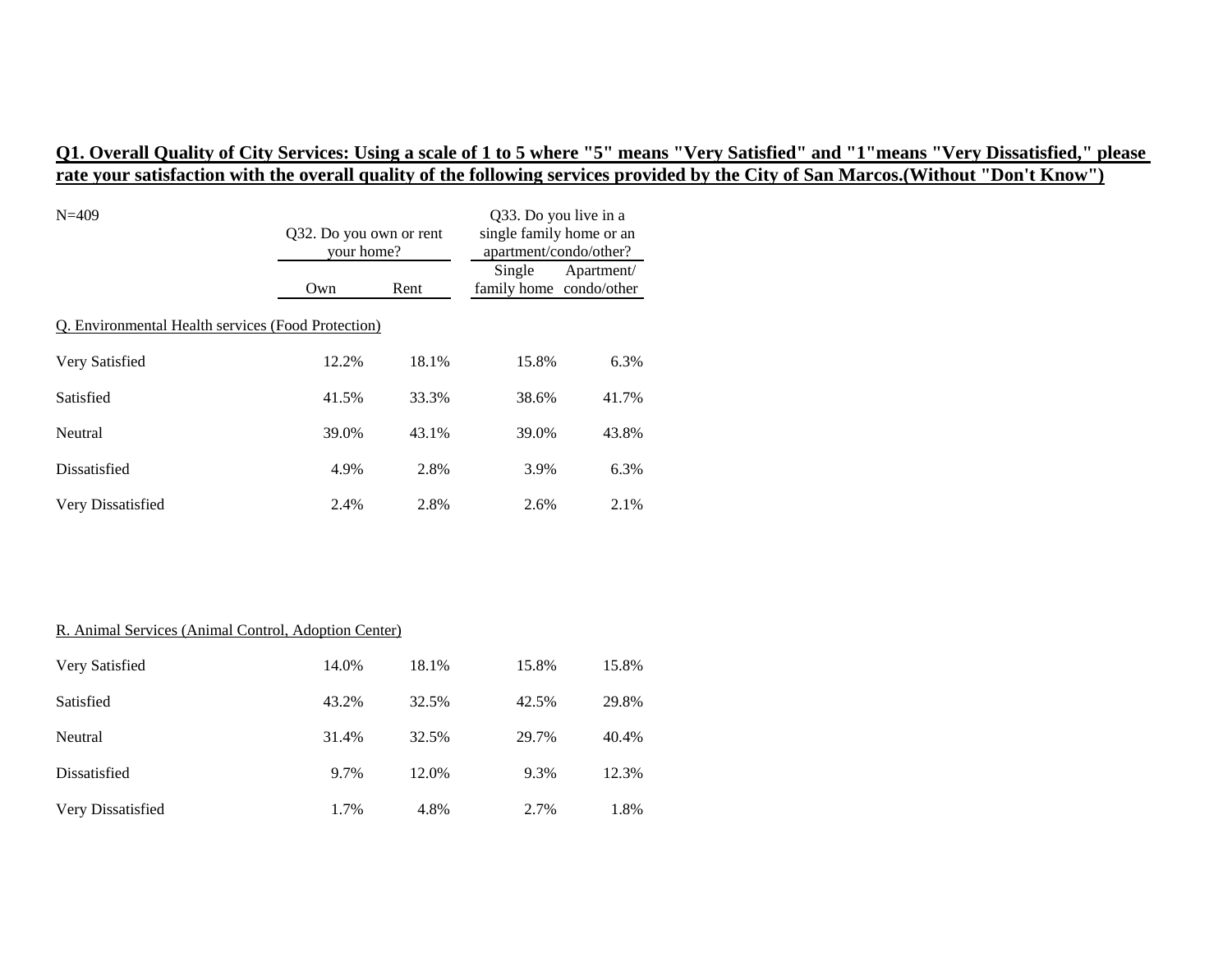# **Q2. The sum of the FOUR services listed above do you think are most important for the City to provide?**

| $N = 409$                                               | Q32. Do you own or rent<br>your home? |       | Q33. Do you live in a<br>single family home or an<br>apartment/condo/other? |            |
|---------------------------------------------------------|---------------------------------------|-------|-----------------------------------------------------------------------------|------------|
|                                                         | Own                                   | Rent  | Single<br>family home condo/other                                           | Apartment/ |
| Q2. Sum of Top 4 Choices                                |                                       |       |                                                                             |            |
| City parks and recreation<br>programs                   | 14.4%                                 | 17.9% | 15.3%                                                                       | 14.9%      |
| City water and sewer services                           | 37.2%                                 | 32.1% | 36.4%                                                                       | 33.8%      |
| Emergency medical services                              | 32.6%                                 | 28.3% | 30.6%                                                                       | 36.5%      |
| Enforcement of city codes<br>and ordinances             | 15.8%                                 | 15.1% | 17.4%                                                                       | 9.5%       |
| Fire services                                           | 41.6%                                 | 26.4% | 39.1%                                                                       | 32.4%      |
| Library services                                        | 9.1%                                  | 8.5%  | 8.9%                                                                        | 6.8%       |
| Mobility in City                                        | 17.8%                                 | 29.2% | 18.0%                                                                       | 35.1%      |
| Maintenance of city streets/<br>sidewalks               | 24.5%                                 | 24.5% | 24.5%                                                                       | 23.0%      |
| Management of stormwater<br>runoff and flood prevention | 24.2%                                 | 34.9% | 25.1%                                                                       | 36.5%      |
| Municipal court services                                | 1.7%                                  | 3.8%  | 2.4%                                                                        | 1.4%       |
| Police services                                         | 54.4%                                 | 44.3% | 55.0%                                                                       | 41.9%      |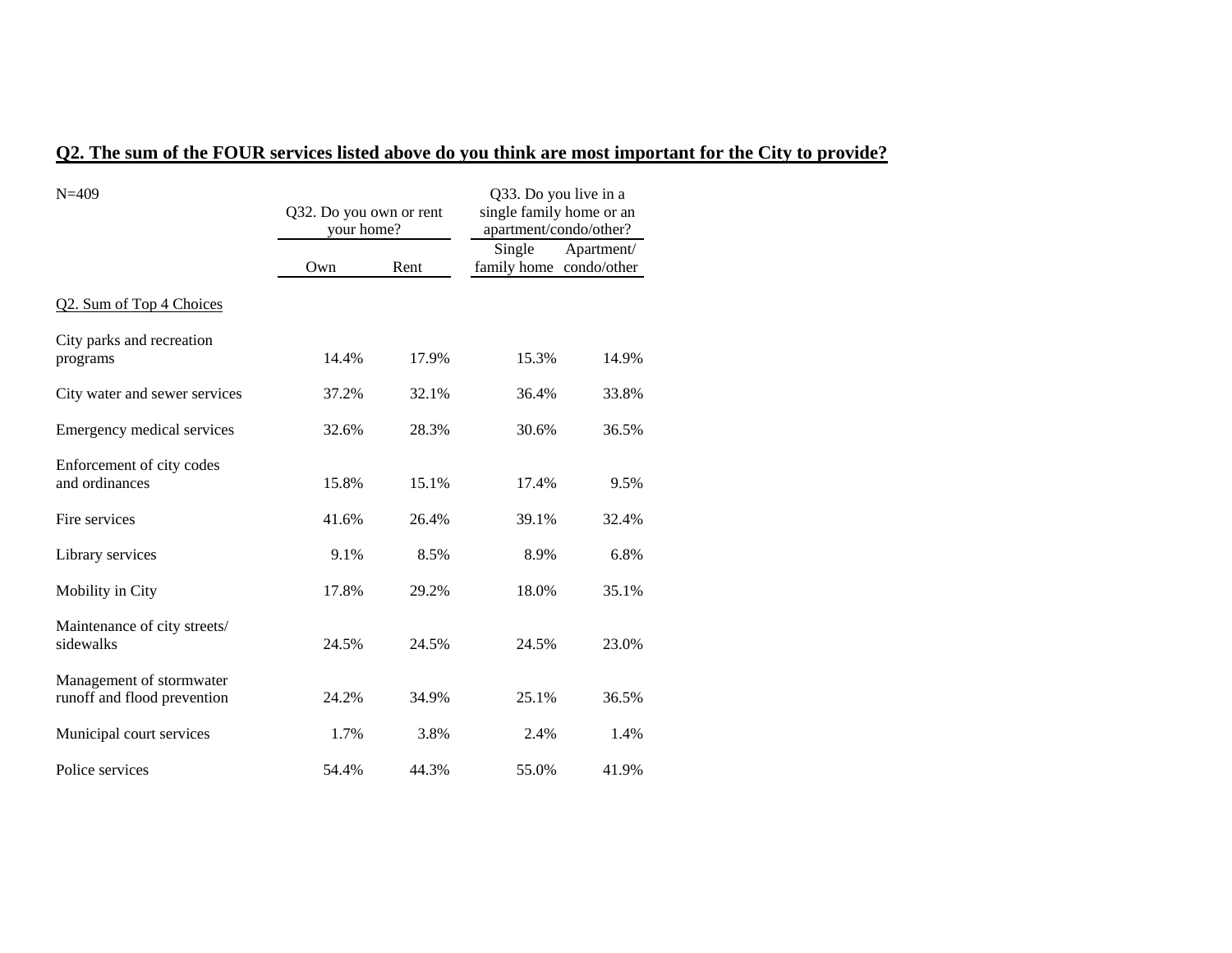### **Q2. The sum of the FOUR services listed above do you think are most important for the City to provide? (cont.)**

| $N = 409$                                                                                      | Q32. Do you own or rent<br>your home? |         | Q33. Do you live in a<br>single family home or an<br>apartment/condo/other? |            |
|------------------------------------------------------------------------------------------------|---------------------------------------|---------|-----------------------------------------------------------------------------|------------|
|                                                                                                | Own                                   | Rent    | Single<br>family home condo/other                                           | Apartment/ |
| Q2. Sum of Top 4 Choices (Cont.)                                                               |                                       |         |                                                                             |            |
| Electric service                                                                               | 25.5%                                 | 25.5%   | 24.8%                                                                       | 27.0%      |
| Trash, recycling, and yard<br>waste collection services                                        | 14.4%                                 | 20.8%   | 16.5%                                                                       | 14.9%      |
| City communication with the<br>public                                                          | 12.4%                                 | 15.1%   | 11.9%                                                                       | 20.3%      |
| Customer service provided by<br>City employees                                                 | 2.7%                                  | 2.8%    | 2.1%                                                                        | 4.1%       |
| City Clerk services (public<br>information requests,<br>passports, birth and death<br>records) | 0.7%                                  | $0.9\%$ | $0.9\%$                                                                     | $0.0\%$    |
| Environmental Health<br>services (Food Protection)                                             | 5.0%                                  | 8.5%    | 4.9%                                                                        | 10.8%      |
| Animal Services (Animal<br>Control, Adoption Center)                                           | 6.0%                                  | 4.7%    | 6.1%                                                                        | 4.1%       |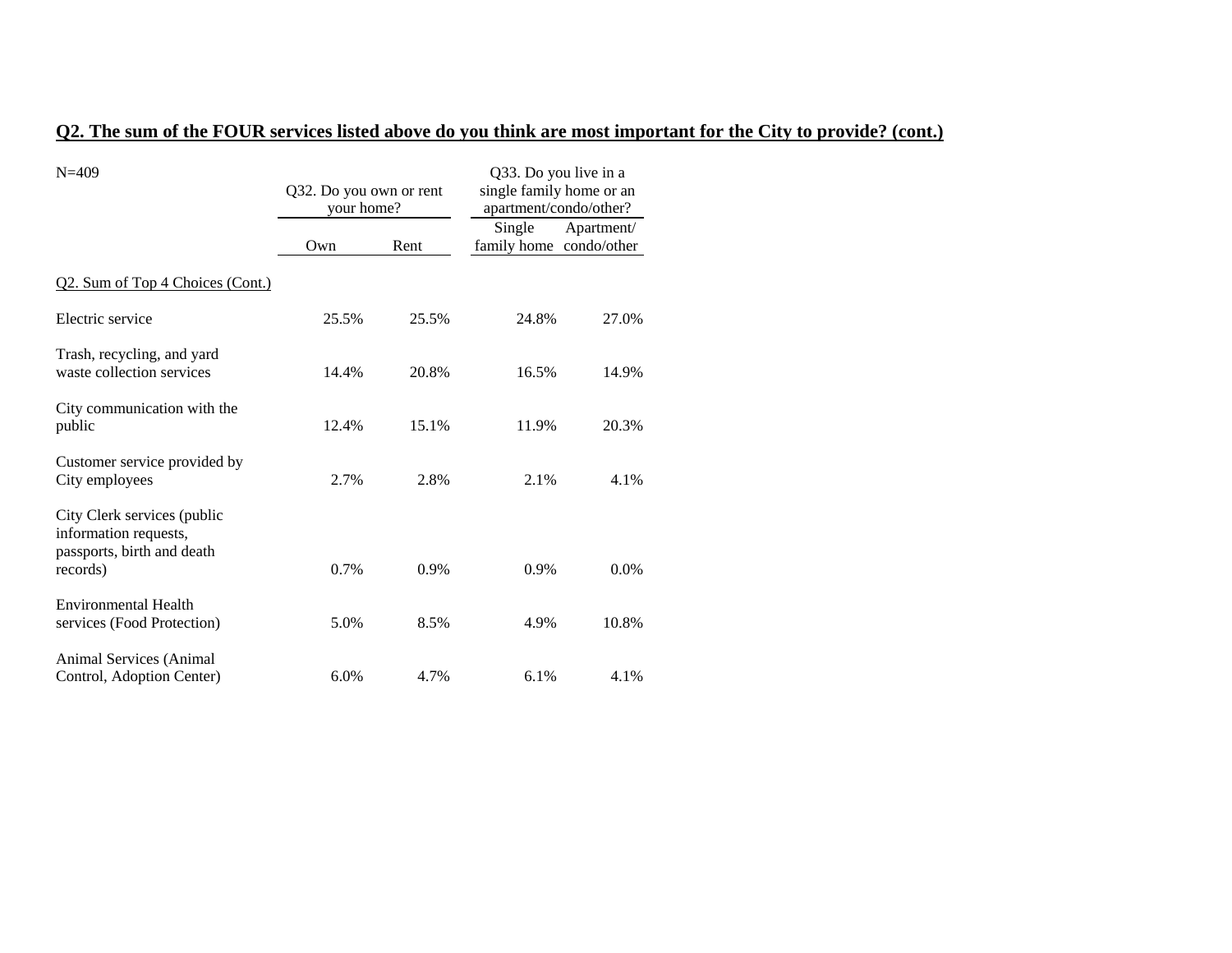# **Q3. Public Safety: Using a scale of 1 to 5 where "5" means "Very Safe" and "1" means "Very Unsafe," please indicate how safe you feel in the following situations:(Without "Don't Know")**

| $N = 409$                 | Q32. Do you own or rent<br>your home? |       | Q33. Do you live in a<br>single family home or an<br>apartment/condo/other? |            |
|---------------------------|---------------------------------------|-------|-----------------------------------------------------------------------------|------------|
|                           | Own                                   | Rent  | Single<br>family home condo/other                                           | Apartment/ |
| A. In Downtown San Marcos |                                       |       |                                                                             |            |
| Very Safe                 | 25.5%                                 | 29.0% | 26.2%                                                                       | 26.4%      |
| Safe                      | 51.0%                                 | 47.0% | 51.7%                                                                       | 43.1%      |
| Neutral                   | 13.1%                                 | 18.0% | 11.7%                                                                       | 26.4%      |
| Unsafe                    | 9.7%                                  | 6.0%  | 9.8%                                                                        | 4.2%       |
| Very Unsafe               | 0.7%                                  | 0.0%  | 0.6%                                                                        | 0.0%       |
|                           |                                       |       |                                                                             |            |
|                           |                                       |       |                                                                             |            |
| <b>B.</b> In City parks   |                                       |       |                                                                             |            |
| Very Safe                 | 18.0%                                 | 27.4% | 17.9%                                                                       | 30.4%      |
| Safe                      | 44.6%                                 | 45.3% | 45.7%                                                                       | 42.0%      |
| Neutral                   | 24.5%                                 | 20.0% | 24.8%                                                                       | 17.4%      |
| Unsafe                    | 11.5%                                 | 6.3%  | 10.6%                                                                       | 7.2%       |
| Very Unsafe               | 1.4%                                  | 1.1%  | 1.0%                                                                        | 2.9%       |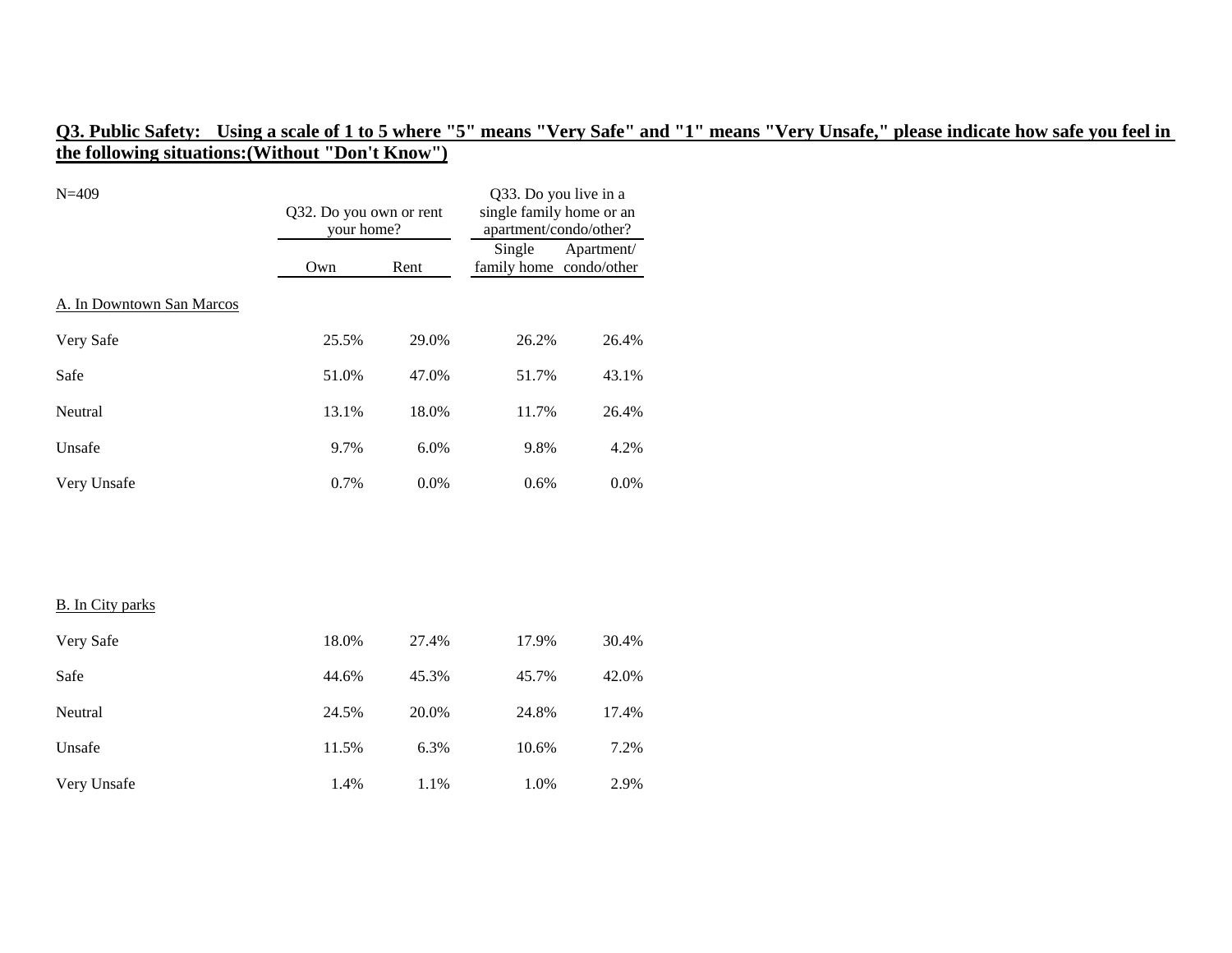# **Q3. Public Safety: Using a scale of 1 to 5 where "5" means "Very Safe" and "1" means "Very Unsafe," please indicate how safe you feel in the following situations:(Without "Don't Know")**

| $N = 409$                              | Q32. Do you own or rent<br>your home? |       | Q33. Do you live in a<br>single family home or an<br>apartment/condo/other? |            |
|----------------------------------------|---------------------------------------|-------|-----------------------------------------------------------------------------|------------|
|                                        | Own                                   | Rent  | Single<br>family home condo/other                                           | Apartment/ |
| C. In your neighborhood during the day |                                       |       |                                                                             |            |
| Very Safe                              | 51.9%                                 | 48.5% | 50.6%                                                                       | 52.8%      |
| Safe                                   | 40.6%                                 | 35.0% | 39.4%                                                                       | 40.3%      |
| Neutral                                | 5.8%                                  | 14.6% | 7.8%                                                                        | 6.9%       |
| Unsafe                                 | 1.4%                                  | 1.9%  | 1.9%                                                                        | 0.0%       |
| Very Unsafe                            | 0.3%                                  | 0.0%  | 0.3%                                                                        | 0.0%       |
|                                        |                                       |       |                                                                             |            |
| D. In your neighborhood at night       |                                       |       |                                                                             |            |
| Very Safe                              | 33.4%                                 | 28.8% | 33.3%                                                                       | 28.4%      |
| Safe                                   | 43.7%                                 | 42.3% | 41.1%                                                                       | 52.7%      |
| Neutral                                | 15.7%                                 | 16.3% | 16.2%                                                                       | 14.9%      |
| Unsafe                                 | 5.8%                                  | 9.6%  | 7.2%                                                                        | 4.1%       |
| Very Unsafe                            | 1.4%                                  | 2.9%  | 2.2%                                                                        | 0.0%       |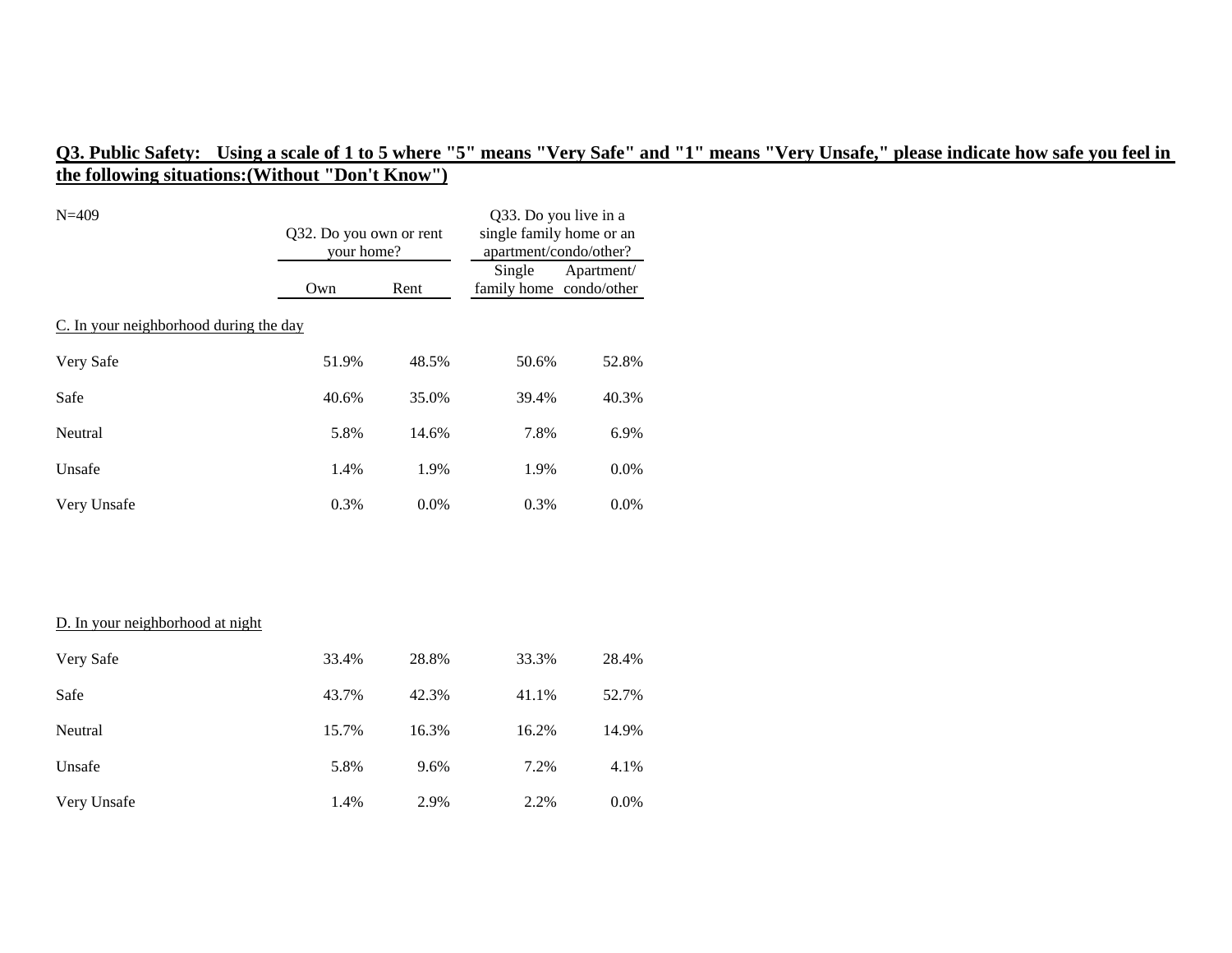# **Q3. Public Safety: Using a scale of 1 to 5 where "5" means "Very Safe" and "1" means "Very Unsafe," please indicate how safe you feel in the following situations:(Without "Don't Know")**

| $N = 409$                         | Q32. Do you own or rent<br>your home? |         | Q33. Do you live in a<br>single family home or an<br>apartment/condo/other? |            |
|-----------------------------------|---------------------------------------|---------|-----------------------------------------------------------------------------|------------|
|                                   | Own                                   | Rent    | Single<br>family home condo/other                                           | Apartment/ |
| E. In commercial and retail areas |                                       |         |                                                                             |            |
| Very Safe                         | 25.1%                                 | 29.7%   | 24.6%                                                                       | 32.9%      |
| Safe                              | 50.2%                                 | 44.6%   | 50.8%                                                                       | 42.5%      |
| Neutral                           | 19.6%                                 | 22.8%   | 19.6%                                                                       | 21.9%      |
| Unsafe                            | 4.8%                                  | 3.0%    | 4.7%                                                                        | 2.7%       |
| Very Unsafe                       | 0.3%                                  | $0.0\%$ | 0.3%                                                                        | $0.0\%$    |

#### F. Overall feeling of safety in San Marcos

| Very Safe   | 25.2% | 32.4% | 26.5% | 29.7%   |
|-------------|-------|-------|-------|---------|
| Safe        | 56.5% | 49.0% | 54.8% | 54.1%   |
| Neutral     | 13.6% | 14.7% | 13.7% | 14.9%   |
| Unsafe      | 4.4%  | 2.9%  | 4.7%  | 1.4%    |
| Very Unsafe | 0.3%  | 1.0%  | 0.3%  | $0.0\%$ |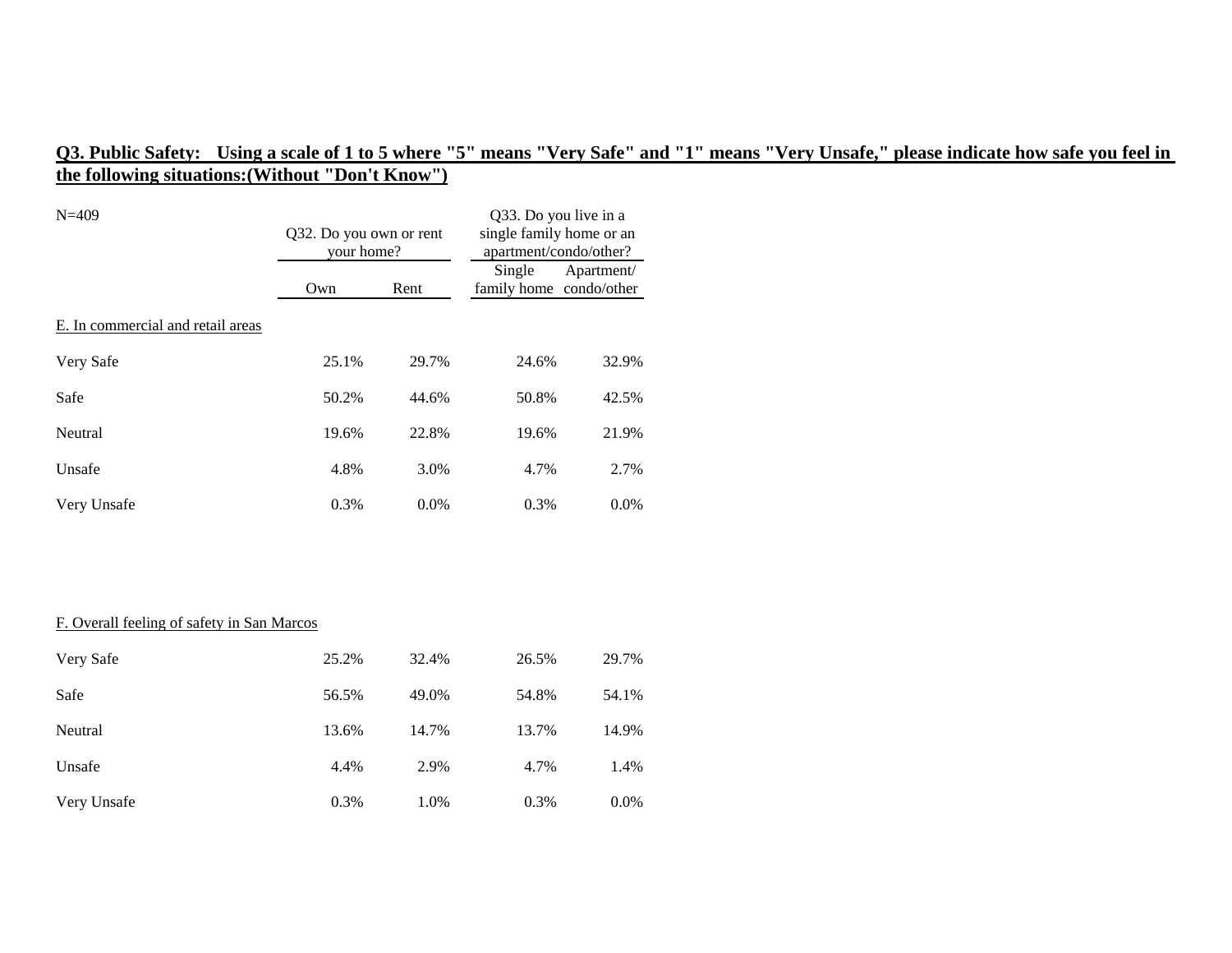| Q32. Do you own or rent<br>your home?               |       | Q33. Do you live in a<br>single family home or an<br>apartment/condo/other? |                                   |
|-----------------------------------------------------|-------|-----------------------------------------------------------------------------|-----------------------------------|
| Own                                                 | Rent  |                                                                             | Apartment/                        |
| A. Overall quality of services provided by the City |       |                                                                             |                                   |
| 11.5%                                               | 10.7% | 11.4%                                                                       | 11.0%                             |
| 58.1%                                               | 54.4% | 58.3%                                                                       | 52.1%                             |
| 21.9%                                               | 25.2% | 21.2%                                                                       | 30.1%                             |
| 7.9%                                                | 7.8%  | 8.1%                                                                        | 6.8%                              |
| 0.7%                                                | 1.9%  | 1.0%                                                                        | 0.0%                              |
|                                                     |       |                                                                             |                                   |
|                                                     |       |                                                                             |                                   |
| <b>B.</b> How well the City is planning for growth  |       |                                                                             |                                   |
| 3.9%                                                | 7.9%  | 4.9%                                                                        | 5.5%                              |
| 19.6%                                               | 20.8% | 20.8%                                                                       | 17.8%                             |
| 25.0%                                               | 22.8% | 23.1%                                                                       | 28.8%                             |
| 32.1%                                               | 32.7% | 31.6%                                                                       | 32.9%                             |
|                                                     |       |                                                                             | Single<br>family home condo/other |

Very Dissatisfied 19.3% 15.8% 19.5% 15.1%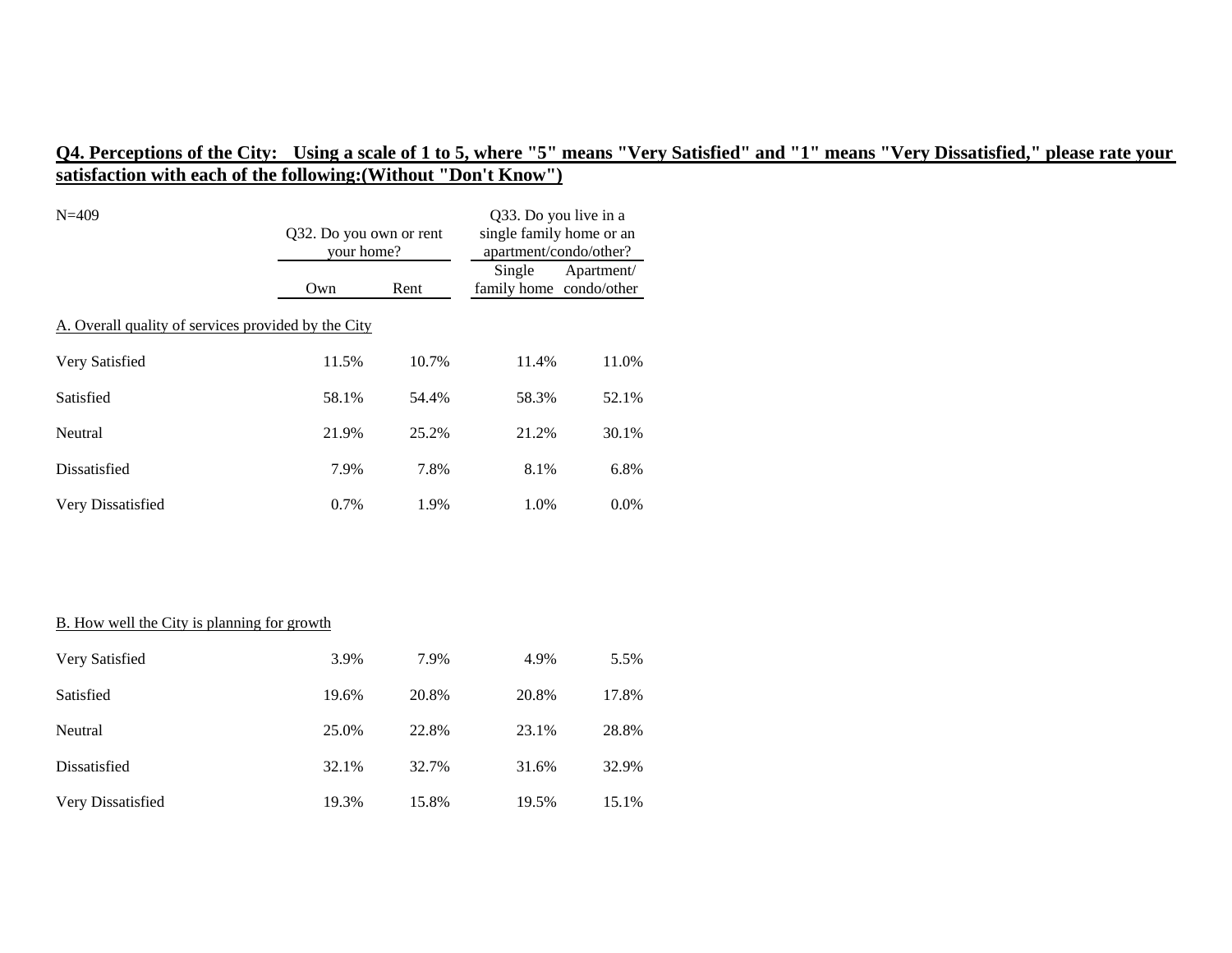| $N = 409$                              | Q32. Do you own or rent<br>your home? |       | Q33. Do you live in a<br>single family home or an<br>apartment/condo/other? |            |  |  |  |
|----------------------------------------|---------------------------------------|-------|-----------------------------------------------------------------------------|------------|--|--|--|
|                                        | Own                                   | Rent  | Single<br>family home condo/other                                           | Apartment/ |  |  |  |
| C. Overall quality of life in the City |                                       |       |                                                                             |            |  |  |  |
| Very Satisfied                         | 14.1%                                 | 16.3% | 15.4%                                                                       | 12.2%      |  |  |  |
| Satisfied                              | 50.0%                                 | 50.0% | 50.3%                                                                       | 50.0%      |  |  |  |
| Neutral                                | 24.1%                                 | 23.1% | 21.7%                                                                       | 29.7%      |  |  |  |
| Dissatisfied                           | 10.3%                                 | 9.6%  | 11.0%                                                                       | 8.1%       |  |  |  |
| Very Dissatisfied                      | 1.4%                                  | 1.0%  | 1.6%                                                                        | 0.0%       |  |  |  |
|                                        |                                       |       |                                                                             |            |  |  |  |
|                                        |                                       |       |                                                                             |            |  |  |  |
| D. Availability of job opportunities   |                                       |       |                                                                             |            |  |  |  |
| Very Satisfied                         | 3.5%                                  | 5.3%  | 4.6%                                                                        | 2.9%       |  |  |  |
| Satisfied                              | 22.8%                                 | 22.3% | 22.3%                                                                       | 23.5%      |  |  |  |
| Neutral                                | 37.1%                                 | 34.0% | 36.4%                                                                       | 38.2%      |  |  |  |
| Dissatisfied                           | 27.4%                                 | 25.5% | 25.8%                                                                       | 27.9%      |  |  |  |
| Very Dissatisfied                      | 9.3%                                  | 12.8% | 11.0%                                                                       | 7.4%       |  |  |  |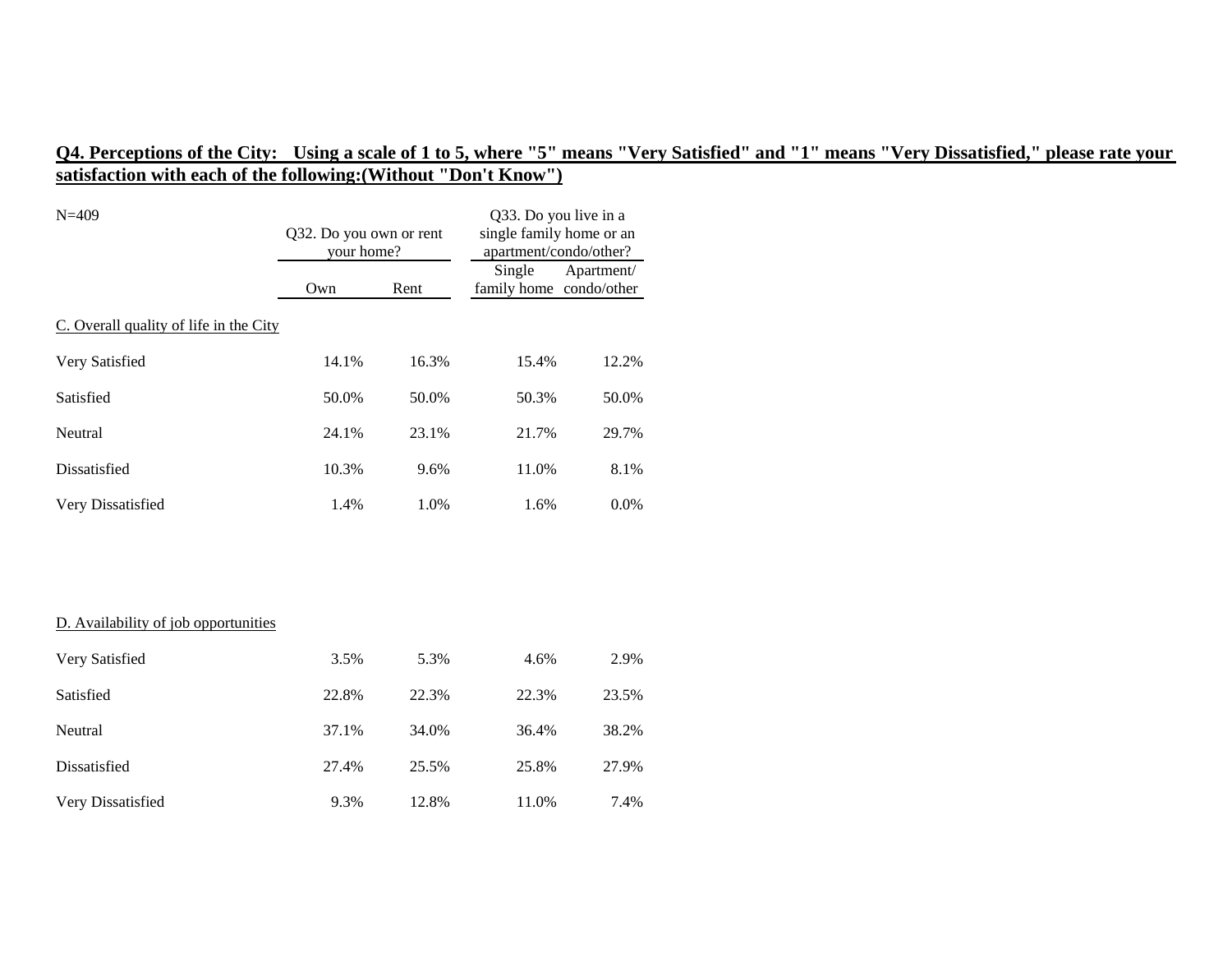| $N = 409$                                            | Q32. Do you own or rent<br>your home? |       | Q33. Do you live in a<br>single family home or an<br>apartment/condo/other? |            |  |  |  |
|------------------------------------------------------|---------------------------------------|-------|-----------------------------------------------------------------------------|------------|--|--|--|
|                                                      | Own                                   | Rent  | Single<br>family home condo/other                                           | Apartment/ |  |  |  |
| E. Overall value you receive for City taxes and fees |                                       |       |                                                                             |            |  |  |  |
| Very Satisfied                                       | 3.8%                                  | 7.6%  | 4.4%                                                                        | 6.2%       |  |  |  |
| Satisfied                                            | 33.4%                                 | 31.5% | 34.9%                                                                       | 27.7%      |  |  |  |
| Neutral                                              | 33.1%                                 | 42.4% | 32.1%                                                                       | 46.2%      |  |  |  |
| Dissatisfied                                         | 21.4%                                 | 13.0% | 21.0%                                                                       | 12.3%      |  |  |  |
| Very Dissatisfied                                    | 8.3%                                  | 5.4%  | 7.6%                                                                        | 7.7%       |  |  |  |
|                                                      |                                       |       |                                                                             |            |  |  |  |
|                                                      |                                       |       |                                                                             |            |  |  |  |
| F. Overall quality of new development                |                                       |       |                                                                             |            |  |  |  |
| Very Satisfied                                       | 2.5%                                  | 4.2%  | 3.0%                                                                        | 2.9%       |  |  |  |
| Satisfied                                            | 19.9%                                 | 28.1% | 22.3%                                                                       | 21.4%      |  |  |  |
| Neutral                                              | 27.8%                                 | 30.2% | 26.6%                                                                       | 37.1%      |  |  |  |
| Dissatisfied                                         | 30.2%                                 | 21.9% | 29.2%                                                                       | 22.9%      |  |  |  |
| Very Dissatisfied                                    | 19.6%                                 | 15.6% | 19.0%                                                                       | 15.7%      |  |  |  |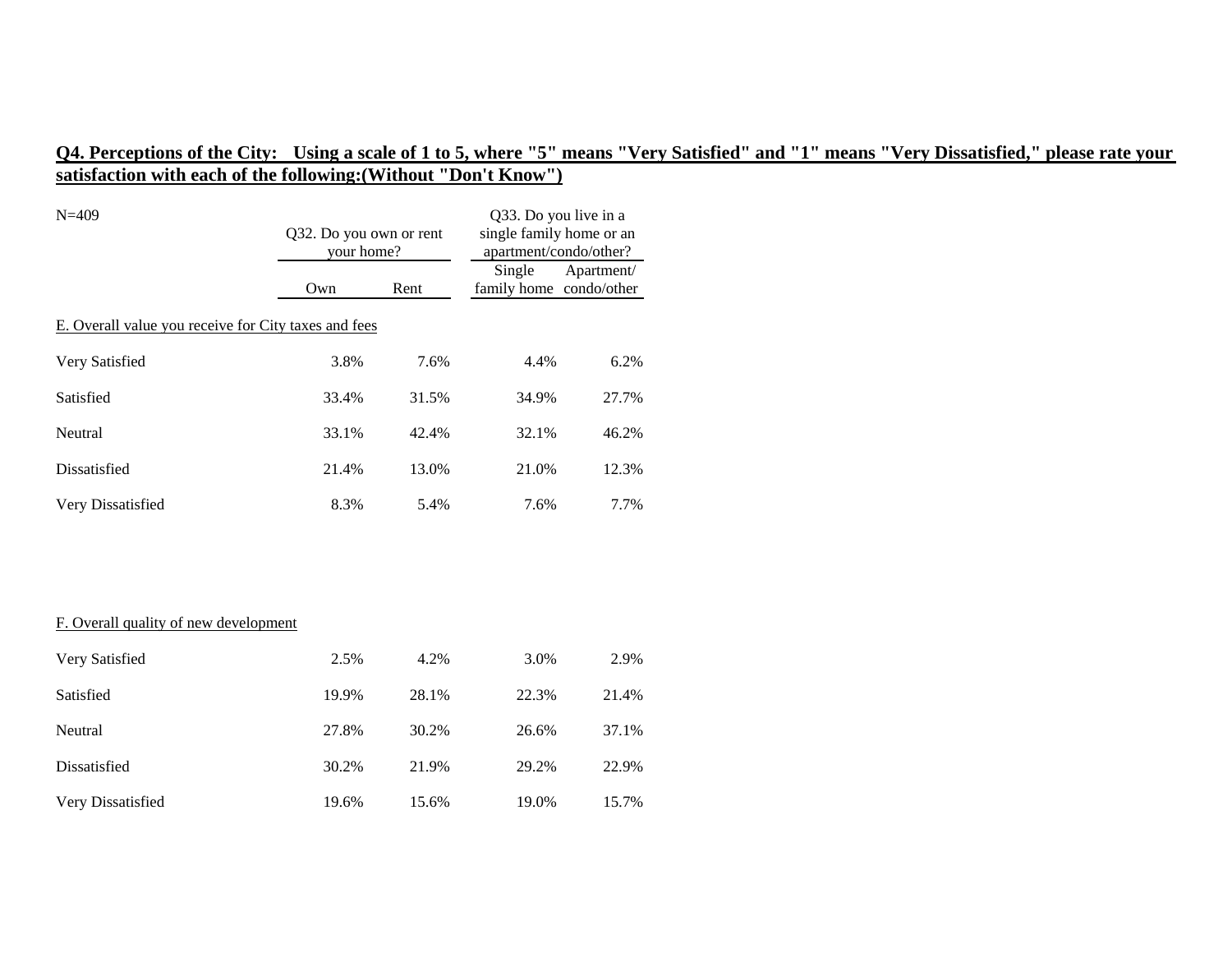| $N = 409$                                         | Q32. Do you own or rent<br>your home? |       | Q33. Do you live in a<br>single family home or an<br>apartment/condo/other? |            |  |  |
|---------------------------------------------------|---------------------------------------|-------|-----------------------------------------------------------------------------|------------|--|--|
|                                                   | Own                                   | Rent  | Single<br>family home condo/other                                           | Apartment/ |  |  |
| G. Appearance of residential property in the City |                                       |       |                                                                             |            |  |  |
| Very Satisfied                                    | 2.8%                                  | 7.7%  | 4.4%                                                                        | 2.7%       |  |  |
| Satisfied                                         | 33.2%                                 | 36.5% | 33.0%                                                                       | 39.7%      |  |  |
| Neutral                                           | 38.4%                                 | 33.7% | 37.1%                                                                       | 34.2%      |  |  |
| Dissatisfied                                      | 19.7%                                 | 17.3% | 19.8%                                                                       | 17.8%      |  |  |
| Very Dissatisfied                                 | 5.9%                                  | 4.8%  | 5.7%                                                                        | 5.5%       |  |  |
|                                                   |                                       |       |                                                                             |            |  |  |
|                                                   |                                       |       |                                                                             |            |  |  |
| H. Appearance of commercial property in the City  |                                       |       |                                                                             |            |  |  |
| Very Satisfied                                    | 2.8%                                  | 7.8%  | 3.5%                                                                        | 6.8%       |  |  |
| Satisfied                                         | 34.1%                                 | 42.7% | 36.0%                                                                       | 36.5%      |  |  |
| Neutral                                           | 45.5%                                 | 30.1% | 43.2%                                                                       | 37.8%      |  |  |
| Dissatisfied                                      | 14.8%                                 | 14.6% | 13.9%                                                                       | 16.2%      |  |  |

Very Dissatisfied 2.8% 4.9% 3.5% 2.7%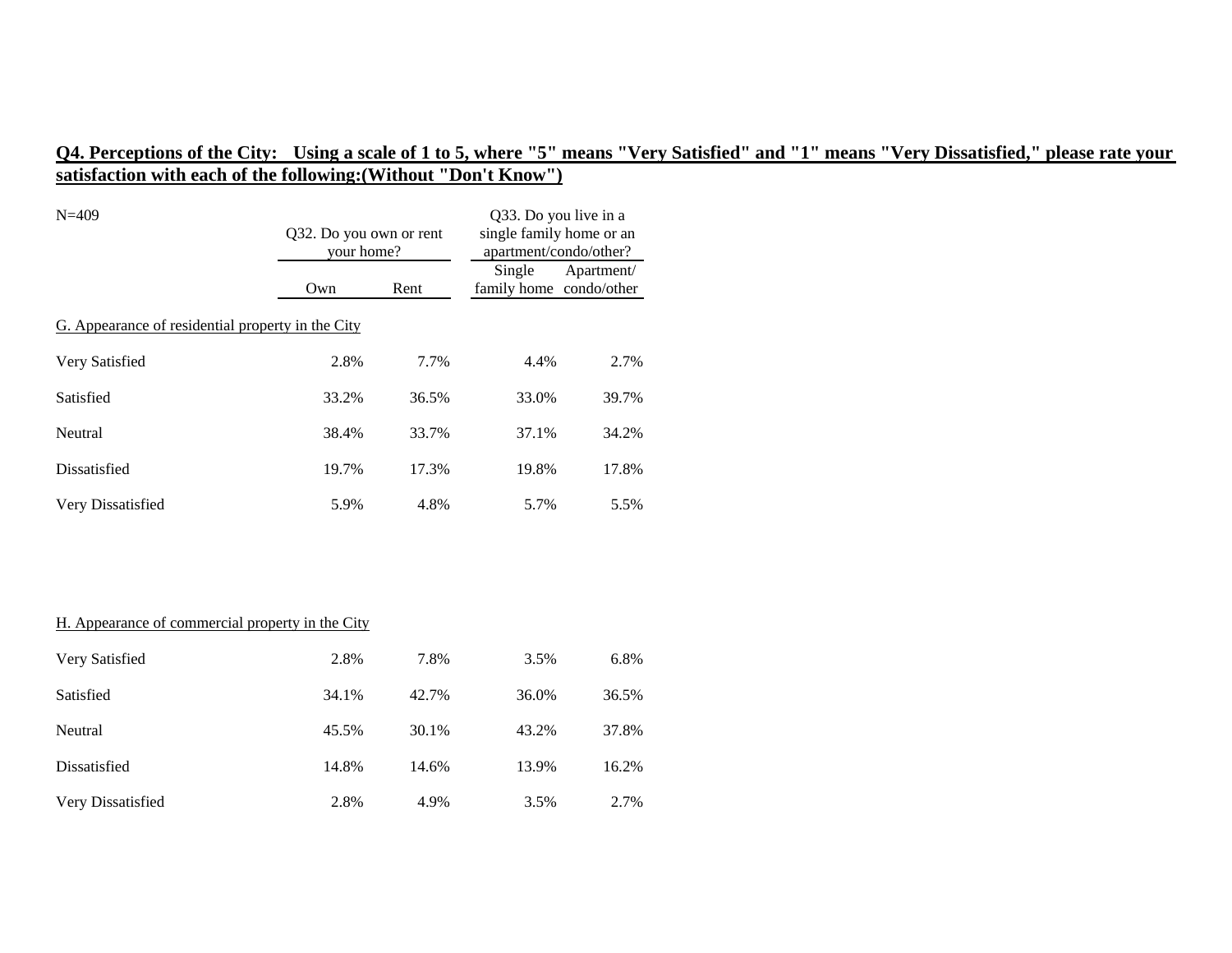| $N = 409$                         | Q32. Do you own or rent<br>your home? |       | Q33. Do you live in a<br>single family home or an<br>apartment/condo/other? |            |
|-----------------------------------|---------------------------------------|-------|-----------------------------------------------------------------------------|------------|
|                                   | Own                                   | Rent  | Single<br>family home condo/other                                           | Apartment/ |
| I. Overall appearance of the City |                                       |       |                                                                             |            |
| Very Satisfied                    | 5.8%                                  | 12.5% | 6.9%                                                                        | 10.8%      |
| Satisfied                         | 40.5%                                 | 45.2% | 42.0%                                                                       | 39.2%      |
| Neutral                           | 36.1%                                 | 29.8% | 34.2%                                                                       | 37.8%      |
| Dissatisfied                      | 14.4%                                 | 8.7%  | 13.5%                                                                       | 9.5%       |
| Very Dissatisfied                 | 3.1%                                  | 3.8%  | 3.4%                                                                        | 2.7%       |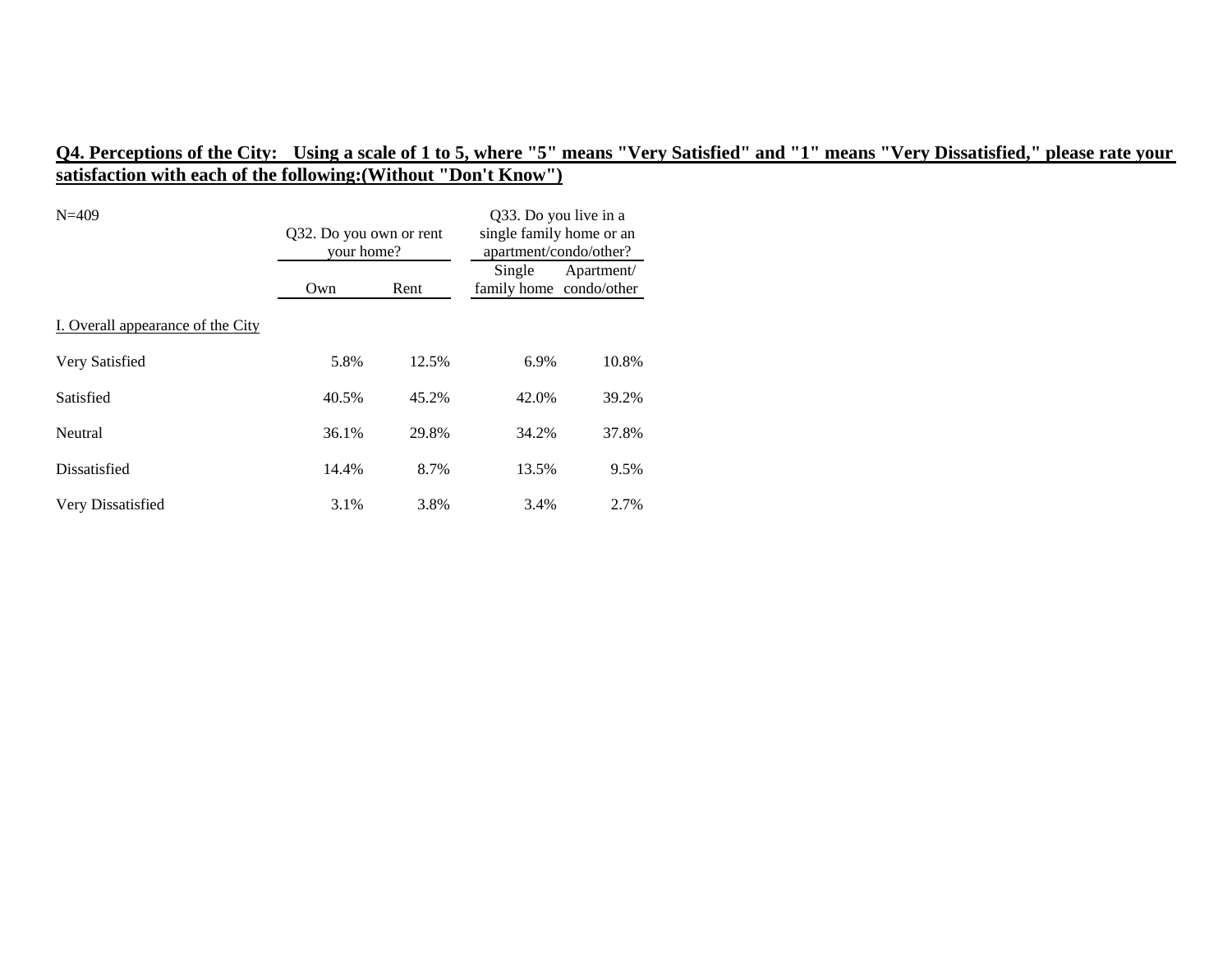| $N = 409$                                            | Q32. Do you own or rent<br>your home? |       | Q33. Do you live in a<br>single family home or an<br>apartment/condo/other? |            |  |  |
|------------------------------------------------------|---------------------------------------|-------|-----------------------------------------------------------------------------|------------|--|--|
|                                                      | Own                                   | Rent  | Single<br>family home condo/other                                           | Apartment/ |  |  |
| A. Maintenance and appearance of existing City parks |                                       |       |                                                                             |            |  |  |
| Very Satisfied                                       | 14.5%                                 | 24.8% | 16.8%                                                                       | 22.9%      |  |  |
| Satisfied                                            | 56.0%                                 | 51.5% | 52.9%                                                                       | 57.1%      |  |  |
| Neutral                                              | 23.0%                                 | 17.8% | 24.2%                                                                       | 12.9%      |  |  |
| Dissatisfied                                         | 6.4%                                  | 5.0%  | 6.1%                                                                        | 5.7%       |  |  |
| Very Dissatisfied                                    | 0.0%                                  | 1.0%  | 0.0%                                                                        | 1.4%       |  |  |
|                                                      |                                       |       |                                                                             |            |  |  |
| <b>B.</b> Number of City parks                       |                                       |       |                                                                             |            |  |  |
| Very Satisfied                                       | 15.1%                                 | 25.7% | 17.7%                                                                       | 21.1%      |  |  |
| Satisfied                                            | 46.4%                                 | 37.6% | 44.6%                                                                       | 39.4%      |  |  |
| Neutral                                              | 23.7%                                 | 20.8% | 21.3%                                                                       | 26.8%      |  |  |
| Dissatisfied                                         | 10.4%                                 | 12.9% | 13.1%                                                                       | 5.6%       |  |  |
| Very Dissatisfied                                    | 4.3%                                  | 3.0%  | 3.3%                                                                        | 7.0%       |  |  |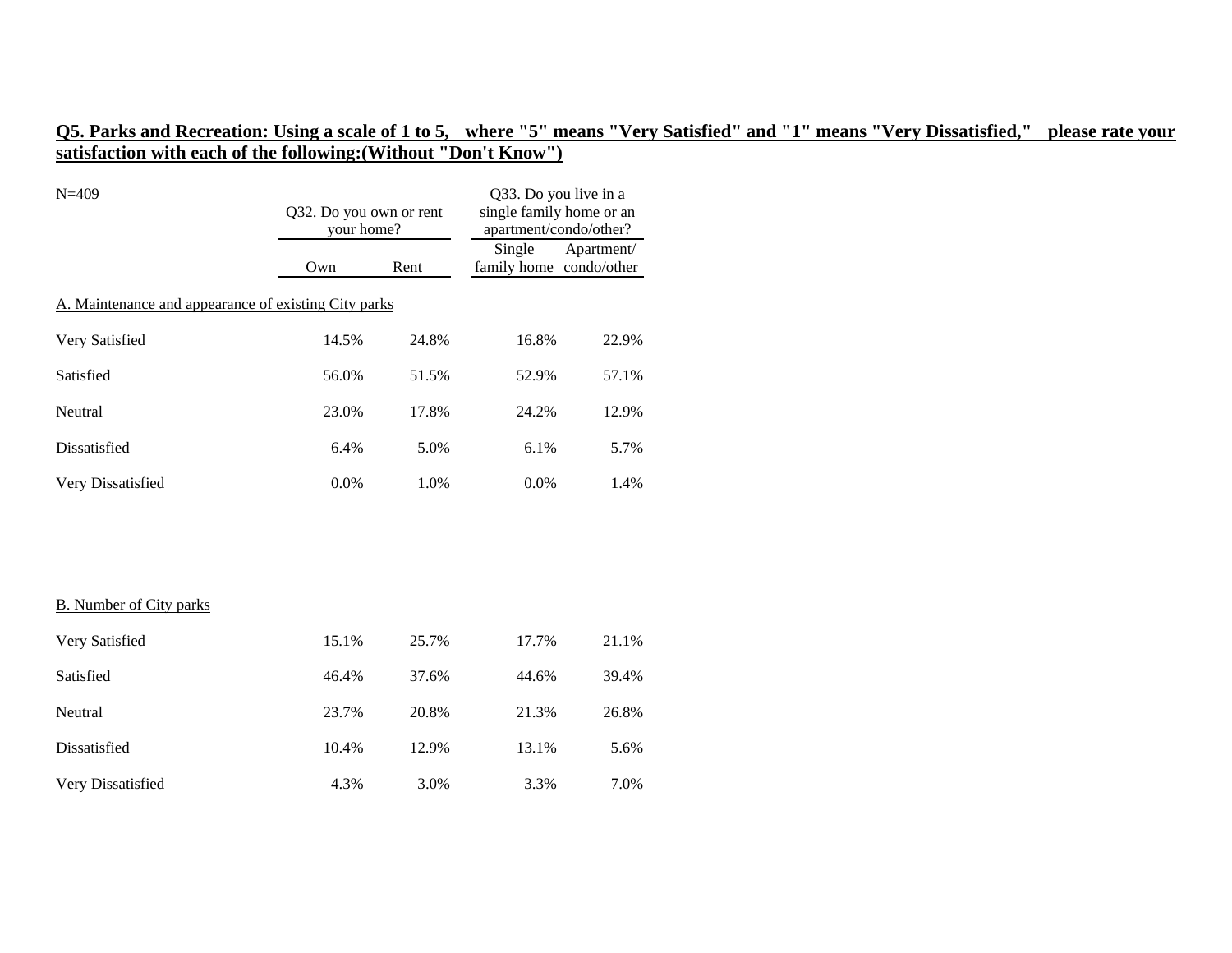| $N = 409$                                | Q32. Do you own or rent<br>your home? |       | Q33. Do you live in a<br>single family home or an<br>apartment/condo/other? |            |  |  |
|------------------------------------------|---------------------------------------|-------|-----------------------------------------------------------------------------|------------|--|--|
|                                          | Own                                   | Rent  | Single<br>family home condo/other                                           | Apartment/ |  |  |
| C. Walking and biking trails in the City |                                       |       |                                                                             |            |  |  |
| Very Satisfied                           | 13.7%                                 | 18.9% | 15.0%                                                                       | 15.6%      |  |  |
| Satisfied                                | 37.4%                                 | 35.8% | 37.3%                                                                       | 32.8%      |  |  |
| Neutral                                  | 28.4%                                 | 23.2% | 27.8%                                                                       | 25.0%      |  |  |
| Dissatisfied                             | 17.3%                                 | 21.1% | 17.3%                                                                       | 23.4%      |  |  |
| Very Dissatisfied                        | 3.2%                                  | 1.1%  | 2.6%                                                                        | 3.1%       |  |  |
|                                          |                                       |       |                                                                             |            |  |  |
| D. Activity Center                       |                                       |       |                                                                             |            |  |  |
| Very Satisfied                           | 28.7%                                 | 30.0% | 28.7%                                                                       | 30.2%      |  |  |
| Satisfied                                | 45.7%                                 | 45.0% | 46.0%                                                                       | 39.6%      |  |  |
| Neutral                                  | 20.4%                                 | 20.0% | 20.1%                                                                       | 22.6%      |  |  |
| Dissatisfied                             | 4.5%                                  | 3.8%  | 4.5%                                                                        | 5.7%       |  |  |
| Very Dissatisfied                        | 0.8%                                  | 1.3%  | 0.7%                                                                        | 1.9%       |  |  |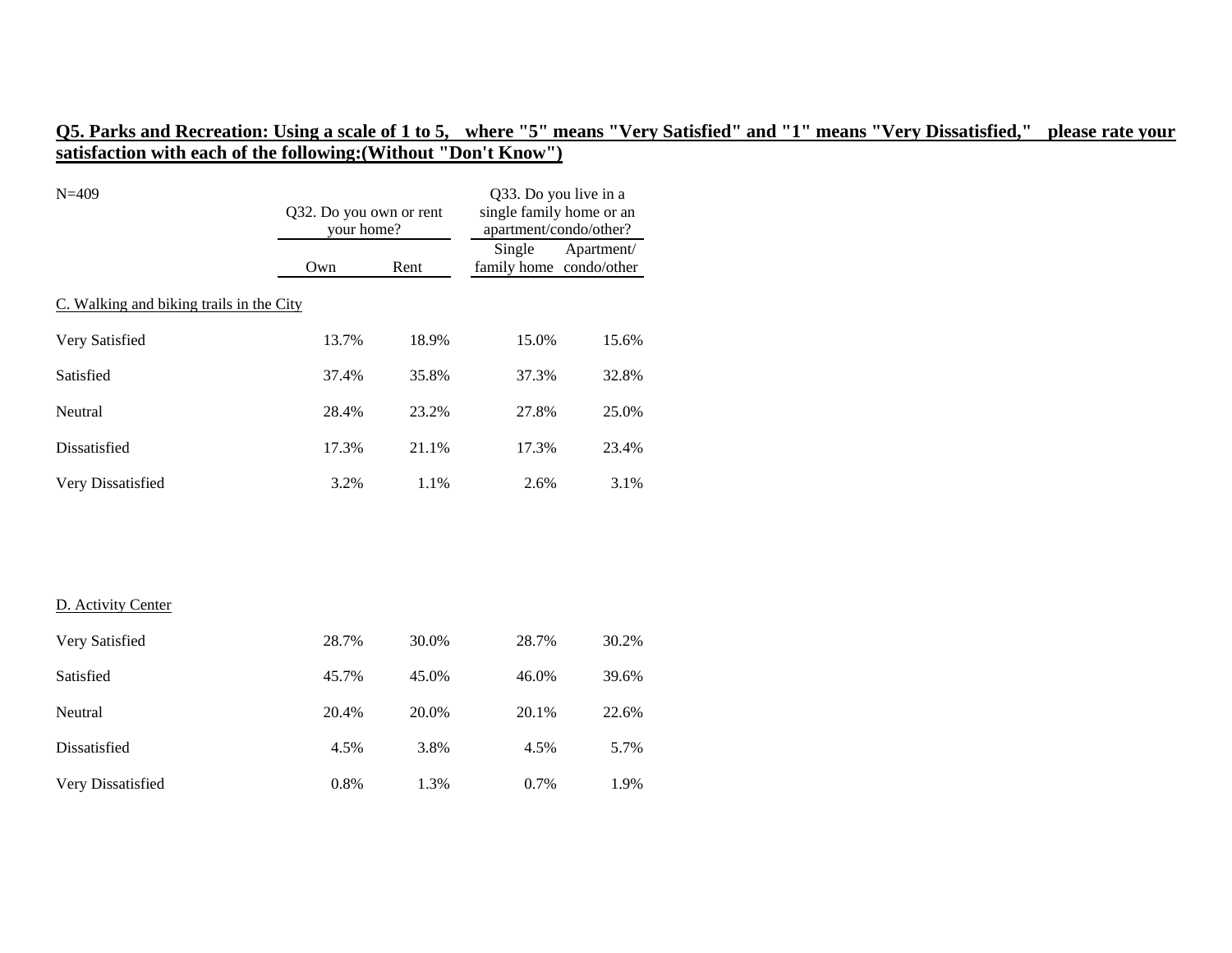| $N = 409$                               | Q32. Do you own or rent<br>your home? |       | Q33. Do you live in a<br>single family home or an<br>apartment/condo/other? |            |
|-----------------------------------------|---------------------------------------|-------|-----------------------------------------------------------------------------|------------|
|                                         | Own                                   | Rent  | Single<br>family home condo/other                                           | Apartment/ |
| E. City swimming pools                  |                                       |       |                                                                             |            |
| Very Satisfied                          | 12.8%                                 | 14.1% | 15.0%                                                                       | 4.8%       |
| Satisfied                               | 33.5%                                 | 35.9% | 33.3%                                                                       | 31.0%      |
| Neutral                                 | 35.2%                                 | 40.6% | 33.7%                                                                       | 52.4%      |
| Dissatisfied                            | 14.5%                                 | 7.8%  | 14.6%                                                                       | 7.1%       |
| Very Dissatisfied                       | 4.0%                                  | 1.6%  | 3.3%                                                                        | 4.8%       |
|                                         |                                       |       |                                                                             |            |
|                                         |                                       |       |                                                                             |            |
|                                         |                                       |       |                                                                             |            |
| F. Quality of youth recreation programs |                                       |       |                                                                             |            |

| Very Satisfied    | 9.9%  | 17.2% | 12.1% | 12.8% |
|-------------------|-------|-------|-------|-------|
| Satisfied         | 36.1% | 34.4% | 34.4% | 33.3% |
| Neutral           | 40.6% | 45.3% | 42.4% | 43.6% |
| Dissatisfied      | 11.9% | 1.6%  | 9.8%  | 7.7%  |
| Very Dissatisfied | 1.5%  | 1.6%  | 1.3%  | 2.6%  |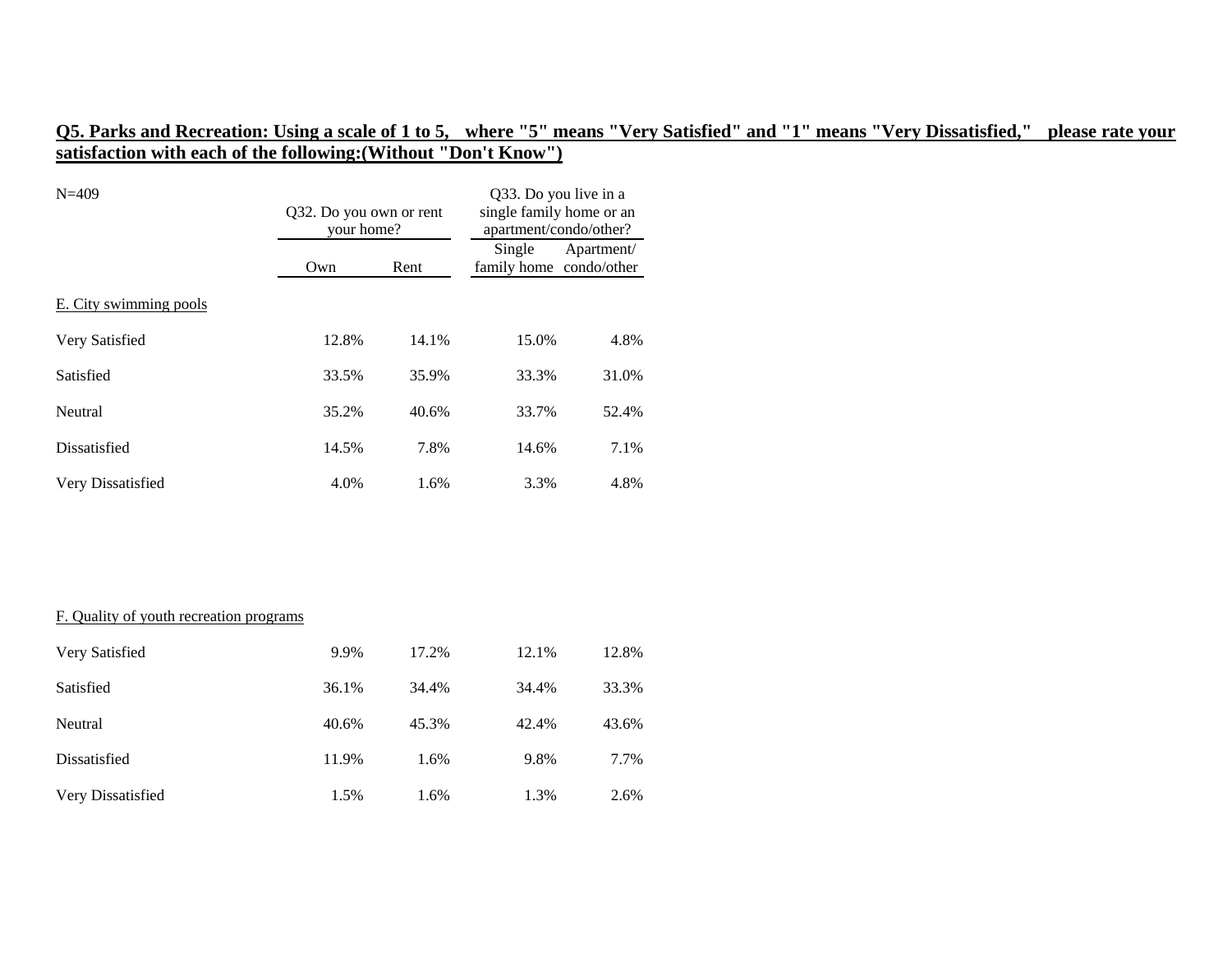| $N = 409$                               | Q32. Do you own or rent<br>your home? |       | Q33. Do you live in a<br>single family home or an<br>apartment/condo/other? |            |
|-----------------------------------------|---------------------------------------|-------|-----------------------------------------------------------------------------|------------|
|                                         | Own                                   | Rent  | Single<br>family home condo/other                                           | Apartment/ |
| G. Quality of adult recreation programs |                                       |       |                                                                             |            |
| Very Satisfied                          | 11.5%                                 | 13.0% | 12.2%                                                                       | 10.9%      |
| Satisfied                               | 39.2%                                 | 27.5% | 36.7%                                                                       | 28.3%      |
| Neutral                                 | 35.5%                                 | 46.4% | 38.0%                                                                       | 43.5%      |
| Dissatisfied                            | 11.1%                                 | 7.2%  | 10.1%                                                                       | 10.9%      |
| Very Dissatisfied                       | 2.8%                                  | 5.8%  | 3.0%                                                                        | 6.5%       |

| H. Quality of outdoor athletic facilities (e.g., baseball, tennis, soccer, etc.) |       |       |       |       |
|----------------------------------------------------------------------------------|-------|-------|-------|-------|
| Very Satisfied                                                                   | 12.9% | 11.7% | 13.7% | 8.2%  |
| Satisfied                                                                        | 39.3% | 51.9% | 41.0% | 42.9% |
| Neutral                                                                          | 37.1% | 29.9% | 36.1% | 34.7% |
| Dissatisfied                                                                     | 8.9%  | 5.2%  | 8.0%  | 10.2% |
| Very Dissatisfied                                                                | 1.8%  | 1.3%  | 1.2%  | 4.1%  |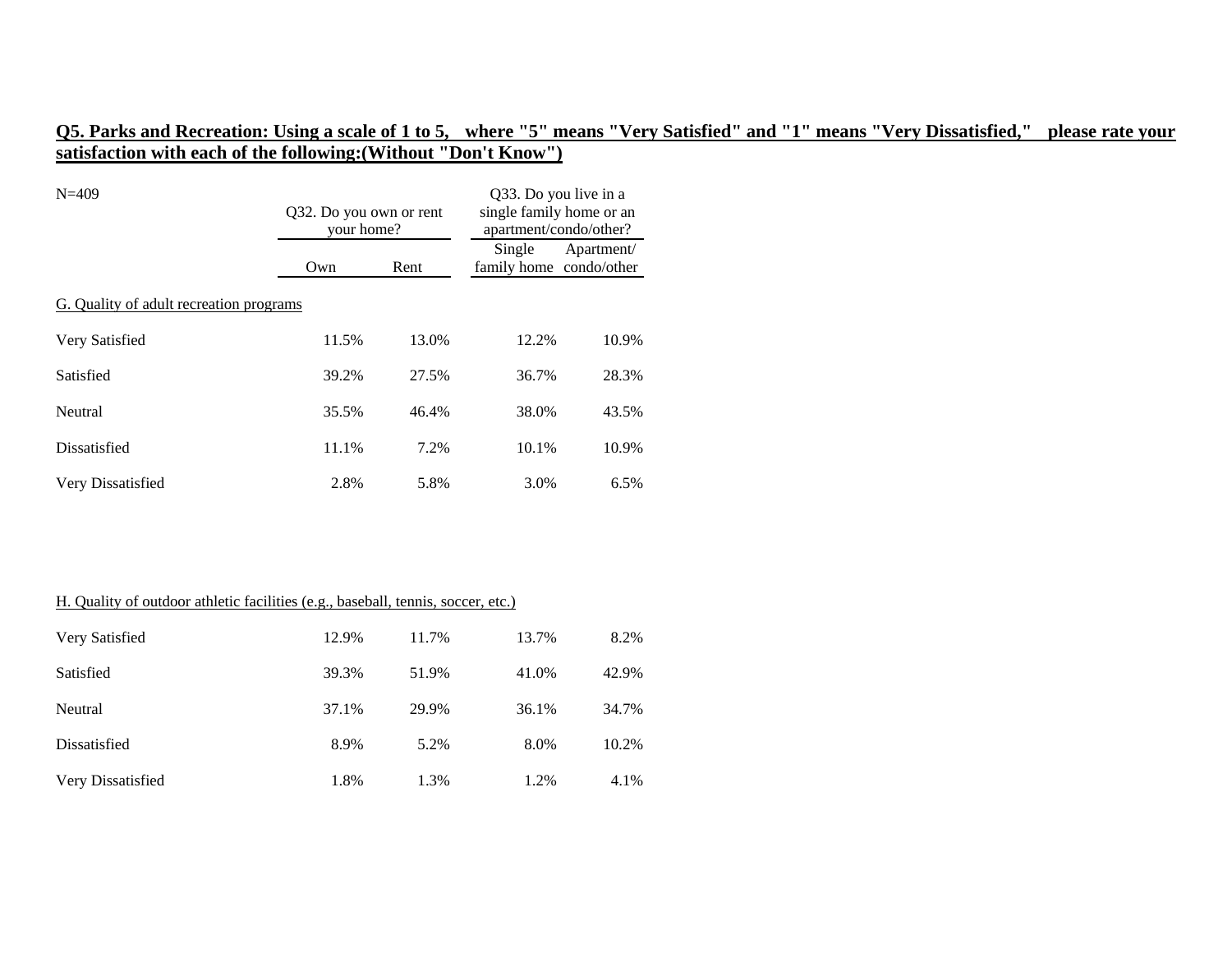| $N=409$                                               | Q32. Do you own or rent<br>your home? |       | Q33. Do you live in a<br>single family home or an<br>apartment/condo/other? |            |  |  |
|-------------------------------------------------------|---------------------------------------|-------|-----------------------------------------------------------------------------|------------|--|--|
|                                                       | Own                                   | Rent  | Single<br>family home condo/other                                           | Apartment/ |  |  |
| I. Mowing and trimming of public areas and greenspace |                                       |       |                                                                             |            |  |  |
| Very Satisfied                                        | 12.7%                                 | 20.4% | 13.8%                                                                       | 20.5%      |  |  |
| Satisfied                                             | 44.7%                                 | 38.8% | 43.4%                                                                       | 39.7%      |  |  |
| Neutral                                               | 26.1%                                 | 26.2% | 26.4%                                                                       | 26.0%      |  |  |
| Dissatisfied                                          | 12.7%                                 | 12.6% | 12.5%                                                                       | 12.3%      |  |  |
| Very Dissatisfied                                     | 3.9%                                  | 1.9%  | 3.9%                                                                        | 1.4%       |  |  |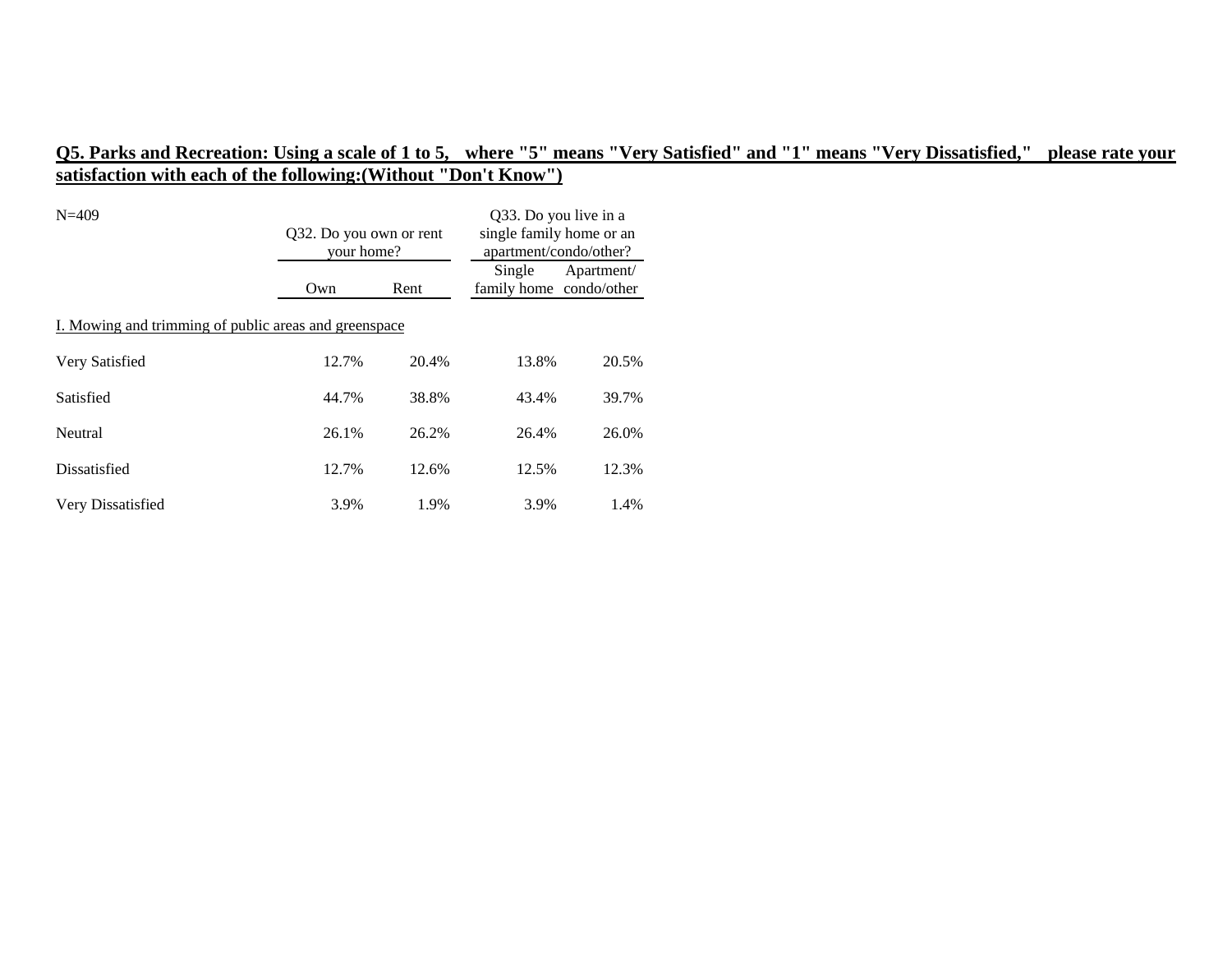### **Q6. The sum of the THREE parks and recreation services listed above do you think are most important for the City to provide?**

| $N = 409$                                                                           | Q32. Do you own or rent<br>your home? |       | Q33. Do you live in a<br>single family home or an<br>apartment/condo/other? |            |
|-------------------------------------------------------------------------------------|---------------------------------------|-------|-----------------------------------------------------------------------------|------------|
|                                                                                     | Own                                   | Rent  | Single<br>family home condo/other                                           | Apartment/ |
| Q6. Sum of Top 3 Choices                                                            |                                       |       |                                                                             |            |
| Maintenance and appearance<br>of existing City parks                                | 58.7%                                 | 66.0% | 61.5%                                                                       | 56.8%      |
| Number of City parks                                                                | 23.5%                                 | 36.8% | 25.4%                                                                       | 35.1%      |
| Walking and biking trails in<br>the City                                            | 37.9%                                 | 52.8% | 38.8%                                                                       | 54.1%      |
| <b>Activity Center</b>                                                              | 32.9%                                 | 13.2% | 30.0%                                                                       | 17.6%      |
| City swimming pools                                                                 | 11.1%                                 | 10.4% | 11.6%                                                                       | 6.8%       |
| Quality of youth recreation<br>programs                                             | 25.2%                                 | 28.3% | 25.7%                                                                       | 28.4%      |
| Quality of adult recreation<br>programs                                             | 12.4%                                 | 10.4% | 12.5%                                                                       | 9.5%       |
| Quality of outdoor athletic<br>facilities (e.g., baseball, tennis,<br>soccer, etc.) | 16.4%                                 | 15.1% | 16.2%                                                                       | 14.9%      |
| Mowing and trimming of<br>public areas and greenspace                               | 35.9%                                 | 30.2% | 36.7%                                                                       | 27.0%      |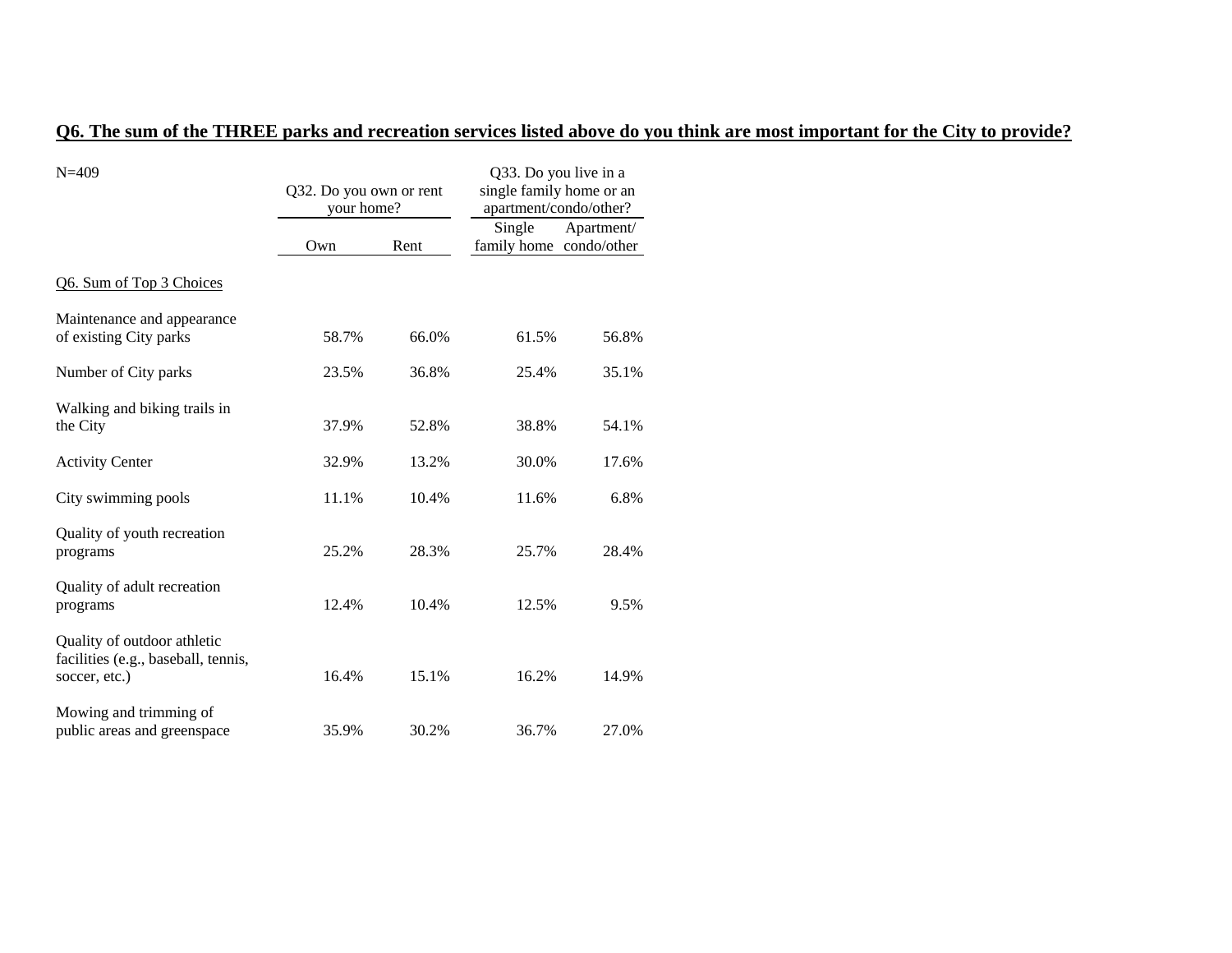| $N = 409$                                                             | Q32. Do you own or rent<br>your home? |       | Q33. Do you live in a<br>single family home or an<br>apartment/condo/other? |            |  |  |
|-----------------------------------------------------------------------|---------------------------------------|-------|-----------------------------------------------------------------------------|------------|--|--|
|                                                                       | Own                                   | Rent  | Single<br>family home condo/other                                           | Apartment/ |  |  |
| A. Enforcement of the clean-up of junk and debris on private property |                                       |       |                                                                             |            |  |  |
| Very Satisfied                                                        | 3.3%                                  | 5.4%  | 3.7%                                                                        | 4.7%       |  |  |
| Satisfied                                                             | 24.0%                                 | 27.2% | 24.6%                                                                       | 25.0%      |  |  |
| Neutral                                                               | 32.0%                                 | 32.6% | 31.9%                                                                       | 34.4%      |  |  |
| Dissatisfied                                                          | 27.3%                                 | 21.7% | 27.2%                                                                       | 20.3%      |  |  |
| Very Dissatisfied                                                     | 13.5%                                 | 13.0% | 12.6%                                                                       | 15.6%      |  |  |

#### B. Enforcement of mowing of weeds and grass on private property

| Very Satisfied    | 2.9%  | 6.6%  | 3.3%  | 6.3%  |
|-------------------|-------|-------|-------|-------|
| Satisfied         | 23.2% | 27.5% | 24.2% | 25.4% |
| Neutral           | 36.2% | 31.9% | 35.1% | 36.5% |
| Dissatisfied      | 28.6% | 24.2% | 27.8% | 23.8% |
| Very Dissatisfied | 9.1%  | 9.9%  | 9.6%  | 7.9%  |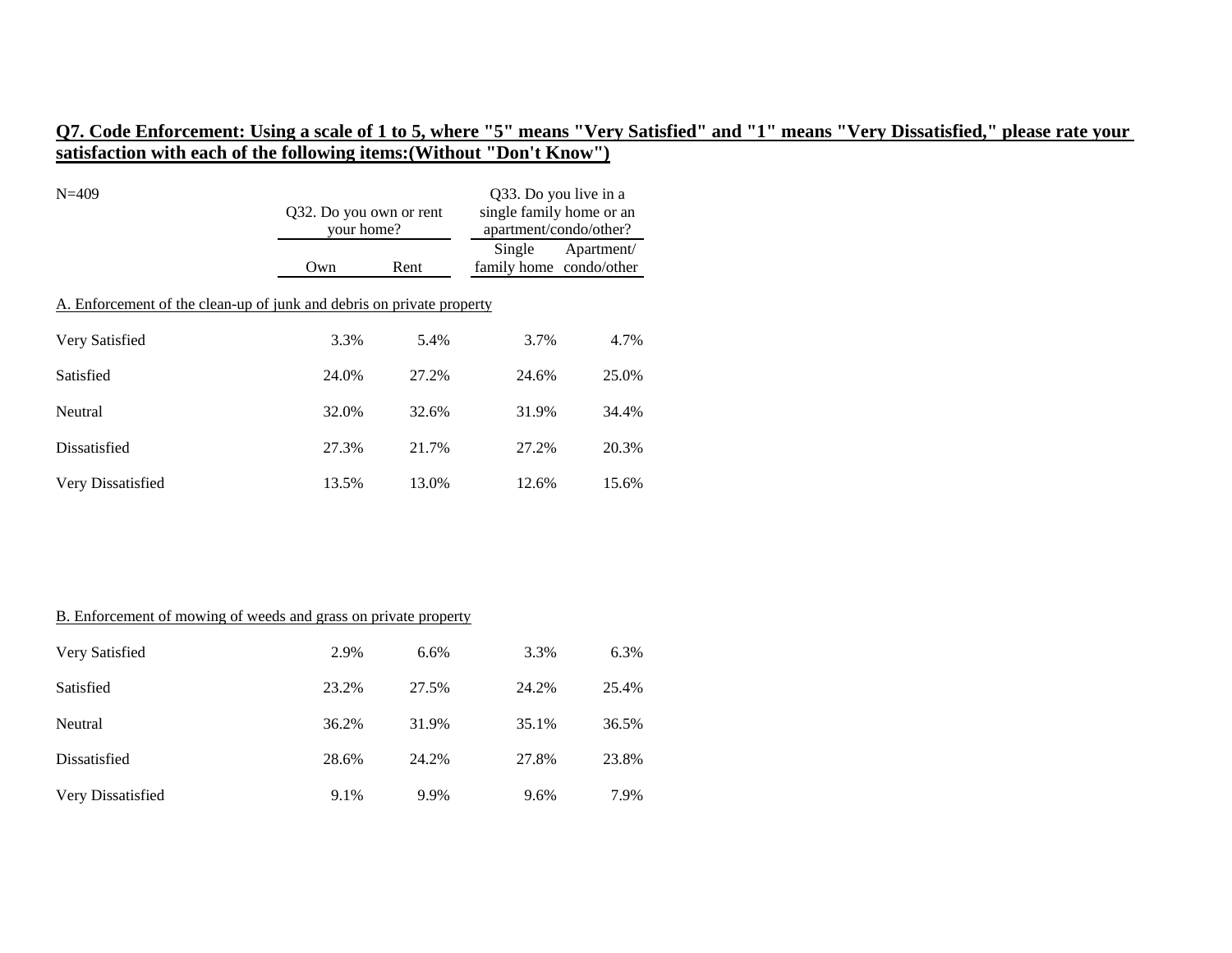| $N = 409$                              | Q32. Do you own or rent<br>your home? |       | Q33. Do you live in a<br>single family home or an<br>apartment/condo/other? |            |
|----------------------------------------|---------------------------------------|-------|-----------------------------------------------------------------------------|------------|
|                                        | Own                                   | Rent  | Single<br>family home condo/other                                           | Apartment/ |
| C. Enforcement of sign regulations     |                                       |       |                                                                             |            |
| Very Satisfied                         | 4.8%                                  | 8.0%  | 6.1%                                                                        | 3.4%       |
| Satisfied                              | 30.4%                                 | 37.9% | 31.4%                                                                       | 36.2%      |
| Neutral                                | 43.6%                                 | 37.9% | 43.0%                                                                       | 39.7%      |
| Dissatisfied                           | 16.0%                                 | 10.3% | 14.8%                                                                       | 12.1%      |
| Very Dissatisfied                      | 5.2%                                  | 5.7%  | 4.7%                                                                        | 8.6%       |
|                                        |                                       |       |                                                                             |            |
|                                        |                                       |       |                                                                             |            |
| D. Enforcement of graffiti regulations |                                       |       |                                                                             |            |
| Very Satisfied                         | 4.5%                                  | 13.8% | 6.6%                                                                        | 8.9%       |
| Satisfied                              | 33.5%                                 | 36.8% | 33.9%                                                                       | 39.3%      |
| Neutral                                | 41.7%                                 | 32.2% | 39.1%                                                                       | 35.7%      |
| Dissatisfied                           | 15.7%                                 | 12.6% | 16.2%                                                                       | 8.9%       |
| Very Dissatisfied                      | 4.5%                                  | 4.6%  | 4.1%                                                                        | 7.1%       |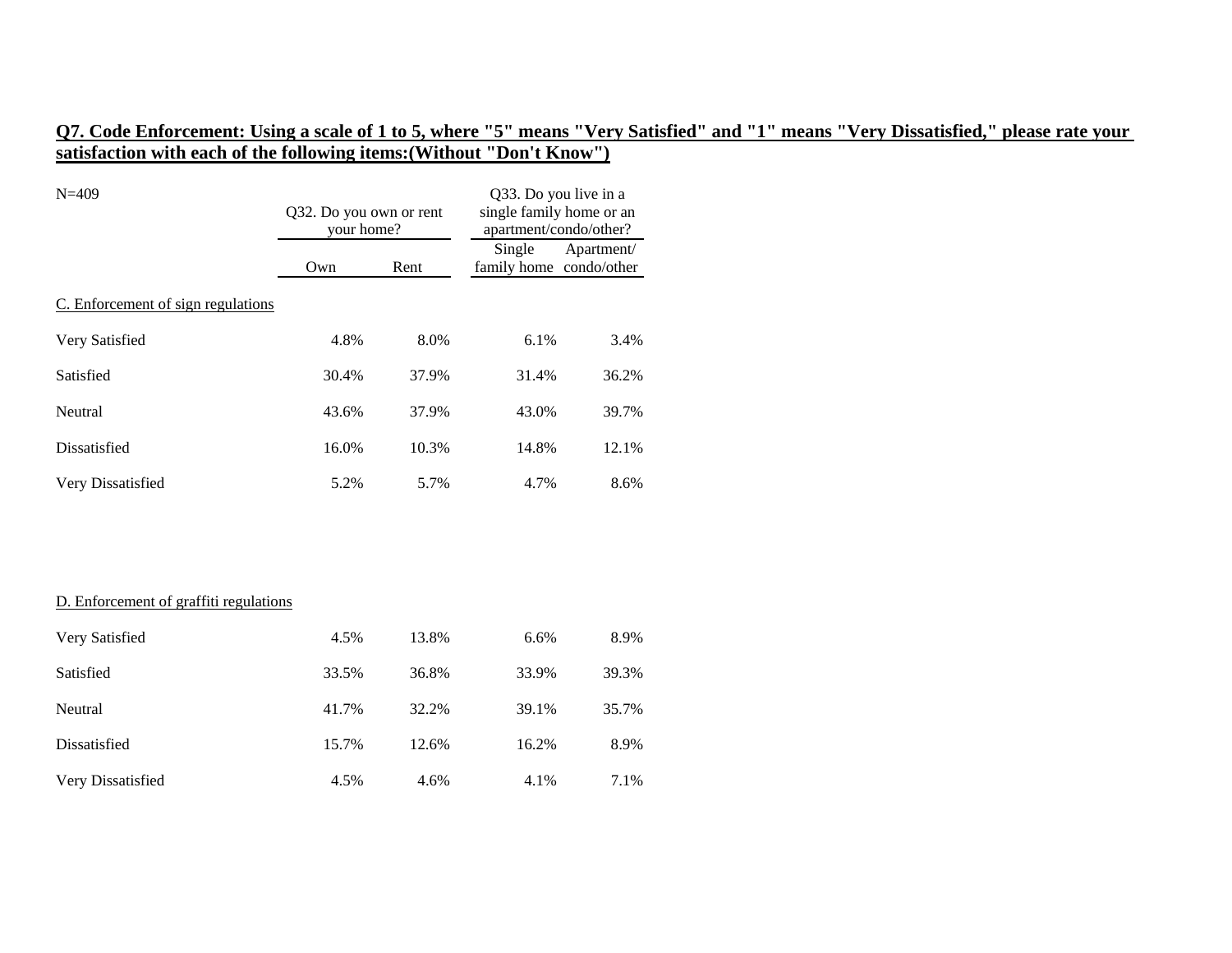# **Q8. The sum of the TWO of the code enforcement services listed above do you think is MOST IMPORTANT for the City to provide?**

| $N = 409$                                                                | Q32. Do you own or rent<br>your home? |       | Q33. Do you live in a<br>single family home or an<br>apartment/condo/other? |            |
|--------------------------------------------------------------------------|---------------------------------------|-------|-----------------------------------------------------------------------------|------------|
|                                                                          | Own                                   | Rent  | Single<br>family home condo/other                                           | Apartment/ |
| Q8. Sumof Top 2 Choices                                                  |                                       |       |                                                                             |            |
| Enforcement of the clean-up<br>of junk and debris on private<br>property | 71.8%                                 | 70.8% | 73.7%                                                                       | 63.5%      |
| Enforcement of mowing of<br>weeds and grass on private<br>property       | 46.6%                                 | 34.9% | 46.5%                                                                       | 29.7%      |
| Enforcement of sign<br>regulations                                       | 25.2%                                 | 31.1% | 25.4%                                                                       | 33.8%      |
| Enforcement of graffiti<br>regulations                                   | 31.5%                                 | 36.8% | 30.6%                                                                       | 43.2%      |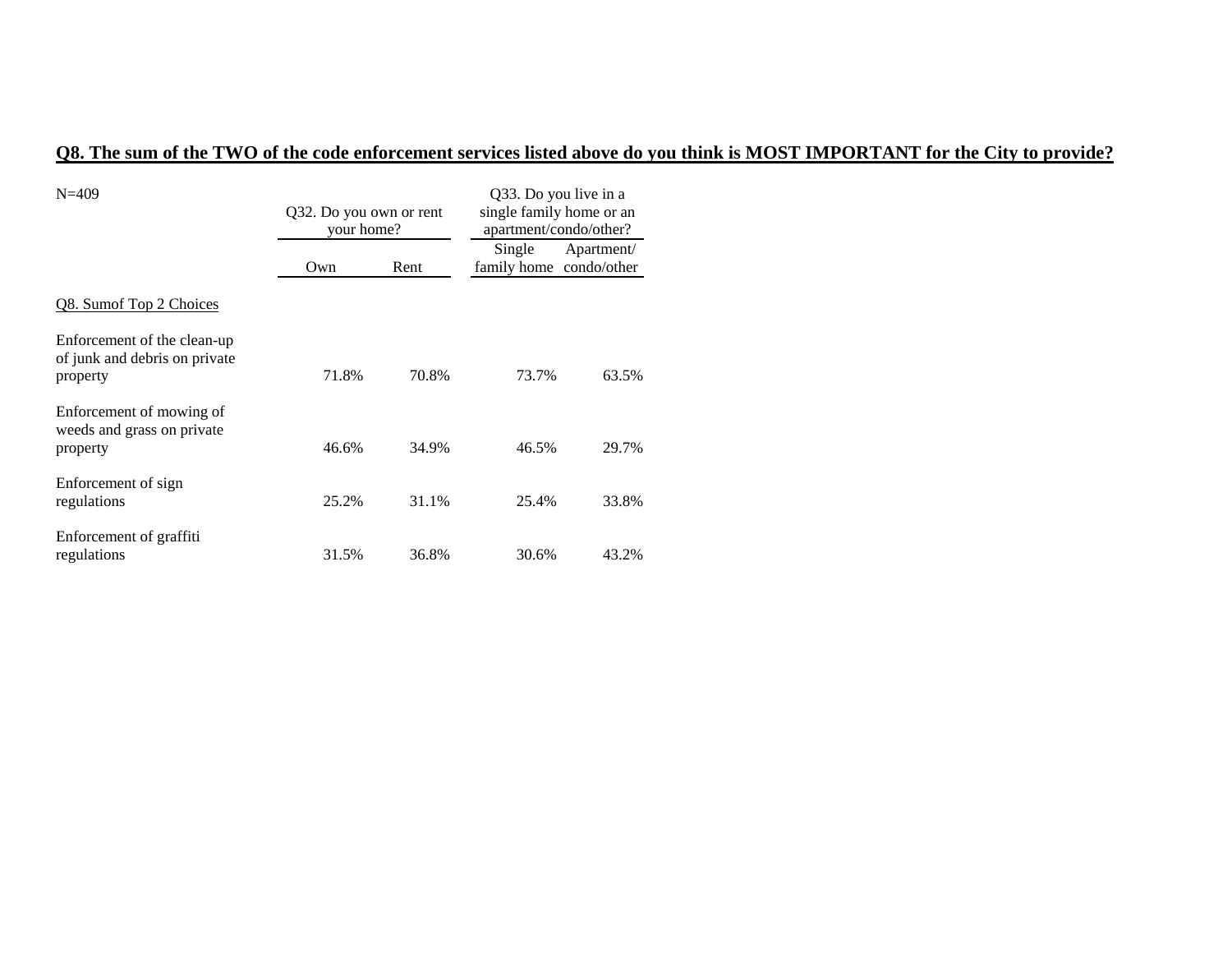| $N=409$                                                   | Q32. Do you own or rent<br>your home? |       | Q33. Do you live in a<br>single family home or an<br>apartment/condo/other? |            |  |  |
|-----------------------------------------------------------|---------------------------------------|-------|-----------------------------------------------------------------------------|------------|--|--|
|                                                           | Own                                   | Rent  | Single<br>family home condo/other                                           | Apartment/ |  |  |
| A. Maintenance of major City streets (non-TxDOT roadways) |                                       |       |                                                                             |            |  |  |
| Very Satisfied                                            | 4.9%                                  | 2.9%  | 4.1%                                                                        | 5.6%       |  |  |
| Satisfied                                                 | 23.6%                                 | 26.2% | 25.2%                                                                       | 18.3%      |  |  |
| Neutral                                                   | 26.4%                                 | 31.1% | 26.4%                                                                       | 33.8%      |  |  |
| Dissatisfied                                              | 35.2%                                 | 27.2% | 33.4%                                                                       | 33.8%      |  |  |
| Very Dissatisfied                                         | 9.9%                                  | 12.6% | 10.8%                                                                       | 8.5%       |  |  |

#### B. Maintenance of streets in your neighborhood

| Very Satisfied    | 10.3% | 6.7%  | 9.7%  | 9.6%  |
|-------------------|-------|-------|-------|-------|
| Satisfied         | 34.8% | 34.3% | 35.0% | 32.9% |
| Neutral           | 23.1% | 25.7% | 24.1% | 24.7% |
| Dissatisfied      | 23.4% | 22.9% | 22.2% | 27.4% |
| Very Dissatisfied | 8.3%  | 10.5% | 9.1%  | 5.5%  |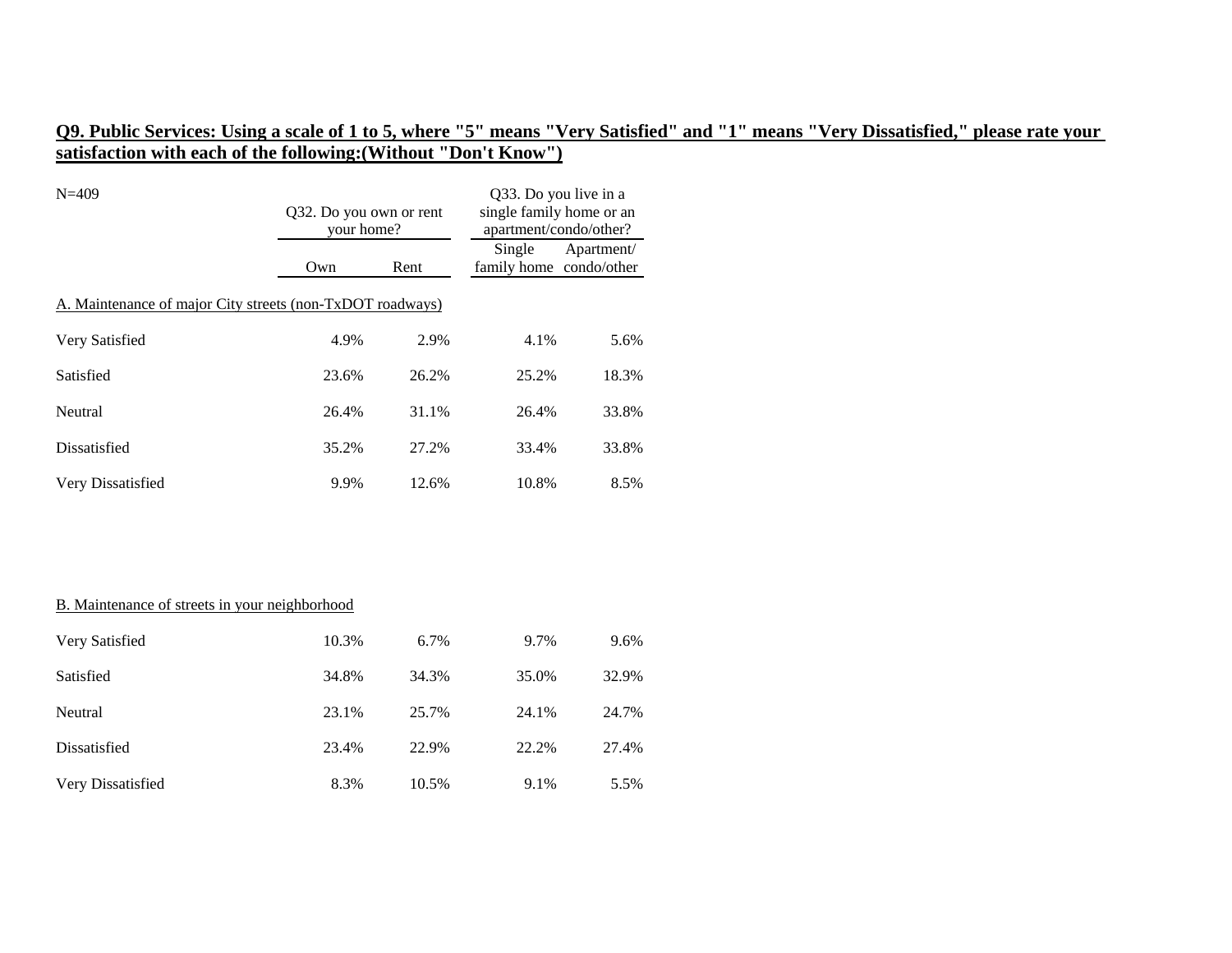28.2%

12.7%

### **Q9. Public Services: Using a scale of 1 to 5, where "5" means "Very Satisfied" and "1" means "Very Dissatisfied," please rate your satisfaction with each of the following:(Without "Don't Know")**

| $N = 409$                                | Q32. Do you own or rent<br>your home? |       | Q33. Do you live in a<br>single family home or an<br>apartment/condo/other? |            |  |  |
|------------------------------------------|---------------------------------------|-------|-----------------------------------------------------------------------------|------------|--|--|
|                                          | Own                                   | Rent  | Single<br>family home condo/other                                           | Apartment/ |  |  |
| C. Timing of traffic signals in the City |                                       |       |                                                                             |            |  |  |
| Very Satisfied                           | 2.8%                                  | 7.6%  | 2.8%                                                                        | 11.0%      |  |  |
| Satisfied                                | 34.8%                                 | 34.3% | 35.3%                                                                       | 30.1%      |  |  |
| Neutral                                  | 26.6%                                 | 23.8% | 26.6%                                                                       | 24.7%      |  |  |
| Dissatisfied                             | 24.1%                                 | 24.8% | 23.4%                                                                       | 26.0%      |  |  |
| Very Dissatisfied                        | 11.7%                                 | 9.5%  | 11.9%                                                                       | 8.2%       |  |  |
|                                          |                                       |       |                                                                             |            |  |  |
|                                          |                                       |       |                                                                             |            |  |  |
| D. Mowing/trimming along City streets    |                                       |       |                                                                             |            |  |  |
| Very Satisfied                           | 5.6%                                  | 10.6% | 6.3%                                                                        | 11.3%      |  |  |

| Very Satisfied | 5.6%  | 10.6% | 6.3%  | 11.3% |
|----------------|-------|-------|-------|-------|
| Satisfied      | 44.2% | 45.2% | 43.4% | 47.9% |
| Neutral        | 29.5% | 26.9% | 29.4% | 28.2% |

Dissatisfied 16.8% 15.4% 17.1%

Very Dissatisfied 3.9% 1.9% 3.8% 0.0%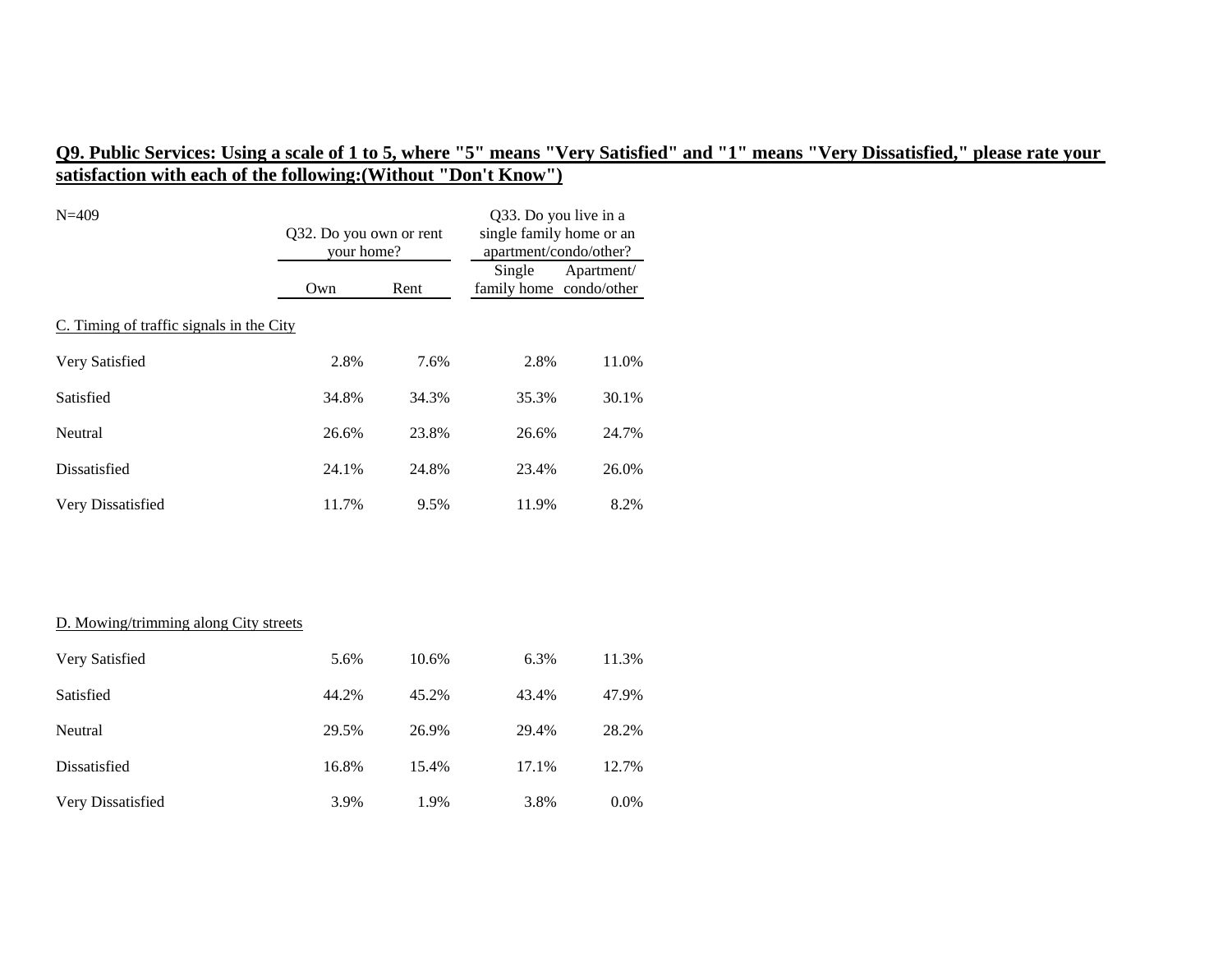| $N = 409$                                             | Q32. Do you own or rent<br>your home? |       | Q33. Do you live in a<br>single family home or an<br>apartment/condo/other? |            |  |  |  |
|-------------------------------------------------------|---------------------------------------|-------|-----------------------------------------------------------------------------|------------|--|--|--|
|                                                       | Own                                   | Rent  | Single<br>family home condo/other                                           | Apartment/ |  |  |  |
| E. Cleanliness of City streets and other public areas |                                       |       |                                                                             |            |  |  |  |
| Very Satisfied                                        | 6.9%                                  | 11.4% | 7.2%                                                                        | 12.5%      |  |  |  |
| Satisfied                                             | 42.6%                                 | 48.6% | 43.1%                                                                       | 50.0%      |  |  |  |
| Neutral                                               | 31.5%                                 | 24.8% | 31.3%                                                                       | 23.6%      |  |  |  |
| Dissatisfied                                          | 15.2%                                 | 14.3% | 15.3%                                                                       | 11.1%      |  |  |  |
| Very Dissatisfied                                     | 3.8%                                  | 1.0%  | 3.1%                                                                        | 2.8%       |  |  |  |
|                                                       |                                       |       |                                                                             |            |  |  |  |
|                                                       |                                       |       |                                                                             |            |  |  |  |
| F. Cleanliness of creeks and open channels            |                                       |       |                                                                             |            |  |  |  |
| Very Satisfied                                        | 5.6%                                  | 11.7% | 6.6%                                                                        | 10.1%      |  |  |  |
| Satisfied                                             | 36.4%                                 | 28.2% | 35.9%                                                                       | 24.6%      |  |  |  |
| Neutral                                               | 32.7%                                 | 29.1% | 31.6%                                                                       | 36.2%      |  |  |  |
| Dissatisfied                                          | 20.8%                                 | 24.3% | 20.6%                                                                       | 24.6%      |  |  |  |

Very Dissatisfied 4.5% 6.8% 5.3% 4.3%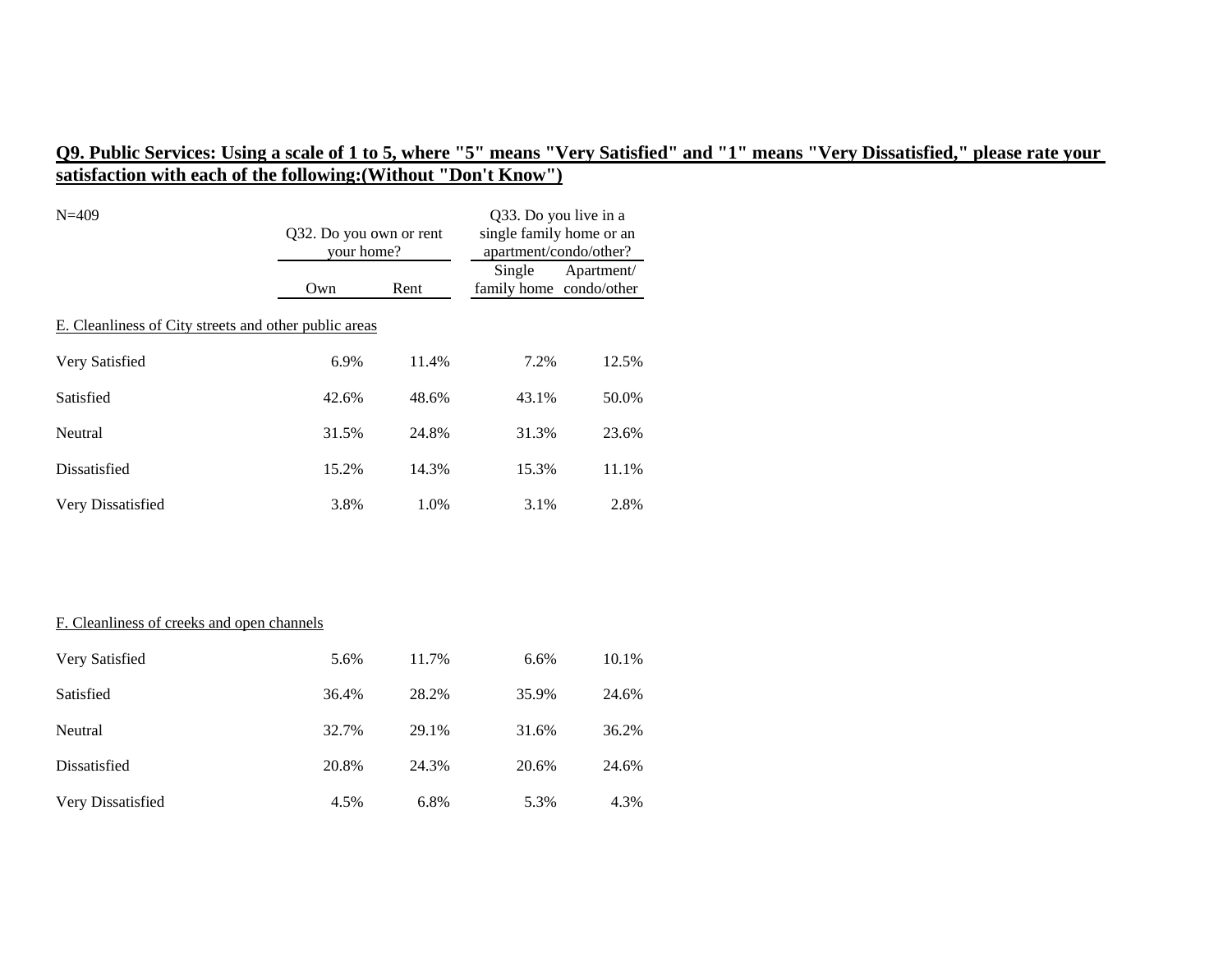| $N = 409$                             | Q32. Do you own or rent<br>your home? |       | Q33. Do you live in a<br>single family home or an<br>apartment/condo/other? |            |
|---------------------------------------|---------------------------------------|-------|-----------------------------------------------------------------------------|------------|
|                                       | Own                                   | Rent  | Single<br>family home condo/other                                           | Apartment/ |
| G. Condition of sidewalks in the City |                                       |       |                                                                             |            |
| Very Satisfied                        | 3.8%                                  | 4.9%  | 4.8%                                                                        | 2.8%       |
| Satisfied                             | 28.6%                                 | 35.3% | 29.5%                                                                       | 33.3%      |
| Neutral                               | 33.1%                                 | 31.4% | 34.0%                                                                       | 29.2%      |
| Dissatisfied                          | 23.0%                                 | 24.5% | 21.6%                                                                       | 27.8%      |
| Very Dissatisfied                     | 11.5%                                 | 3.9%  | 10.2%                                                                       | 6.9%       |
|                                       |                                       |       |                                                                             |            |
|                                       |                                       |       |                                                                             |            |
| H. Availability of bike lanes         |                                       |       |                                                                             |            |
| Very Satisfied                        | 8.2%                                  | 7.3%  | 8.8%                                                                        | 6.1%       |
| Satisfied                             | 23.5%                                 | 20.8% | 23.9%                                                                       | 16.7%      |
| Neutral                               | 38.8%                                 | 34.4% | 38.7%                                                                       | 31.8%      |
| Dissatisfied                          | 20.8%                                 | 30.2% | 21.8%                                                                       | 30.3%      |
| Very Dissatisfied                     | 8.6%                                  | 7.3%  | 6.7%                                                                        | 15.2%      |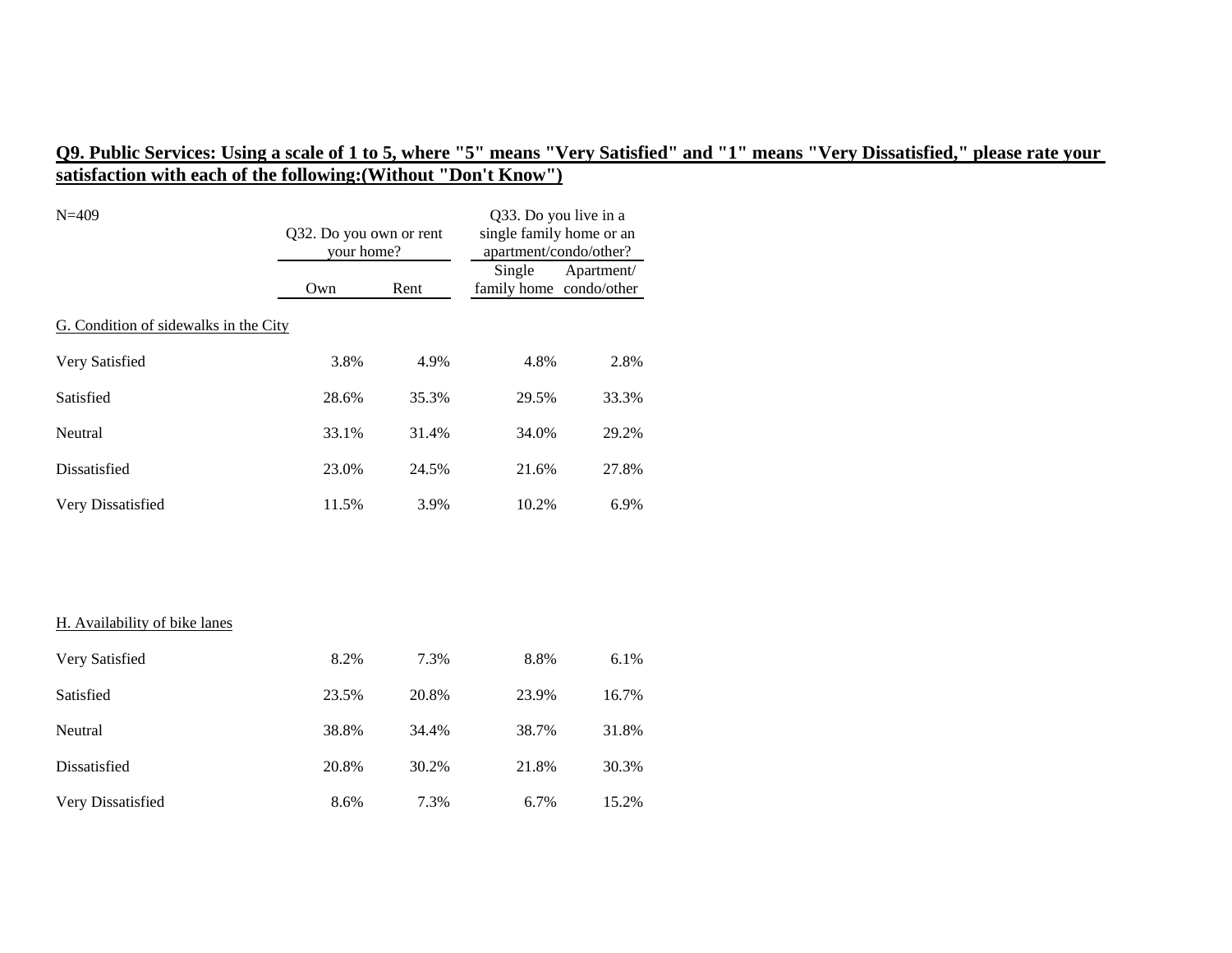| $N = 409$                                                              | Q32. Do you own or rent<br>your home? |       | Q33. Do you live in a<br>single family home or an<br>apartment/condo/other? |            |  |  |  |  |
|------------------------------------------------------------------------|---------------------------------------|-------|-----------------------------------------------------------------------------|------------|--|--|--|--|
|                                                                        | Own                                   | Rent  | Single<br>family home condo/other                                           | Apartment/ |  |  |  |  |
| I. The level of usefulness of City e-services such as internet payment |                                       |       |                                                                             |            |  |  |  |  |
| Very Satisfied                                                         | 14.6%                                 | 22.6% | 16.3%                                                                       | 20.7%      |  |  |  |  |
| Satisfied                                                              | 37.3%                                 | 46.4% | 37.2%                                                                       | 48.3%      |  |  |  |  |
| Neutral                                                                | 38.2%                                 | 22.6% | 36.4%                                                                       | 24.1%      |  |  |  |  |
| Dissatisfied                                                           | 6.0%                                  | 6.0%  | 6.6%                                                                        | 3.4%       |  |  |  |  |
| Very Dissatisfied                                                      | 3.9%                                  | 2.4%  | 3.5%                                                                        | 3.4%       |  |  |  |  |
|                                                                        |                                       |       |                                                                             |            |  |  |  |  |
| J. Reliability of Electric service                                     |                                       |       |                                                                             |            |  |  |  |  |
| Very Satisfied                                                         | 23.0%                                 | 26.3% | 23.6%                                                                       | 27.1%      |  |  |  |  |
| Satisfied                                                              | 50.0%                                 | 53.5% | 51.2%                                                                       | 48.6%      |  |  |  |  |
| Neutral                                                                | 20.4%                                 | 15.2% | 19.2%                                                                       | 15.7%      |  |  |  |  |
| Dissatisfied                                                           | 3.3%                                  | 3.0%  | 3.4%                                                                        | 4.3%       |  |  |  |  |
| Very Dissatisfied                                                      | 3.3%                                  | 2.0%  | 2.7%                                                                        | 4.3%       |  |  |  |  |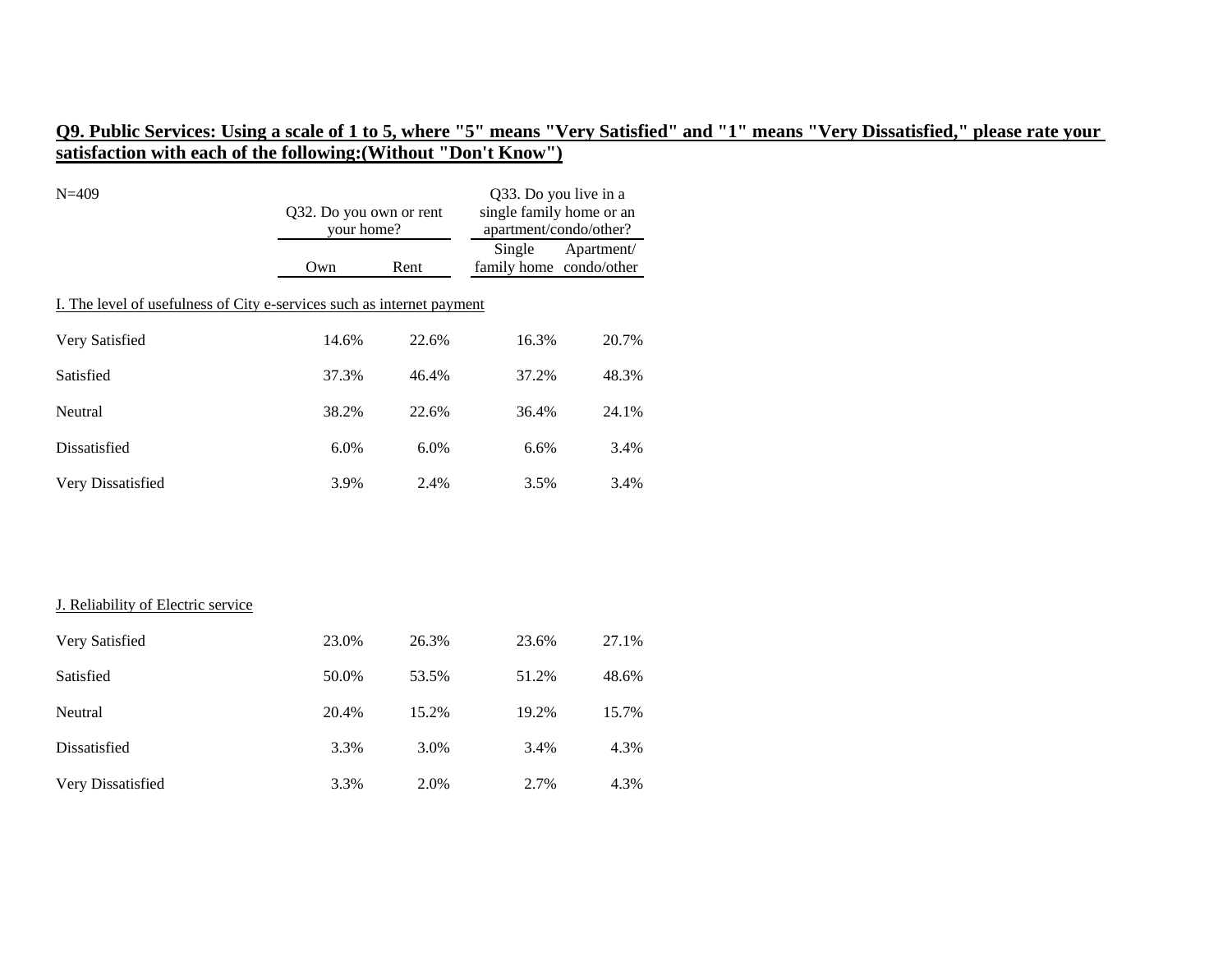| $N = 409$                           | Q32. Do you own or rent<br>your home? |       | Q33. Do you live in a<br>single family home or an<br>apartment/condo/other? |            |
|-------------------------------------|---------------------------------------|-------|-----------------------------------------------------------------------------|------------|
|                                     | Own                                   | Rent  | Single<br>family home condo/other                                           | Apartment/ |
| K. Adequacy of City street lighting |                                       |       |                                                                             |            |
| Very Satisfied                      | 9.9%                                  | 13.5% | 9.6%                                                                        | 16.7%      |
| Satisfied                           | 42.6%                                 | 40.4% | 42.9%                                                                       | 40.3%      |
| Neutral                             | 25.2%                                 | 25.0% | 23.1%                                                                       | 31.9%      |
| Dissatisfied                        | 19.1%                                 | 14.4% | 19.9%                                                                       | 8.3%       |
| Very Dissatisfied                   | 3.2%                                  | 6.7%  | 4.5%                                                                        | 2.8%       |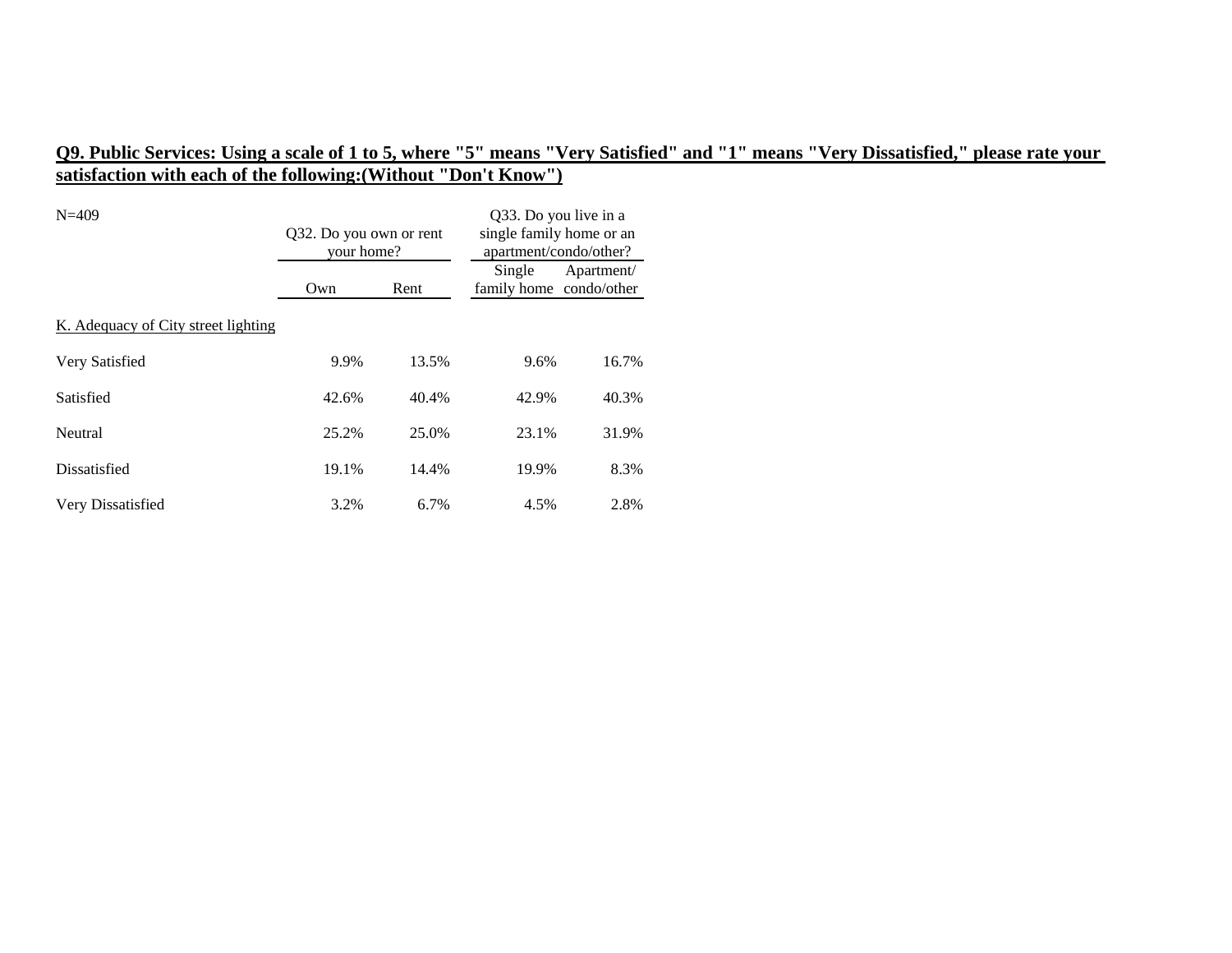# **Q10. The sum of the THREE public services listed above do you think are MOST IMPORTANT for the City to provide?**

| $N = 409$                                                    | Q32. Do you own or rent<br>your home? |       | Q33. Do you live in a<br>single family home or an<br>apartment/condo/other? |            |
|--------------------------------------------------------------|---------------------------------------|-------|-----------------------------------------------------------------------------|------------|
|                                                              | Own                                   | Rent  | Single<br>family home condo/other                                           | Apartment/ |
| Q10. Sum of Top 3 Choices                                    |                                       |       |                                                                             |            |
| Maintenance of major City<br>streets (non-TxDOT<br>roadways) | 67.1%                                 | 63.2% | 66.4%                                                                       | 62.2%      |
| Maintenance of streets in<br>your neighborhood               | 27.5%                                 | 29.2% | 29.4%                                                                       | 21.6%      |
| Timing of traffic signals in the<br>City                     | 25.2%                                 | 24.5% | 24.8%                                                                       | 25.7%      |
| Mowing/trimming along City<br>streets                        | 10.7%                                 | 7.5%  | 10.1%                                                                       | 8.1%       |
| Cleanliness of City streets<br>and other public areas        | 32.9%                                 | 34.9% | 34.9%                                                                       | 27.0%      |
| Cleanliness of creeks and<br>open channels                   | 18.5%                                 | 24.5% | 19.0%                                                                       | 23.0%      |
| Condition of sidewalks in the<br>City                        | 18.8%                                 | 16.0% | 18.0%                                                                       | 18.9%      |
| Availability of bike lanes                                   | 8.4%                                  | 17.0% | 8.0%                                                                        | 24.3%      |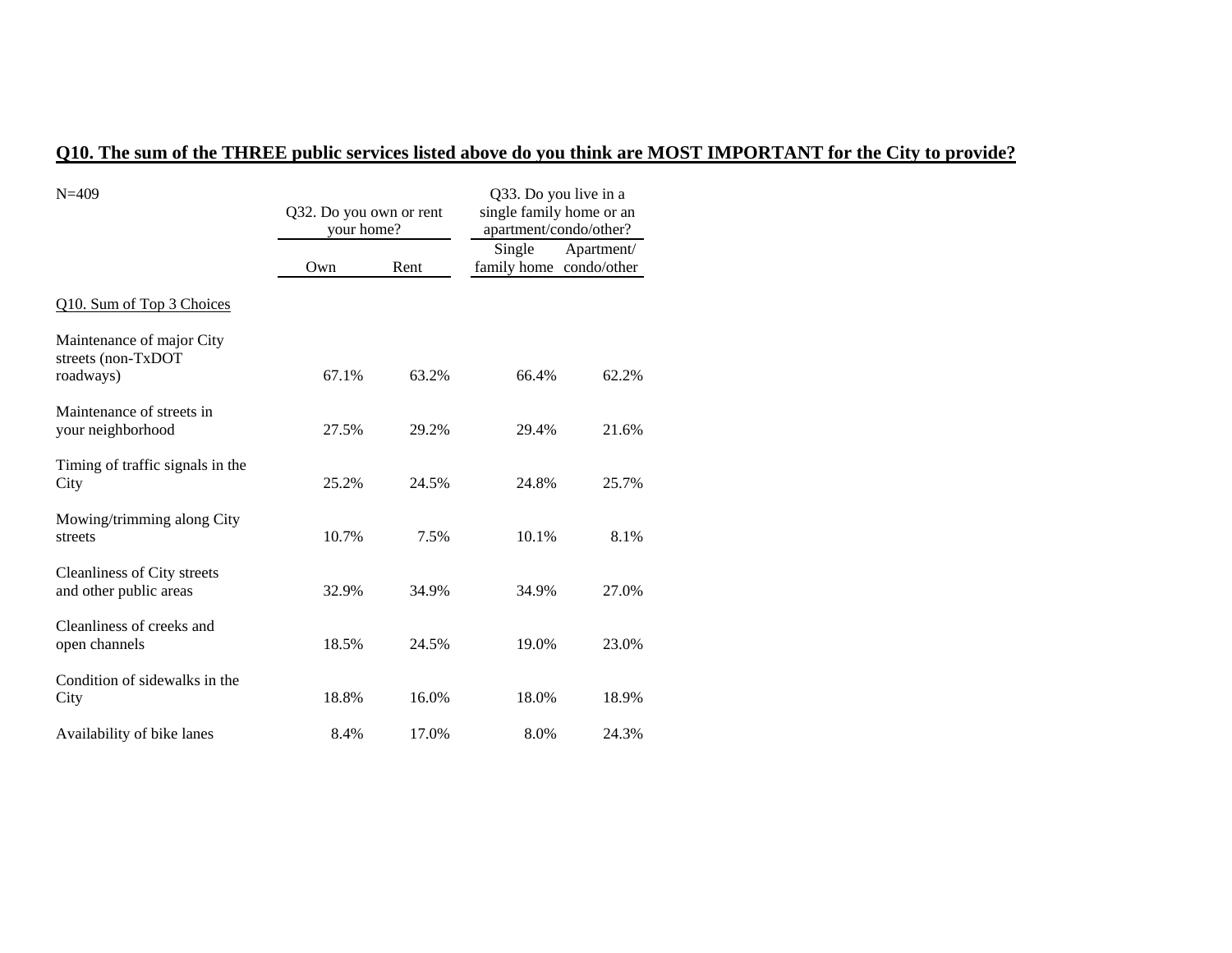# **Q10. The sum of the THREE public services listed above do you think are MOST IMPORTANT for the City to provide? (cont.)**

| $N = 409$                                                                 | Q32. Do you own or rent<br>your home? |       | Q33. Do you live in a<br>single family home or an<br>apartment/condo/other? |            |
|---------------------------------------------------------------------------|---------------------------------------|-------|-----------------------------------------------------------------------------|------------|
|                                                                           | Own                                   | Rent  | Single<br>family home condo/other                                           | Apartment/ |
| Q10. Sum of Top 3 Choices (Cont.)                                         |                                       |       |                                                                             |            |
| The level of usefulness of<br>City e-services such as<br>internet payment | 3.0%                                  | 2.8%  | 3.1%                                                                        | 2.7%       |
| Reliability of Electric service                                           | 33.9%                                 | 39.6% | 35.2%                                                                       | 39.2%      |
| Adequacy of City street<br>lighting                                       | 24.8%                                 | 26.4% | 26.0%                                                                       | 25.7%      |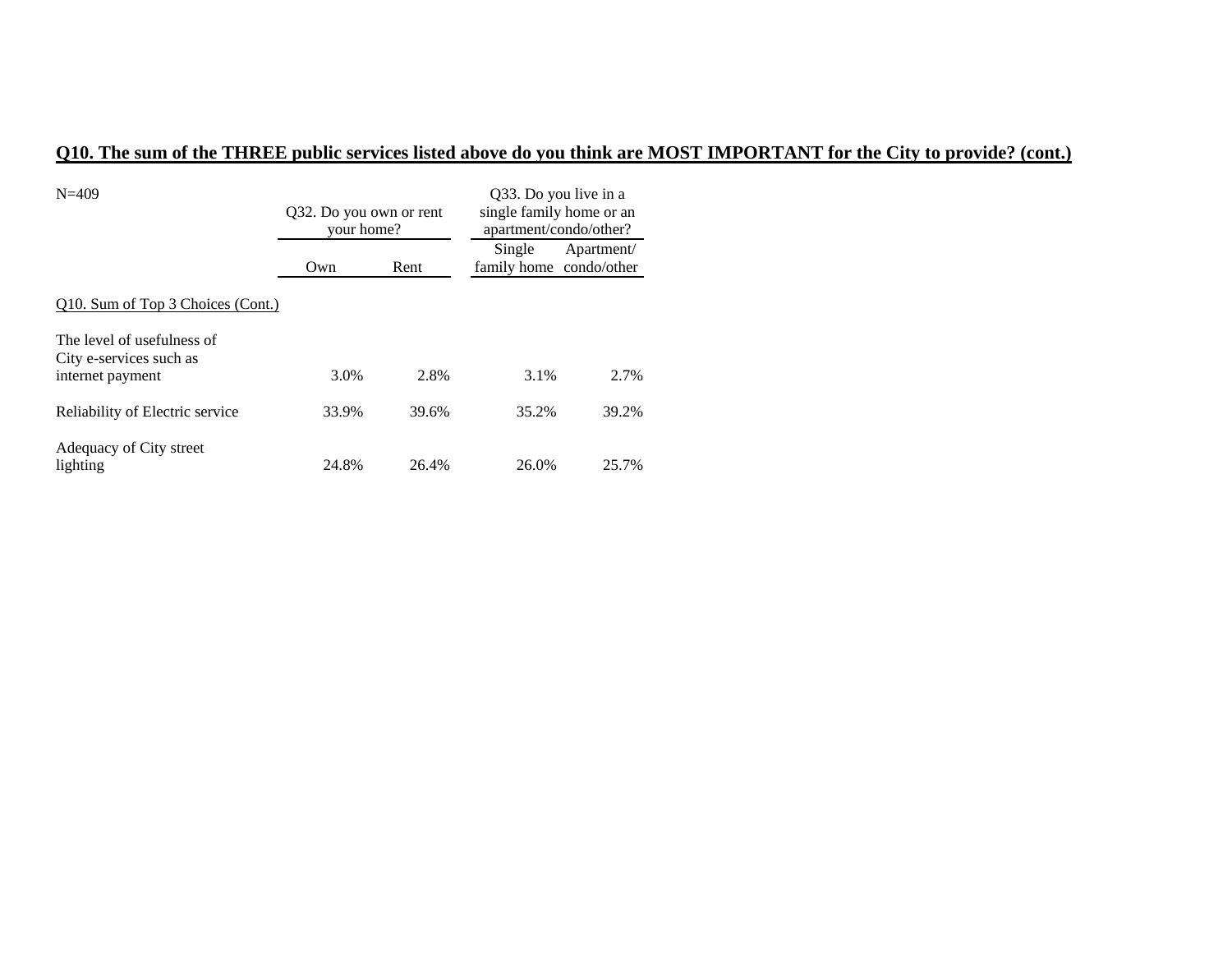# **Q11. From which of the following sources do you currently get information about the City of San Marcos? (Check all that apply.)**

| $N = 409$                                   | Q32. Do you own or rent<br>your home? |       | Q33. Do you live in a<br>single family home or an<br>apartment/condo/other?<br>Single |            |  |  |
|---------------------------------------------|---------------------------------------|-------|---------------------------------------------------------------------------------------|------------|--|--|
|                                             | Own                                   | Rent  | family home condo/other                                                               | Apartment/ |  |  |
| Q11. Sources you currently get information  |                                       |       |                                                                                       |            |  |  |
| City website (www.<br>sanmarcostx.gov)      | 54.7%                                 | 57.5% | 54.7%                                                                                 | 60.8%      |  |  |
| Enclosures in City utility bill             | 60.1%                                 | 50.0% | 57.2%                                                                                 | 55.4%      |  |  |
| Local TV news                               | 43.0%                                 | 39.6% | 41.6%                                                                                 | 43.2%      |  |  |
| Neighborhood groups                         | 26.5%                                 | 13.2% | 26.0%                                                                                 | 8.1%       |  |  |
| Friends                                     | 53.0%                                 | 50.9% | 52.9%                                                                                 | 48.6%      |  |  |
| San Marcos Daily Record                     | 54.0%                                 | 43.4% | 54.1%                                                                                 | 39.2%      |  |  |
| University Star Newspaper                   | 9.7%                                  | 26.4% | 12.5%                                                                                 | 20.3%      |  |  |
| <b>Community Impact News</b>                | 45.3%                                 | 31.1% | 42.2%                                                                                 | 40.5%      |  |  |
| Local radio                                 | 6.7%                                  | 9.4%  | 7.0%                                                                                  | 9.5%       |  |  |
| City cable channel (Grande/<br>Time Warner) | 29.2%                                 | 25.5% | 29.4%                                                                                 | 23.0%      |  |  |
| City social media outlets                   | 19.5%                                 | 33.0% | 21.7%                                                                                 | 28.4%      |  |  |
| Public meetings                             | 12.8%                                 | 13.2% | 13.5%                                                                                 | 9.5%       |  |  |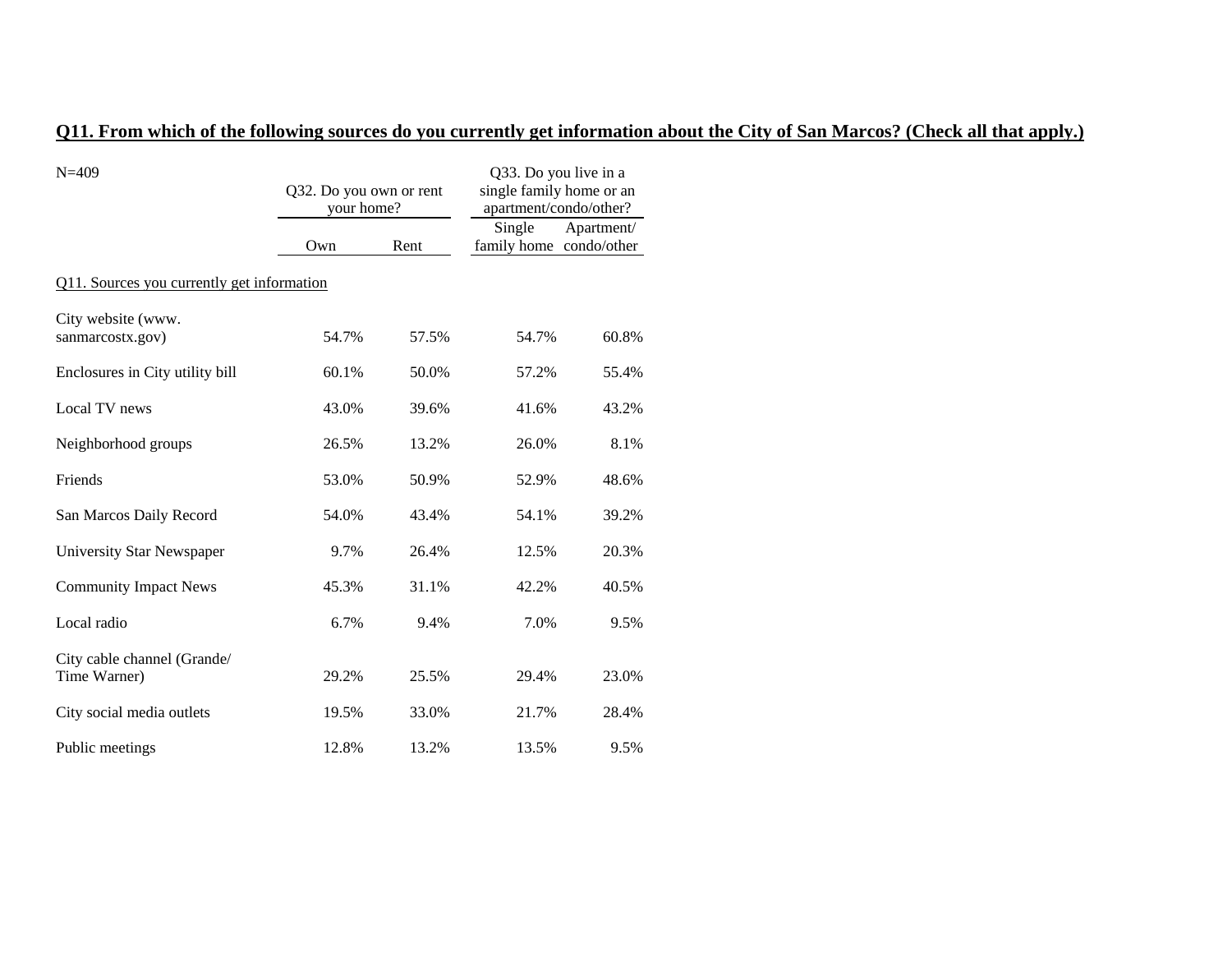# **Q11. From which of the following sources do you currently get information about the City of San Marcos? (Check all that apply) (cont.)**

| $N = 409$                                                 | Q32. Do you own or rent<br>your home? |       | Q33. Do you live in a<br>single family home or an<br>apartment/condo/other? |            |  |  |
|-----------------------------------------------------------|---------------------------------------|-------|-----------------------------------------------------------------------------|------------|--|--|
|                                                           | Own                                   | Rent  | Single<br>family home condo/other                                           | Apartment/ |  |  |
| <u>Q11. Sources you currently get information (Cont.)</u> |                                       |       |                                                                             |            |  |  |
| <b>Austin American Statesman</b>                          | 23.2%                                 | 10.4% | 20.8%                                                                       | 13.5%      |  |  |
| San Marcos Mercury                                        | 18.5%                                 | 14.2% | 18.0%                                                                       | 12.2%      |  |  |
| <b>SMTX</b> Magazine                                      | 12.1%                                 | 12.3% | 11.6%                                                                       | 14.9%      |  |  |
| Community organizations                                   | 12.1%                                 | 11.3% | 10.7%                                                                       | 13.5%      |  |  |
| <b>San Marcos Corridor News</b>                           | 5.7%                                  | 4.7%  | 6.4%                                                                        | 1.4%       |  |  |
| Mobile apps                                               | 6.7%                                  | 13.2% | 7.0%                                                                        | 14.9%      |  |  |
| Other                                                     | 4.0%                                  | 2.8%  | 3.7%                                                                        | 5.4%       |  |  |
| None chosen                                               | 2.7%                                  | 1.9%  | 2.1%                                                                        | 4.1%       |  |  |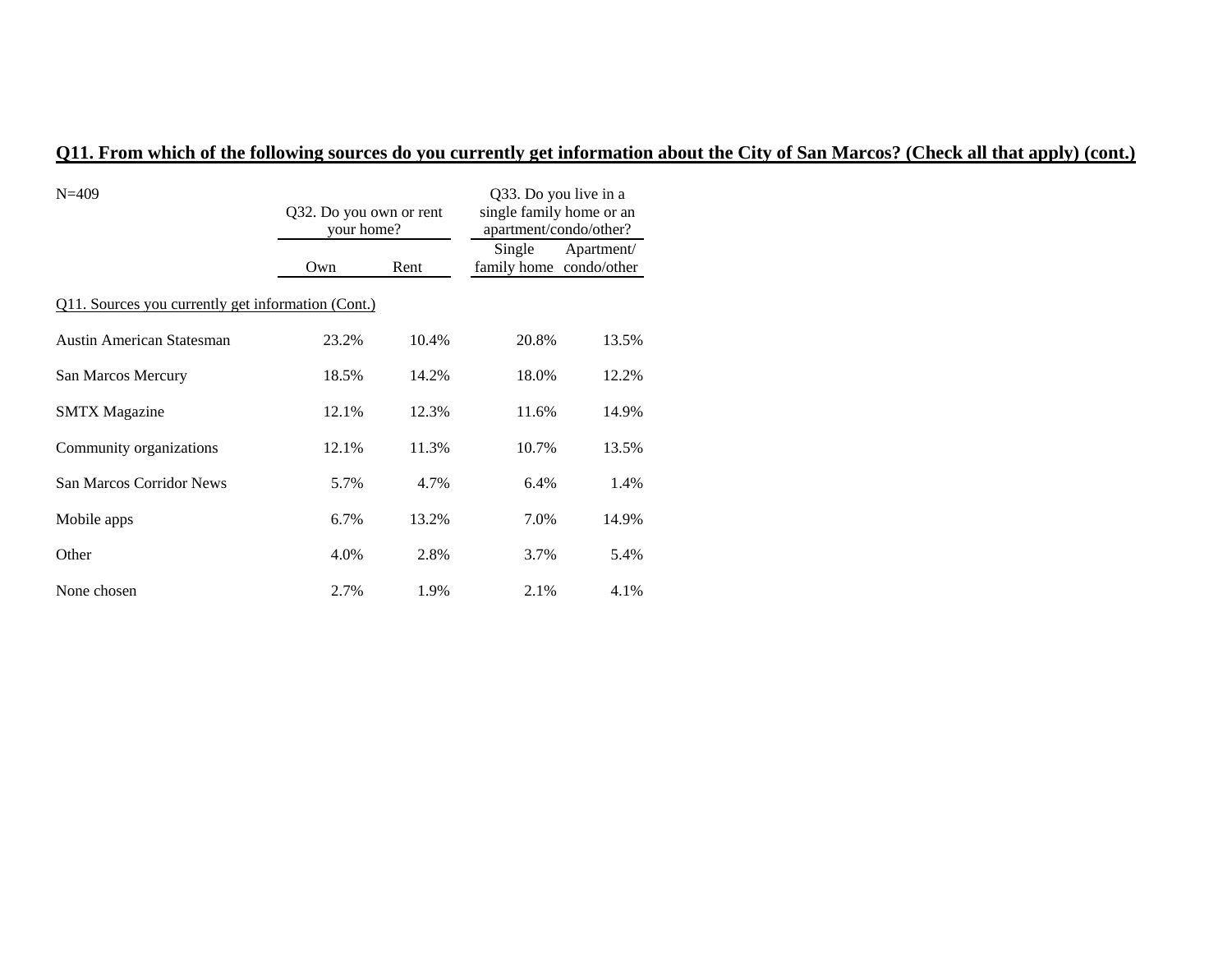### **Q12. Which of the following electronic sources of information are you currently using? (Check all that apply.)**

| $N = 409$                                                              | Q32. Do you own or rent<br>your home? |       | Q33. Do you live in a<br>single family home or an<br>apartment/condo/other? |            |
|------------------------------------------------------------------------|---------------------------------------|-------|-----------------------------------------------------------------------------|------------|
|                                                                        | Own                                   | Rent  | Single<br>family home condo/other                                           | Apartment/ |
| <u>Q12. Electronic sources of information are you currently using?</u> |                                       |       |                                                                             |            |
| Facebook                                                               | 53.0%                                 | 66.0% | 54.7%                                                                       | 66.2%      |
| Twitter                                                                | 12.1%                                 | 19.8% | 13.1%                                                                       | 18.9%      |
| YouTube                                                                | 31.5%                                 | 36.8% | 30.6%                                                                       | 41.9%      |
| iPhone application                                                     | 39.3%                                 | 35.8% | 40.7%                                                                       | 27.0%      |
| <b>Android Applications</b>                                            | 15.4%                                 | 22.6% | 16.5%                                                                       | 24.3%      |
| Land line                                                              | 46.0%                                 | 21.7% | 42.2%                                                                       | 28.4%      |
| Text messages                                                          | 64.4%                                 | 66.0% | 65.1%                                                                       | 64.9%      |
| The Internet (general use)                                             | 84.2%                                 | 83.0% | 84.7%                                                                       | 85.1%      |
| Other                                                                  | 4.0%                                  | 4.7%  | 3.7%                                                                        | 5.4%       |
| None of above                                                          | 6.7%                                  | 8.5%  | 6.4%                                                                        | 8.1%       |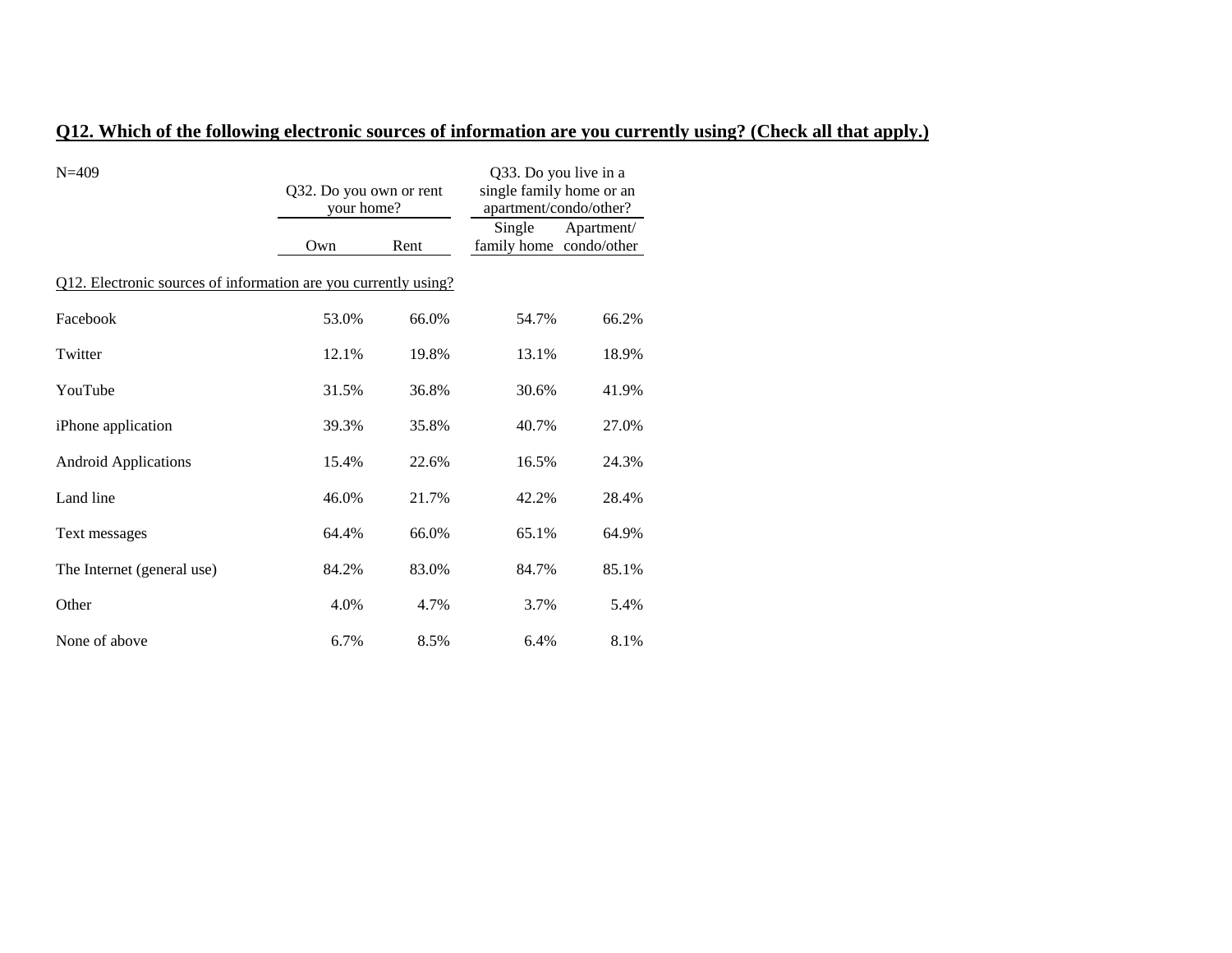| $N = 409$                                                      | Q32. Do you own or rent<br>your home? |       | Q33. Do you live in a<br>single family home or an<br>apartment/condo/other? |            |  |
|----------------------------------------------------------------|---------------------------------------|-------|-----------------------------------------------------------------------------|------------|--|
|                                                                | Own                                   | Rent  | Single<br>family home condo/other                                           | Apartment/ |  |
| A. The availability of information about government operations |                                       |       |                                                                             |            |  |
| Very Satisfied                                                 | 4.5%                                  | 9.3%  | 5.7%                                                                        | 5.6%       |  |
| Satisfied                                                      | 31.2%                                 | 27.9% | 33.1%                                                                       | 14.8%      |  |
| Neutral                                                        | 38.3%                                 | 43.0% | 36.5%                                                                       | 53.7%      |  |
| Dissatisfied                                                   | 19.7%                                 | 11.6% | 18.7%                                                                       | 16.7%      |  |
| Very Dissatisfied                                              | 6.3%                                  | 8.1%  | 6.0%                                                                        | 9.3%       |  |

#### B. City efforts to keep residents informed about local issues

| Very Satisfied    | 5.7%  | 10.5% | 7.1%  | 6.3%  |
|-------------------|-------|-------|-------|-------|
| Satisfied         | 32.4% | 33.7% | 33.9% | 26.6% |
| Neutral           | 29.9% | 29.5% | 29.0% | 32.8% |
| Dissatisfied      | 24.6% | 18.9% | 22.9% | 26.6% |
| Very Dissatisfied | 7.5%  | 7.4%  | 7.1%  | 7.8%  |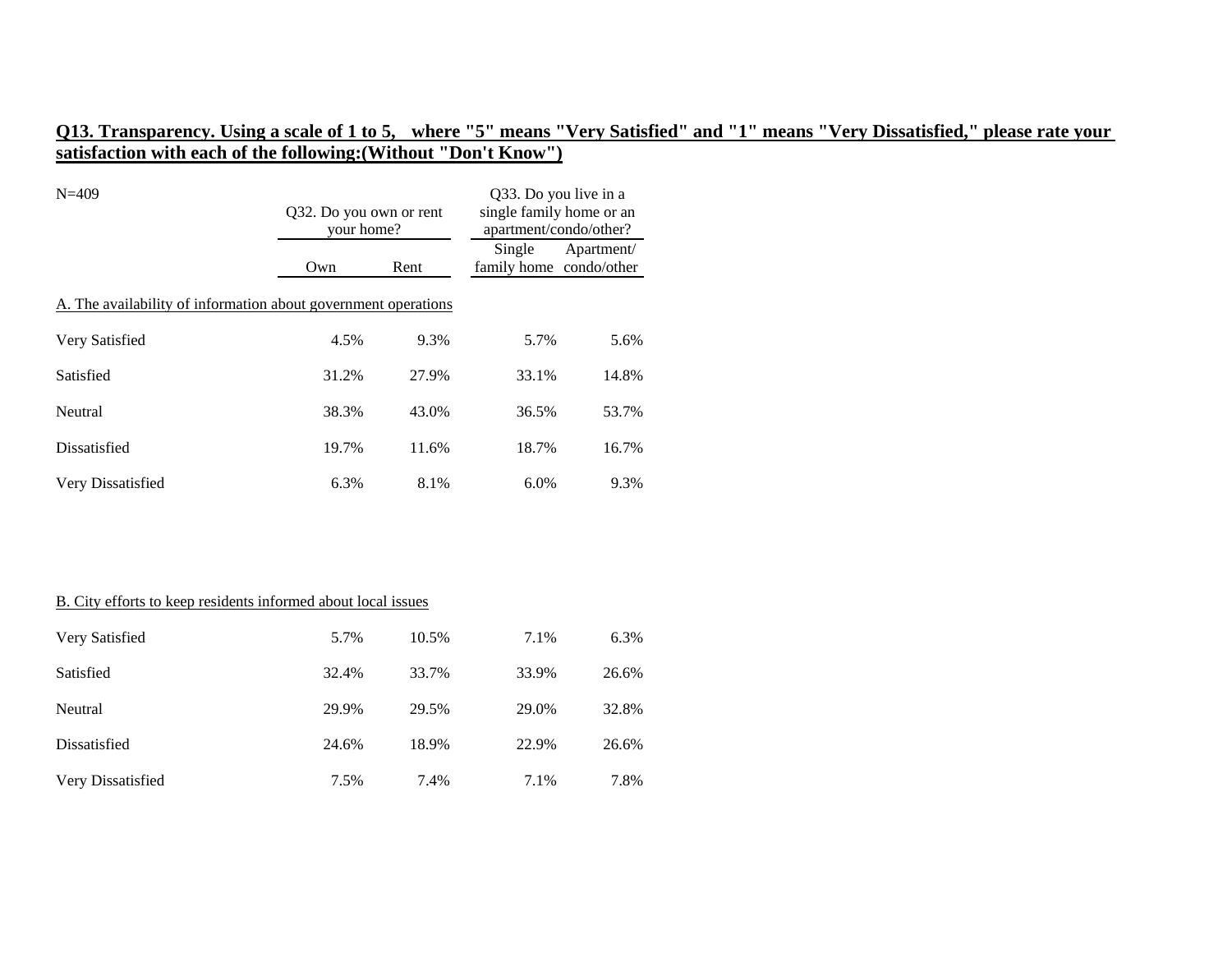| $N = 409$                                                  | Q32. Do you own or rent<br>your home? |       | Q33. Do you live in a<br>single family home or an<br>apartment/condo/other? |            |  |  |
|------------------------------------------------------------|---------------------------------------|-------|-----------------------------------------------------------------------------|------------|--|--|
|                                                            | Own                                   | Rent  | Single<br>family home condo/other                                           | Apartment/ |  |  |
| C. The level of public involvement in City decision-making |                                       |       |                                                                             |            |  |  |
| Very Satisfied                                             | 4.7%                                  | 8.0%  | 5.9%                                                                        | 3.4%       |  |  |
| Satisfied                                                  | 19.7%                                 | 20.7% | 20.6%                                                                       | 16.9%      |  |  |
| Neutral                                                    | 39.1%                                 | 40.2% | 38.6%                                                                       | 42.4%      |  |  |
| Dissatisfied                                               | 22.9%                                 | 18.4% | 21.9%                                                                       | 22.0%      |  |  |
| Very Dissatisfied                                          | 13.6%                                 | 12.6% | 13.1%                                                                       | 15.3%      |  |  |

| D. Usefulness of the information that is available on the City's Web site |       |       |       |       |
|---------------------------------------------------------------------------|-------|-------|-------|-------|
| Very Satisfied                                                            | 5.5%  | 12.4% | 7.1%  | 8.5%  |
| Satisfied                                                                 | 33.2% | 30.3% | 34.4% | 25.4% |
| Neutral                                                                   | 45.5% | 44.9% | 43.3% | 52.5% |
| Dissatisfied                                                              | 13.4% | 7.9%  | 12.4% | 10.2% |
| Very Dissatisfied                                                         | 2.4%  | 4.5%  | 2.8%  | 3.4%  |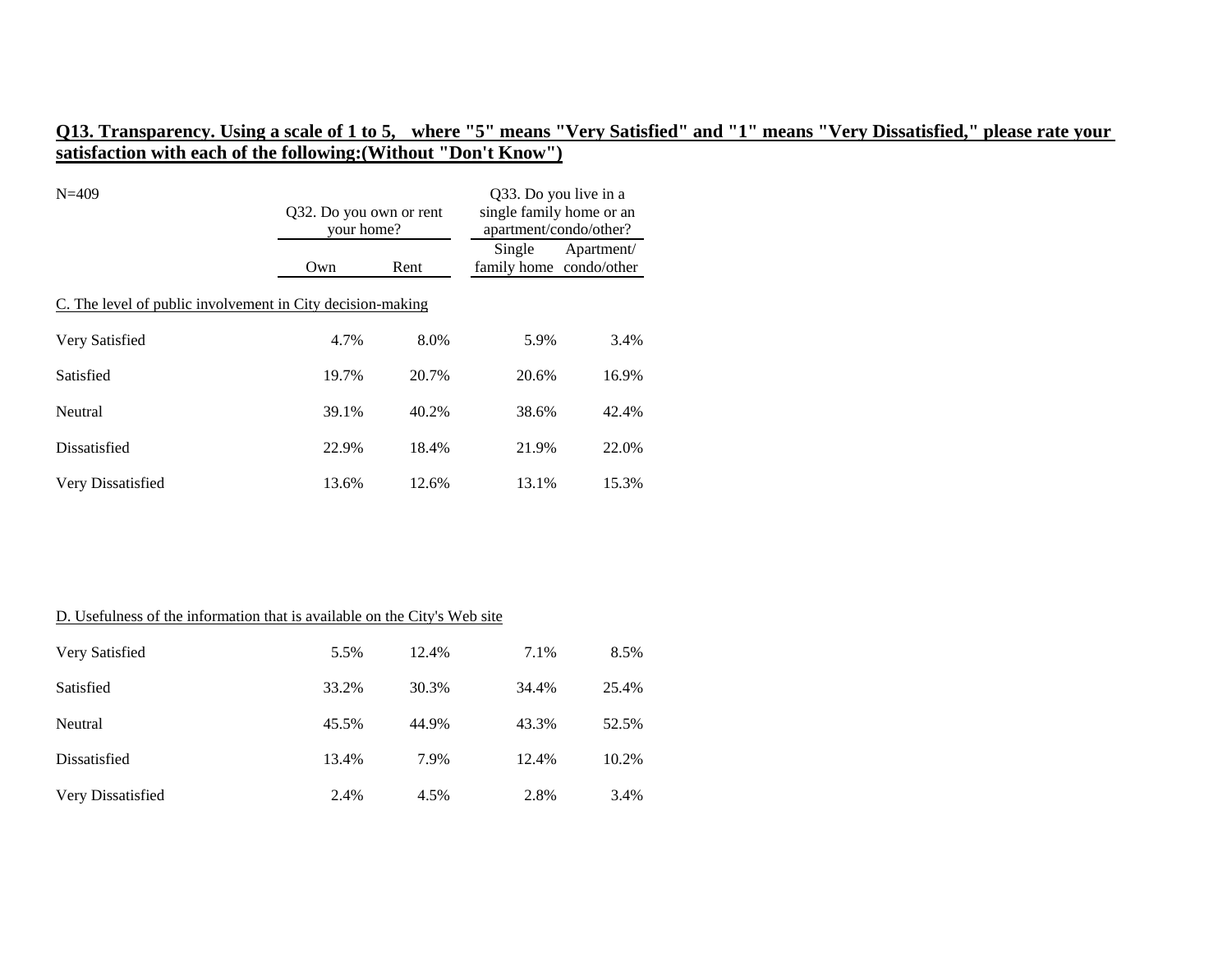| $N = 409$                                                          | Q32. Do you own or rent<br>your home? |       | Q33. Do you live in a<br>single family home or an<br>apartment/condo/other? |            |
|--------------------------------------------------------------------|---------------------------------------|-------|-----------------------------------------------------------------------------|------------|
|                                                                    | Own                                   | Rent  | Single<br>family home condo/other                                           | Apartment/ |
| E. How well the City listens and responds to the needs of citizens |                                       |       |                                                                             |            |
| Very Satisfied                                                     | 3.8%                                  | 7.2%  | 4.4%                                                                        | 5.8%       |
| Satisfied                                                          | 16.3%                                 | 14.5% | 17.4%                                                                       | 7.7%       |
| Neutral                                                            | 37.5%                                 | 47.0% | 38.2%                                                                       | 51.9%      |
| Dissatisfied                                                       | 26.1%                                 | 13.3% | 23.2%                                                                       | 19.2%      |
| Very Dissatisfied                                                  | 16.3%                                 | 18.1% | 16.7%                                                                       | 15.4%      |
|                                                                    |                                       |       |                                                                             |            |
|                                                                    |                                       |       |                                                                             |            |
| F. The level of fiscal transparency                                |                                       |       |                                                                             |            |
| Very Satisfied                                                     | 3.0%                                  | 9.7%  | 4.6%                                                                        | 4.0%       |
| Satisfied                                                          | 21.9%                                 | 13.9% | 22.4%                                                                       | 10.0%      |
| Neutral                                                            | 45.1%                                 | 51.4% | 42.9%                                                                       | 62.0%      |
| Dissatisfied                                                       | 21.5%                                 | 13.9% | 21.2%                                                                       | 14.0%      |
| Very Dissatisfied                                                  | 8.4%                                  | 11.1% | 8.9%                                                                        | 10.0%      |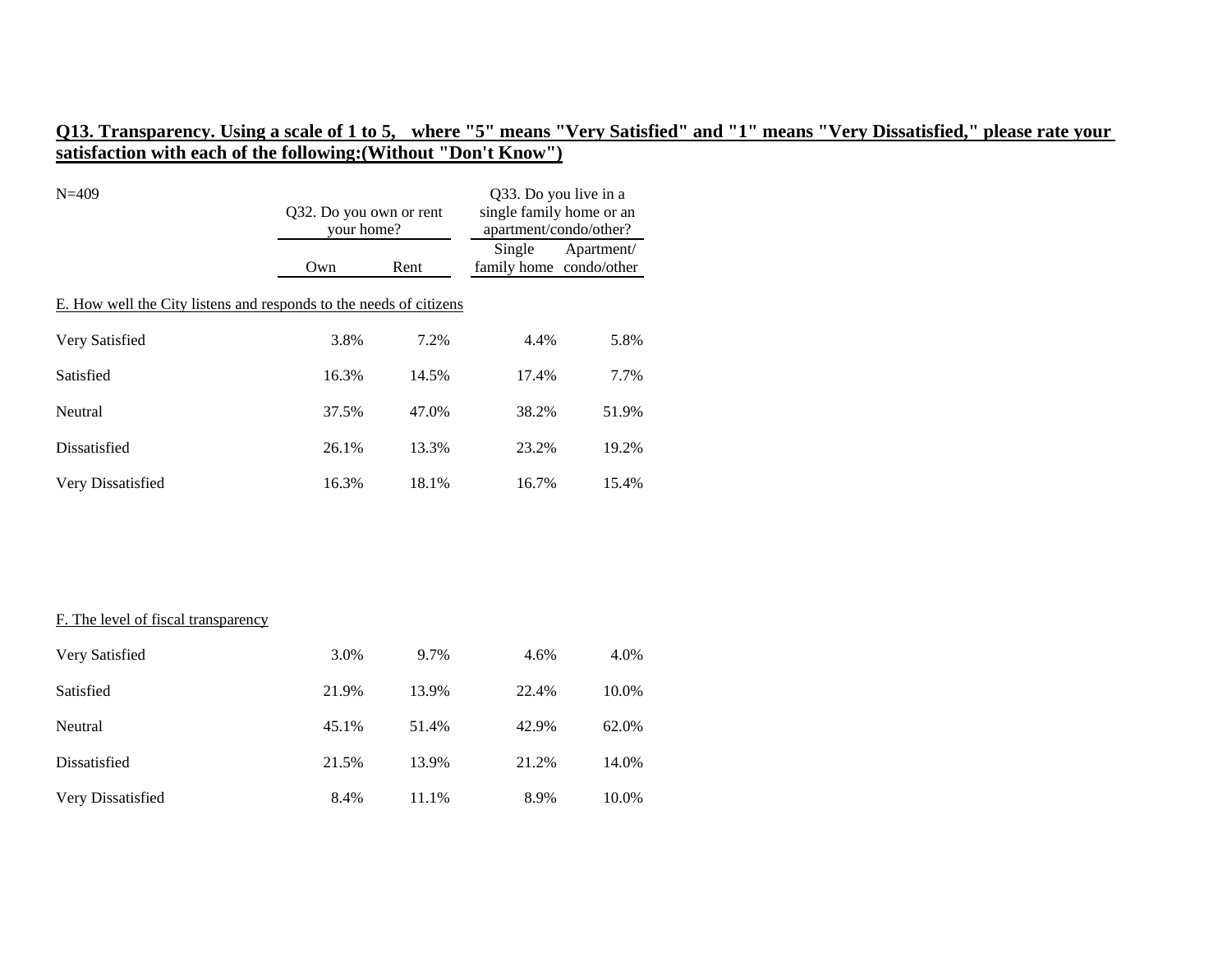### **Q14. Have you contacted the City of San Marcos during the past year?**

| $N = 409$                                              | Q32. Do you own or rent<br>your home? |       | Q33. Do you live in a<br>single family home or an<br>apartment/condo/other? |            |
|--------------------------------------------------------|---------------------------------------|-------|-----------------------------------------------------------------------------|------------|
|                                                        | Own                                   | Rent  | Single<br>family home condo/other                                           | Apartment/ |
| Q14. Have you contacted the City during the past year? |                                       |       |                                                                             |            |
| Yes                                                    | 60.7%                                 | 50.0% | 60.2%                                                                       | 47.3%      |
| N <sub>0</sub>                                         | 39.3%                                 | 50.0% | 39.8%                                                                       | 52.7%      |

### **Q14a. How would you describe the service you received?**

| $N = 237$                                              | Q32. Do you own or rent<br>your home? |         | Q33. Do you live in a<br>single family home or an<br>apartment/condo/other? |            |  |  |
|--------------------------------------------------------|---------------------------------------|---------|-----------------------------------------------------------------------------|------------|--|--|
|                                                        | Own                                   | Rent    | Single<br>family home condo/other                                           | Apartment/ |  |  |
| Q14a. How would you describe the service you received? |                                       |         |                                                                             |            |  |  |
| Excellent                                              | 23.8%                                 | 22.6%   | 22.3%                                                                       | 31.4%      |  |  |
| Good                                                   | 40.9%                                 | 43.4%   | 42.6%                                                                       | 31.4%      |  |  |
| Fair                                                   | 19.3%                                 | 24.5%   | 19.3%                                                                       | 31.4%      |  |  |
| Poor                                                   | 14.4%                                 | 9.4%    | 14.2%                                                                       | 5.7%       |  |  |
| Don't know                                             | 1.7%                                  | $0.0\%$ | 1.5%                                                                        | $0.0\%$    |  |  |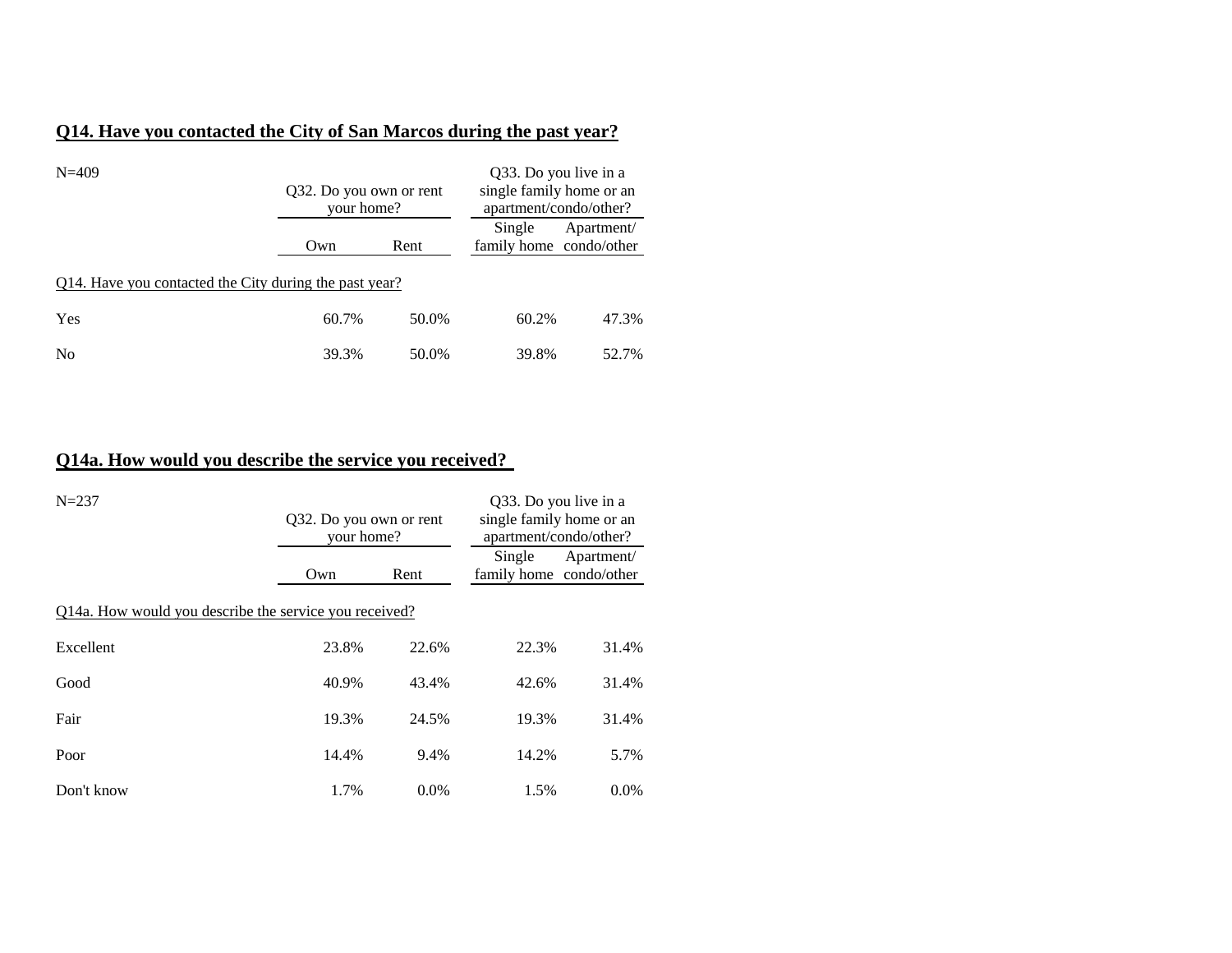# **Q14b. Using a 5-point scale where "5" means "Very Satisfied" and "1"means "Very Dissatisfied, " please rate your satisfaction with the City employees in the Department you contacted most recently with regard to the following:(Without "Don't Know")**

| $N = 237$                        | Q32. Do you own or rent<br>your home? |       | Q33. Do you live in a<br>single family home or an<br>apartment/condo/other? |            |
|----------------------------------|---------------------------------------|-------|-----------------------------------------------------------------------------|------------|
|                                  | Own                                   | Rent  | Single<br>family home condo/other                                           | Apartment/ |
| 1. How easy they were to contact |                                       |       |                                                                             |            |
| Very Satisfied                   | 25.1%                                 | 20.8% | 25.1%                                                                       | 20.0%      |
| Satisfied                        | 45.3%                                 | 52.8% | 47.2%                                                                       | 42.9%      |
| Neutral                          | 19.6%                                 | 22.6% | 18.5%                                                                       | 28.6%      |
| Dissatisfied                     | 7.3%                                  | 1.9%  | 6.7%                                                                        | 5.7%       |
| Very Dissatisfied                | 2.8%                                  | 1.9%  | 2.6%                                                                        | 2.9%       |
|                                  |                                       |       |                                                                             |            |
|                                  |                                       |       |                                                                             |            |
| 2. The way you were treated      |                                       |       |                                                                             |            |
| Very Satisfied                   | 29.1%                                 | 20.8% | 28.7%                                                                       | 20.0%      |
| Satisfied                        | 44.7%                                 | 60.4% | 47.7%                                                                       | 51.4%      |
| Neutral                          | 16.2%                                 | 9.4%  | 13.3%                                                                       | 17.1%      |
| Dissatisfied                     | 5.0%                                  | 7.5%  | 5.6%                                                                        | 8.6%       |
| Very Dissatisfied                | 5.0%                                  | 1.9%  | 4.6%                                                                        | 2.9%       |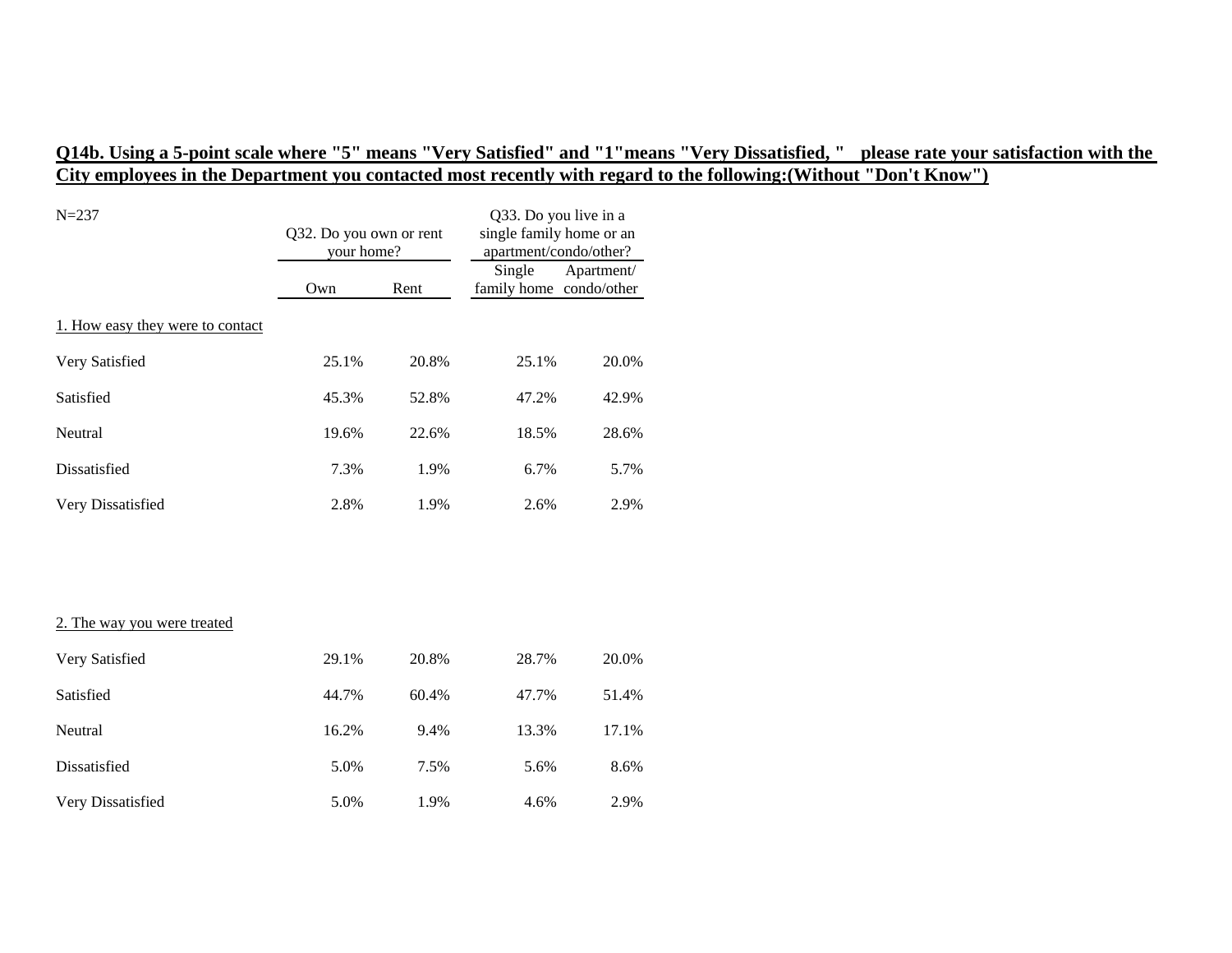## **Q14b. Using a 5-point scale where "5" means "Very Satisfied" and "1"means "Very Dissatisfied, " please rate your satisfaction with the City employees in the Department you contacted most recently with regard to the following:(Without "Don't Know")**

| $N = 237$                                                            | Q32. Do you own or rent<br>your home? |       | Q33. Do you live in a<br>single family home or an<br>apartment/condo/other? |            |  |
|----------------------------------------------------------------------|---------------------------------------|-------|-----------------------------------------------------------------------------|------------|--|
|                                                                      | Own                                   | Rent  | Single<br>family home condo/other                                           | Apartment/ |  |
| 3. The accuracy of the information and the assistance you were given |                                       |       |                                                                             |            |  |
| Very Satisfied                                                       | 26.3%                                 | 17.0% | 25.0%                                                                       | 20.6%      |  |
| Satisfied                                                            | 38.0%                                 | 49.1% | 38.8%                                                                       | 47.1%      |  |
| Neutral                                                              | 19.0%                                 | 18.9% | 19.9%                                                                       | 14.7%      |  |
| Dissatisfied                                                         | 11.7%                                 | 11.3% | 11.2%                                                                       | 14.7%      |  |
| Very Dissatisfied                                                    | 5.0%                                  | 3.8%  | 5.1%                                                                        | 2.9%       |  |

#### 4. How quickly City staff responded to your request

| Very Satisfied    | 24.6% | 15.1% | 24.0% | 14.7% |
|-------------------|-------|-------|-------|-------|
| Satisfied         | 37.4% | 45.3% | 37.8% | 41.2% |
| Neutral           | 17.3% | 20.8% | 16.8% | 23.5% |
| Dissatisfied      | 11.7% | 11.3% | 12.2% | 11.8% |
| Very Dissatisfied | 8.9%  | 7.5%  | 9.2%  | 8.8%  |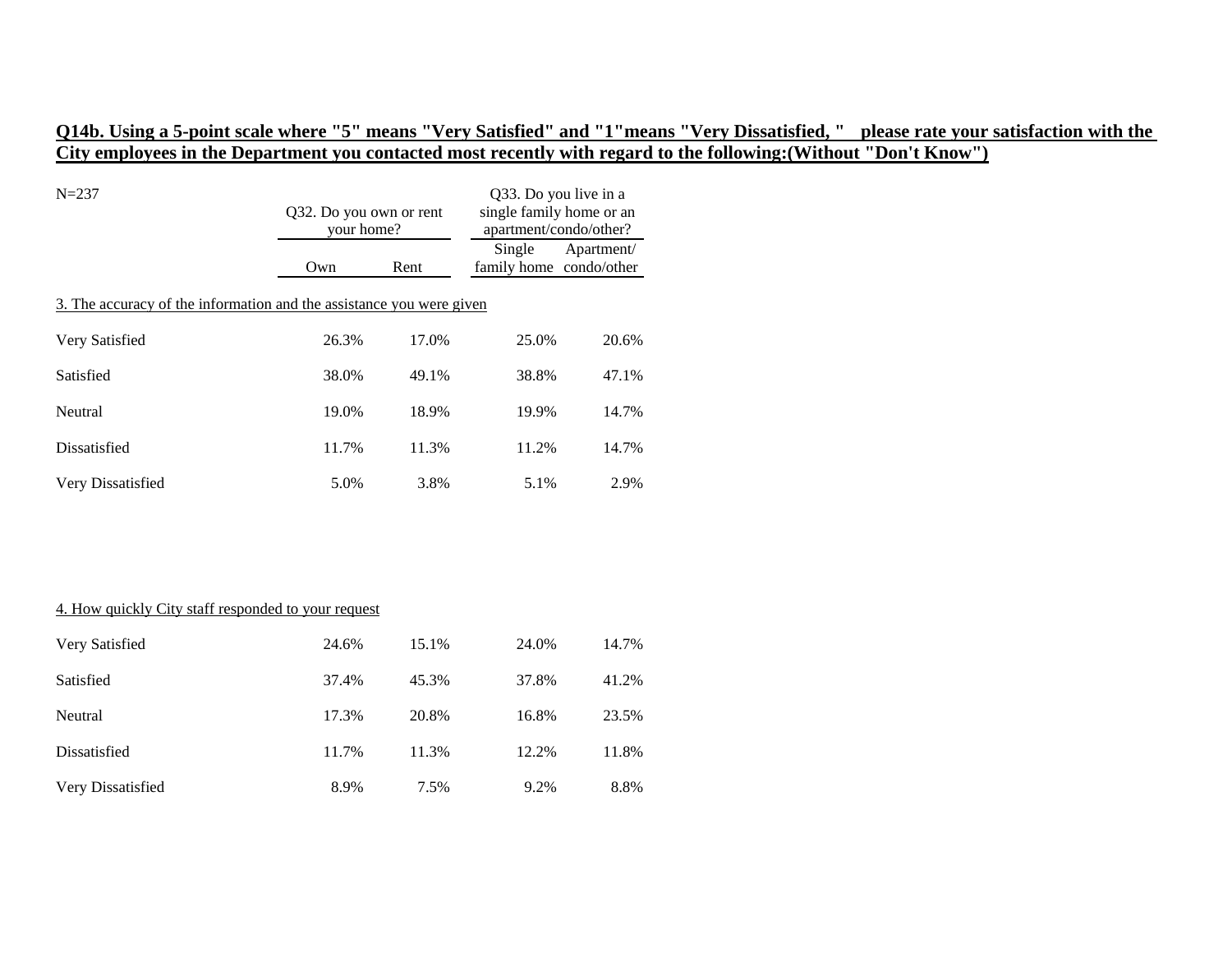# **Q14b. Using a 5-point scale where "5" means "Very Satisfied" and "1"means "Very Dissatisfied, " please rate your satisfaction with the City employees in the Department you contacted most recently with regard to the following:(Without "Don't Know")**

| $N = 237$                          | Q32. Do you own or rent<br>your home? |       | Q33. Do you live in a<br>single family home or an<br>apartment/condo/other? |            |
|------------------------------------|---------------------------------------|-------|-----------------------------------------------------------------------------|------------|
|                                    | Own                                   | Rent  | Single<br>family home condo/other                                           | Apartment/ |
| 5. How well your issue was handled |                                       |       |                                                                             |            |
| Very Satisfied                     | 25.7%                                 | 17.0% | 25.0%                                                                       | 17.6%      |
| Satisfied                          | 37.4%                                 | 37.7% | 36.7%                                                                       | 38.2%      |
| Neutral                            | 11.7%                                 | 26.4% | 15.3%                                                                       | 17.6%      |
| Dissatisfied                       | 15.1%                                 | 11.3% | 13.3%                                                                       | 17.6%      |
| Very Dissatisfied                  | 10.1%                                 | 7.5%  | 9.7%                                                                        | 8.8%       |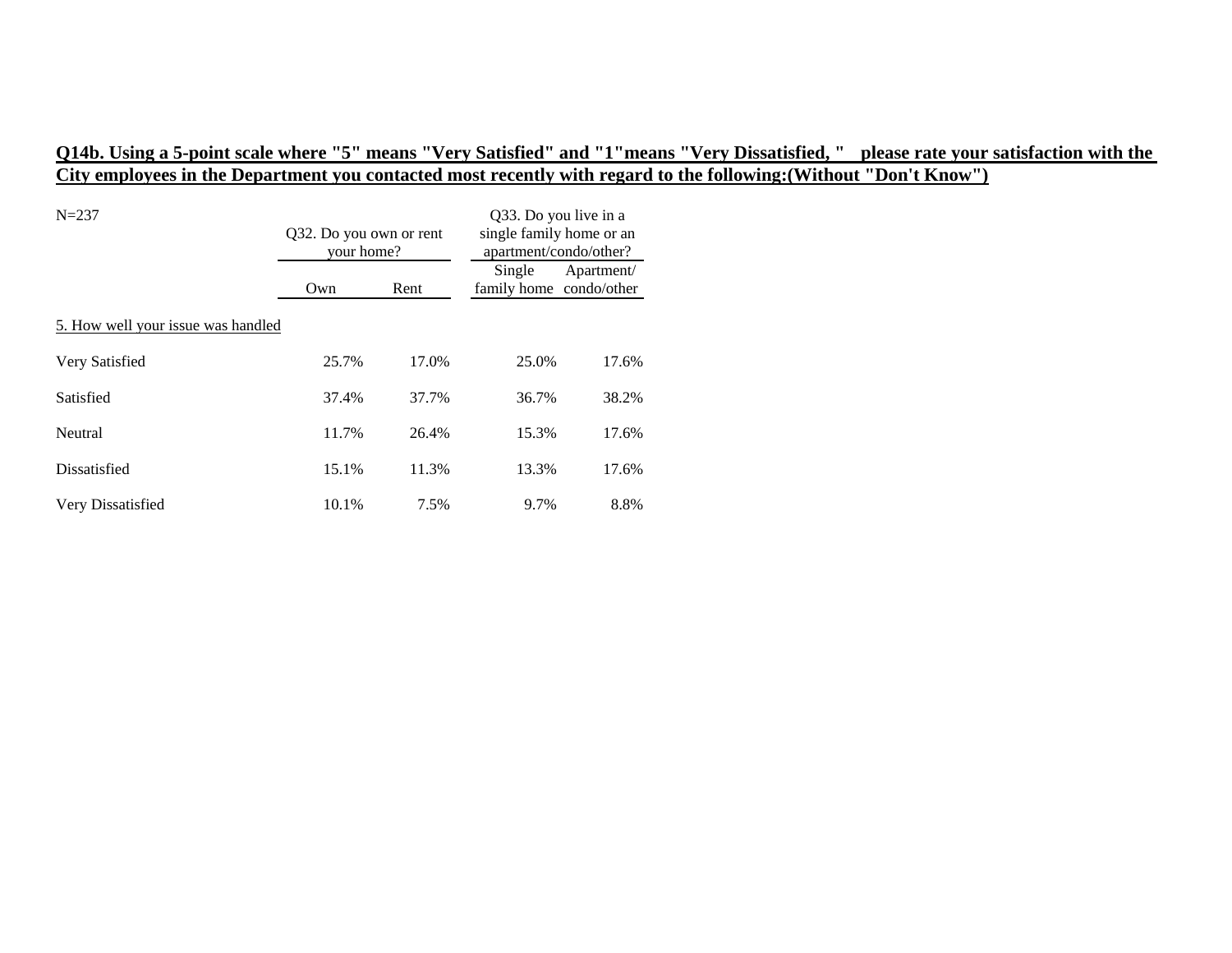| $N = 409$                                          | Q32. Do you own or rent<br>your home? |         | Q33. Do you live in a<br>single family home or an<br>apartment/condo/other? |            |  |
|----------------------------------------------------|---------------------------------------|---------|-----------------------------------------------------------------------------|------------|--|
|                                                    | Own                                   | Rent    | Single<br>family home condo/other                                           | Apartment/ |  |
| A. Residential trash (garbage) collection services |                                       |         |                                                                             |            |  |
| Very Satisfied                                     | 35.9%                                 | 34.0%   | 37.1%                                                                       | 30.0%      |  |
| Satisfied                                          | 49.3%                                 | 53.4%   | 48.9%                                                                       | 54.3%      |  |
| Neutral                                            | 8.1%                                  | 7.8%    | 7.6%                                                                        | 10.0%      |  |
| Dissatisfied                                       | 5.6%                                  | 4.9%    | 5.4%                                                                        | 5.7%       |  |
| Very Dissatisfied                                  | 1.1%                                  | $0.0\%$ | 1.0%                                                                        | $0.0\%$    |  |

# B. Bulky item pick up/removal services (old furniture, appliances)

| Very Satisfied    | 23.7% | 14.8% | 24.2% | 12.3% |
|-------------------|-------|-------|-------|-------|
| Satisfied         | 35.1% | 37.5% | 35.2% | 33.3% |
| Neutral           | 26.5% | 29.5% | 26.4% | 31.6% |
| Dissatisfied      | 10.6% | 13.6% | 10.3% | 17.5% |
| Very Dissatisfied | 4.1%  | 4.5%  | 4.0%  | 5.3%  |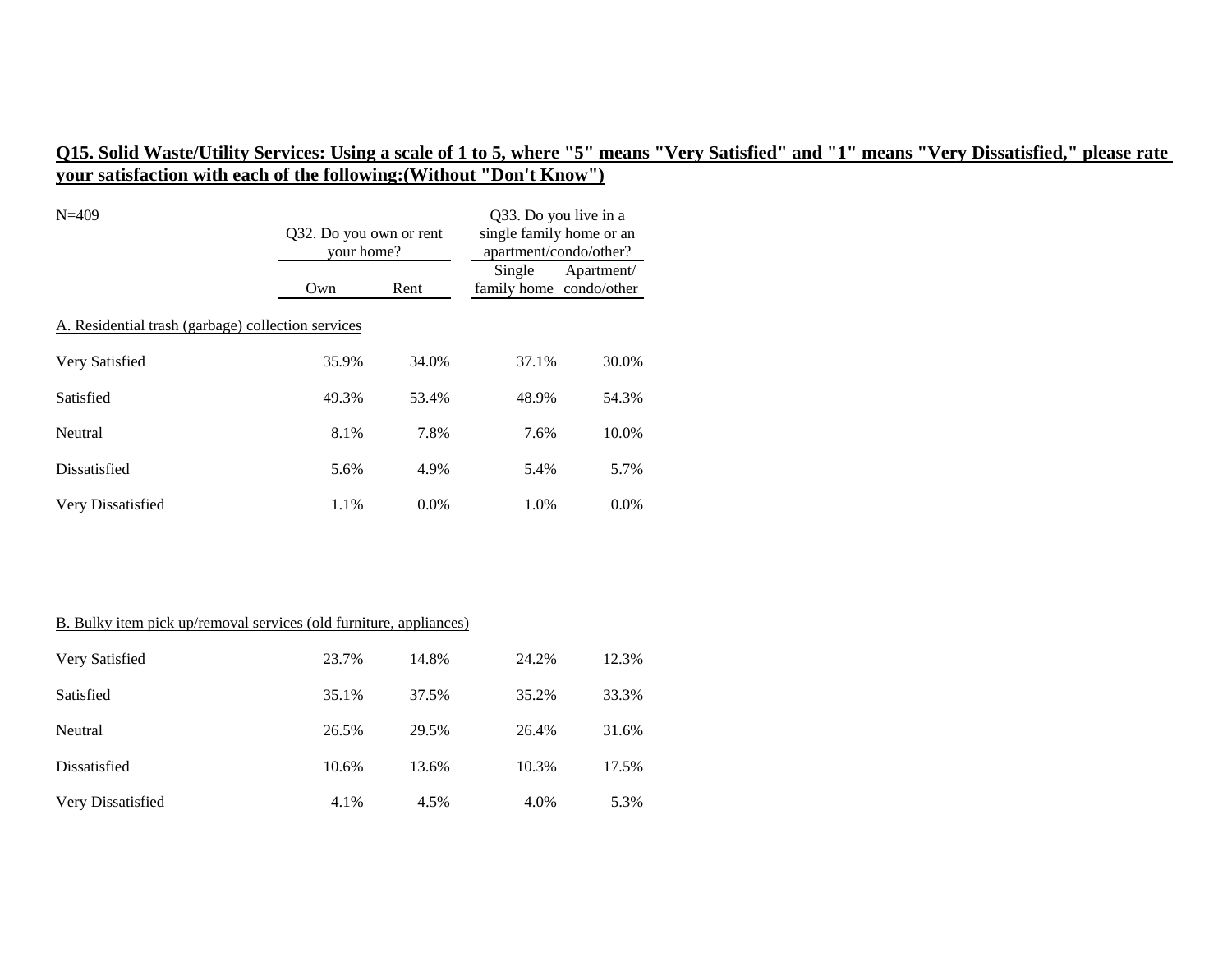| $N = 409$             | Q32. Do you own or rent<br>your home? |       | Q33. Do you live in a<br>single family home or an<br>apartment/condo/other? |            |
|-----------------------|---------------------------------------|-------|-----------------------------------------------------------------------------|------------|
|                       | Own                                   | Rent  | Single<br>family home condo/other                                           | Apartment/ |
| C. Recycling services |                                       |       |                                                                             |            |
| Very Satisfied        | 36.8%                                 | 28.4% | 35.5%                                                                       | 33.3%      |
| Satisfied             | 43.2%                                 | 48.0% | 45.2%                                                                       | 39.1%      |
| Neutral               | 11.4%                                 | 17.6% | 11.3%                                                                       | 20.3%      |
| <b>Dissatisfied</b>   | 5.4%                                  | 3.9%  | 5.2%                                                                        | 4.3%       |
| Very Dissatisfied     | 3.2%                                  | 2.0%  | 2.9%                                                                        | 2.9%       |
|                       |                                       |       |                                                                             |            |
|                       |                                       |       |                                                                             |            |
| D. Water services     |                                       |       |                                                                             |            |
| Very Satisfied        | 29.5%                                 | 28.2% | 31.2%                                                                       | 23.9%      |
| Satisfied             | 49.1%                                 | 45.6% | 46.9%                                                                       | 49.3%      |
| Neutral               | 11.0%                                 | 14.6% | 11.9%                                                                       | 12.7%      |
| Dissatisfied          | 6.4%                                  | 6.8%  | 6.1%                                                                        | 8.5%       |
| Very Dissatisfied     | 3.9%                                  | 4.9%  | 3.9%                                                                        | 5.6%       |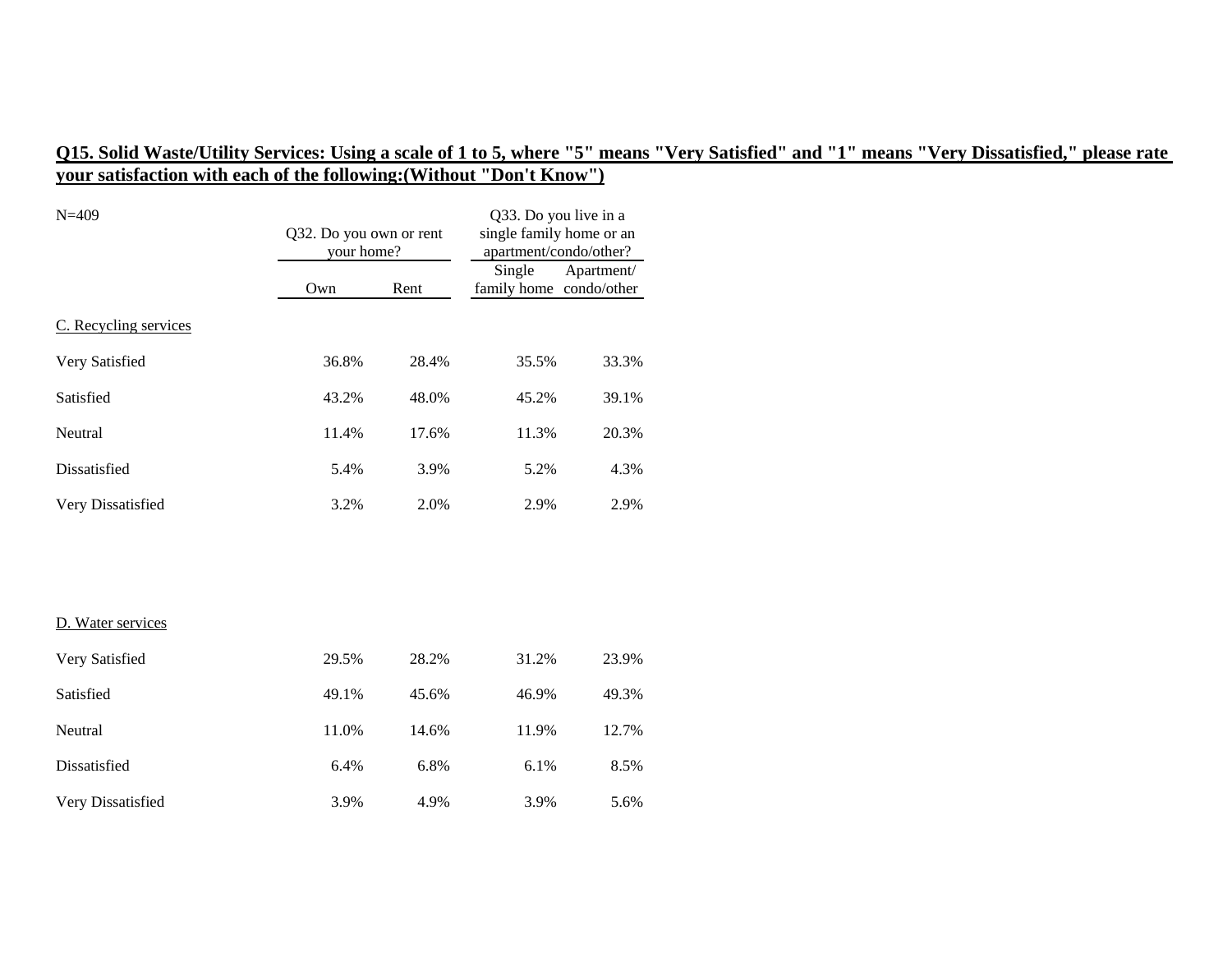| $N = 409$           | Q32. Do you own or rent<br>your home? |       | Q33. Do you live in a<br>single family home or an<br>apartment/condo/other? |            |
|---------------------|---------------------------------------|-------|-----------------------------------------------------------------------------|------------|
|                     | Own                                   | Rent  | Single<br>family home condo/other                                           | Apartment/ |
| E. Sewer services   |                                       |       |                                                                             |            |
| Very Satisfied      | 29.7%                                 | 29.1% | 30.3%                                                                       | 27.1%      |
| Satisfied           | 50.6%                                 | 46.6% | 49.3%                                                                       | 50.0%      |
| Neutral             | 13.0%                                 | 17.5% | 13.3%                                                                       | 17.1%      |
| <b>Dissatisfied</b> | 3.7%                                  | 2.9%  | 4.0%                                                                        | 1.4%       |
| Very Dissatisfied   | 3.0%                                  | 3.9%  | 3.0%                                                                        | 4.3%       |
|                     |                                       |       |                                                                             |            |
|                     |                                       |       |                                                                             |            |
| F. Electric service |                                       |       |                                                                             |            |
| Very Satisfied      | 30.6%                                 | 27.7% | 30.2%                                                                       | 30.6%      |
| Satisfied           | 51.9%                                 | 46.5% | 51.2%                                                                       | 45.8%      |
| Neutral             | 13.1%                                 | 16.8% | 12.9%                                                                       | 18.1%      |
| Dissatisfied        | 2.6%                                  | 5.9%  | 3.4%                                                                        | 4.2%       |
| Very Dissatisfied   | 1.9%                                  | 3.0%  | 2.4%                                                                        | 1.4%       |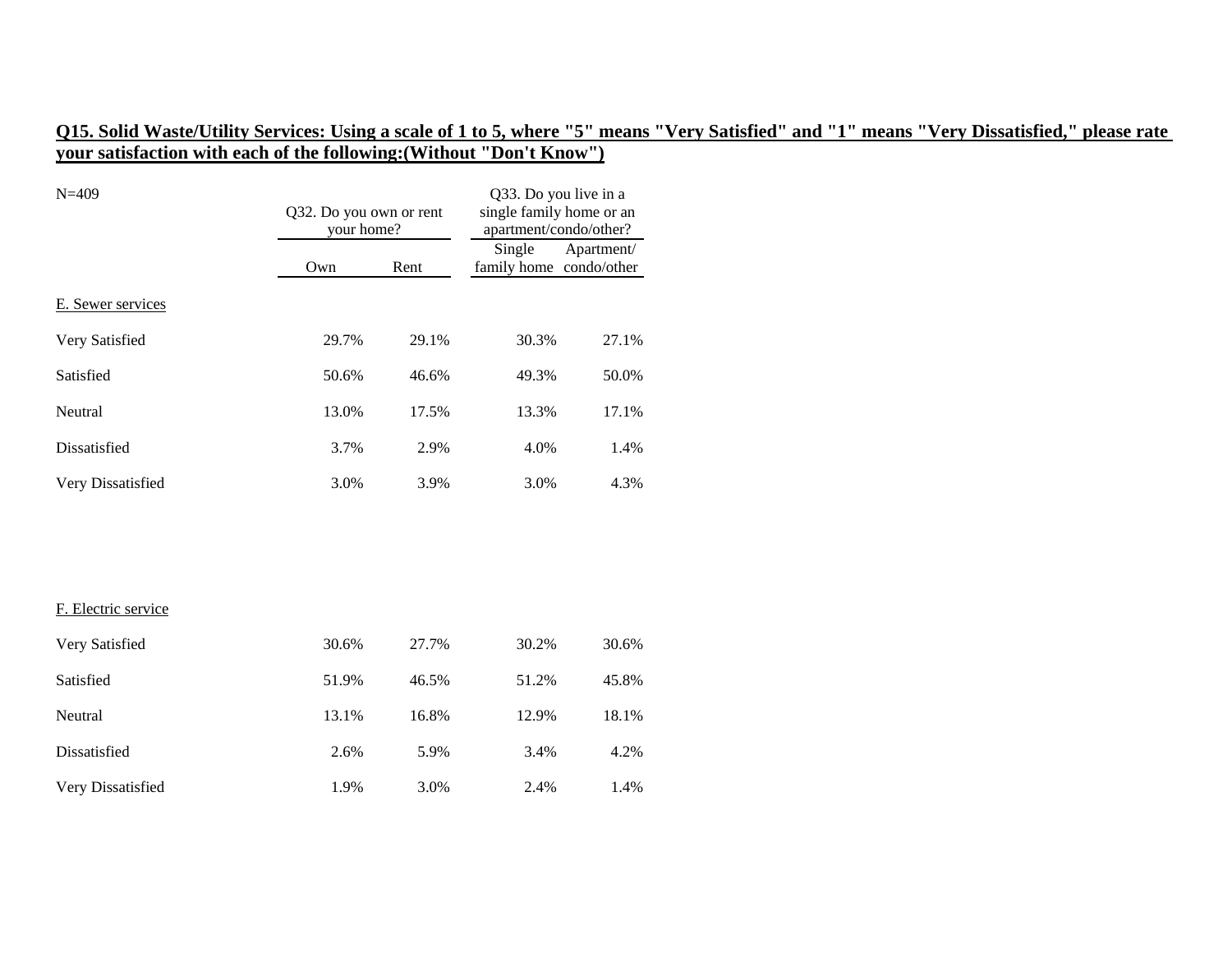| $N = 409$                 | Q32. Do you own or rent<br>your home? |       | Q33. Do you live in a<br>single family home or an<br>apartment/condo/other? |            |
|---------------------------|---------------------------------------|-------|-----------------------------------------------------------------------------|------------|
|                           | Own                                   | Rent  | Single<br>family home condo/other                                           | Apartment/ |
| <b>G. Utility Billing</b> |                                       |       |                                                                             |            |
| Very Satisfied            | 29.2%                                 | 29.8% | 30.4%                                                                       | 27.4%      |
| Satisfied                 | 49.3%                                 | 38.5% | 46.6%                                                                       | 42.5%      |
| Neutral                   | 12.3%                                 | 20.2% | 14.1%                                                                       | 16.4%      |
| Dissatisfied              | 7.4%                                  | 7.7%  | 6.7%                                                                        | 11.0%      |
| Very Dissatisfied         | 1.8%                                  | 3.8%  | 2.2%                                                                        | 2.7%       |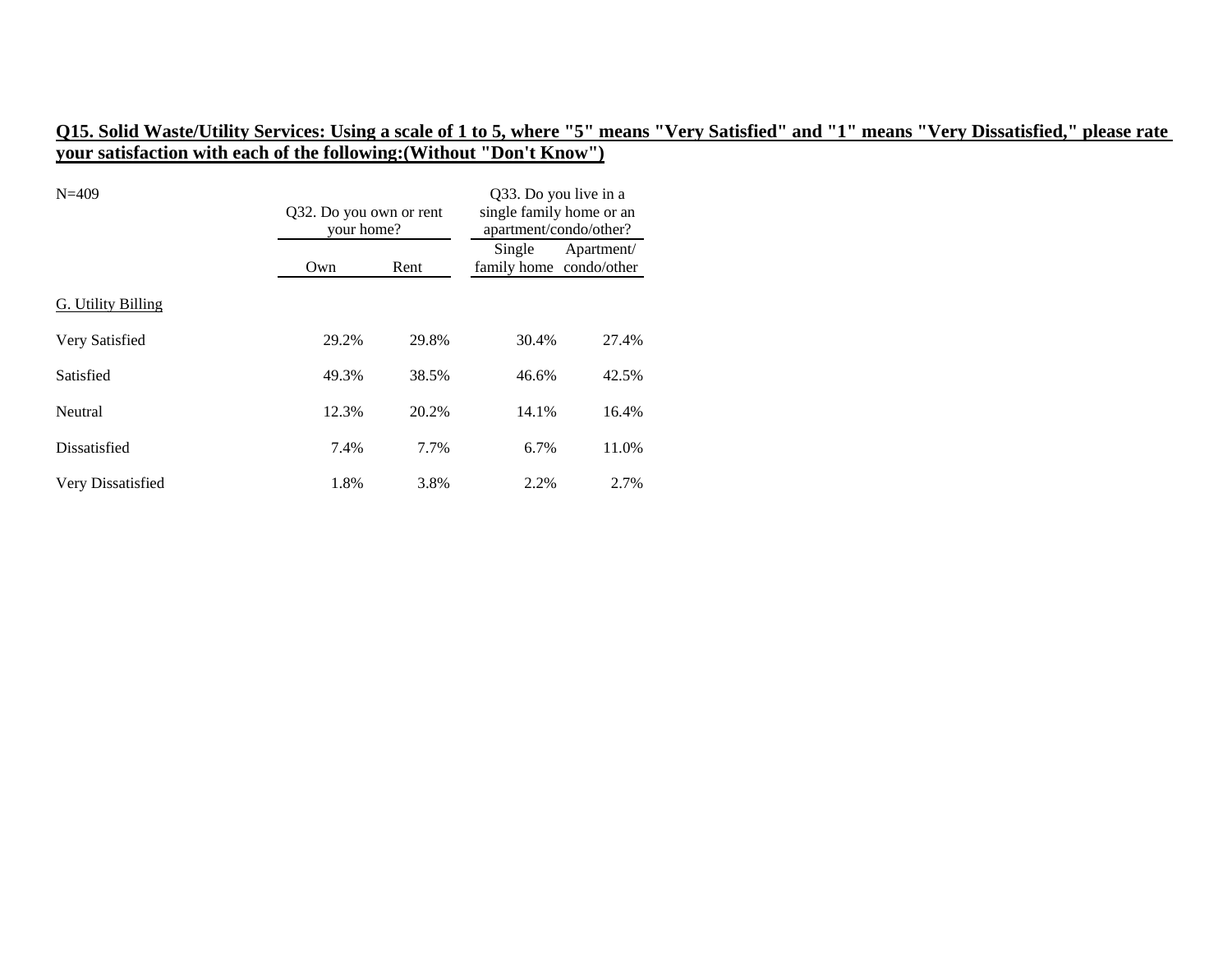# **Q16. Land Development: Using a five-point scale where "5" means Much Too Slow and "1" means Much Too Fast, please rate the City's current pace of development in each of the following areas. (Without "Don't Know")**

| $N = 409$                        | Q32. Do you own or rent<br>your home? |       | Q33. Do you live in a<br>single family home or an<br>apartment/condo/other? |            |
|----------------------------------|---------------------------------------|-------|-----------------------------------------------------------------------------|------------|
|                                  | Own                                   | Rent  | Single<br>family home condo/other                                           | Apartment/ |
| A. Office development            |                                       |       |                                                                             |            |
| Much too Slow                    | 7.0%                                  | 4.3%  | 7.6%                                                                        | 0.0%       |
| <b>Too Slow</b>                  | 20.6%                                 | 24.3% | 22.4%                                                                       | 20.0%      |
| Just Right                       | 54.2%                                 | 58.6% | 51.5%                                                                       | 71.1%      |
| <b>Too Fast</b>                  | 9.8%                                  | 7.1%  | 10.1%                                                                       | 4.4%       |
| Much too Fast                    | 8.4%                                  | 5.7%  | 8.4%                                                                        | 4.4%       |
|                                  |                                       |       |                                                                             |            |
| <b>B.</b> Industrial development |                                       |       |                                                                             |            |
| Much too Slow                    | 6.7%                                  | 5.4%  | 7.6%                                                                        | 0.0%       |
| <b>Too Slow</b>                  | 37.7%                                 | 25.7% | 36.5%                                                                       | 24.4%      |
| Just Right                       | 39.5%                                 | 48.6% | 39.4%                                                                       | 51.1%      |
| <b>Too Fast</b>                  | 8.5%                                  | 12.2% | 8.4%                                                                        | 17.8%      |
| Much too Fast                    | 7.6%                                  | 8.1%  | 8.0%                                                                        | 6.7%       |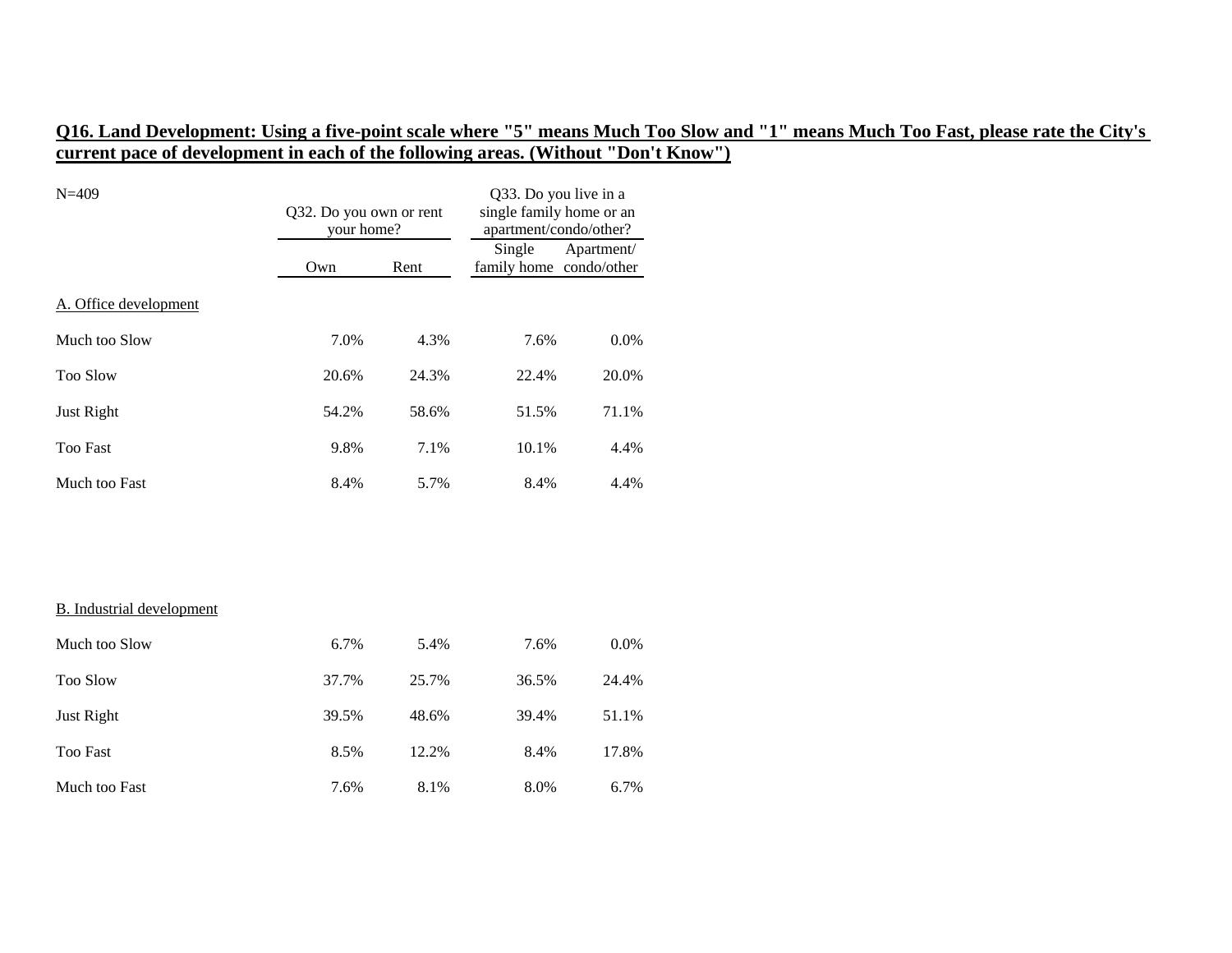# **Q16. Land Development: Using a five-point scale where "5" means Much Too Slow and "1" means Much Too Fast, please rate the City's current pace of development in each of the following areas. (Without "Don't Know")**

| $N = 409$                                | Q32. Do you own or rent<br>your home? |       | Q33. Do you live in a<br>single family home or an<br>apartment/condo/other? |            |
|------------------------------------------|---------------------------------------|-------|-----------------------------------------------------------------------------|------------|
|                                          | Own                                   | Rent  | Single<br>family home condo/other                                           | Apartment/ |
| C. Multi-family residential development  |                                       |       |                                                                             |            |
| Much too Slow                            | 3.8%                                  | 4.2%  | 4.4%                                                                        | 3.3%       |
| <b>Too Slow</b>                          | 3.4%                                  | 21.1% | 6.1%                                                                        | 20.0%      |
| <b>Just Right</b>                        | 13.4%                                 | 25.3% | 15.6%                                                                       | 20.0%      |
| <b>Too Fast</b>                          | 27.1%                                 | 16.8% | 24.7%                                                                       | 20.0%      |
| Much too Fast                            | 52.3%                                 | 32.6% | 49.2%                                                                       | 36.7%      |
|                                          |                                       |       |                                                                             |            |
| D. Single-family residential development |                                       |       |                                                                             |            |
| Much too Slow                            | 23.8%                                 | 12.0% | 21.6%                                                                       | 16.9%      |
| Too Slow                                 | 29.4%                                 | 43.5% | 32.1%                                                                       | 40.7%      |
| Just Right                               | 25.7%                                 | 29.3% | 26.0%                                                                       | 25.4%      |
| <b>Too Fast</b>                          | 12.1%                                 | 9.8%  | 12.2%                                                                       | 6.8%       |
| Much too Fast                            | 9.1%                                  | 5.4%  | 8.1%                                                                        | 10.2%      |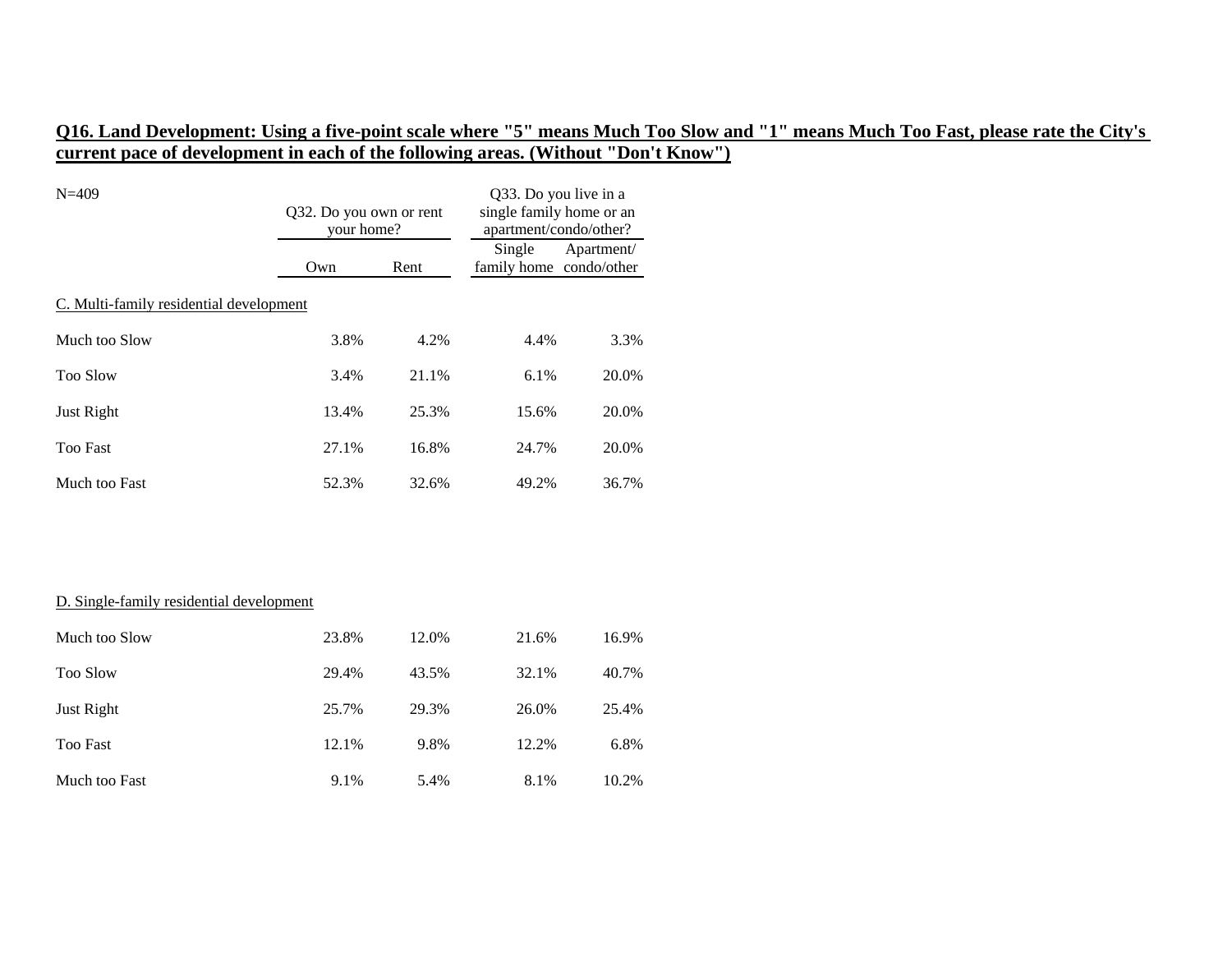# **Q16. Land Development: Using a five-point scale where "5" means Much Too Slow and "1" means Much Too Fast, please rate the City's current pace of development in each of the following areas. (Without "Don't Know")**

| $N = 409$             |       | Q32. Do you own or rent<br>your home? |                                   | Q33. Do you live in a<br>single family home or an<br>apartment/condo/other? |  |
|-----------------------|-------|---------------------------------------|-----------------------------------|-----------------------------------------------------------------------------|--|
|                       | Own   | Rent                                  | Single<br>family home condo/other | Apartment/                                                                  |  |
| E. Retail development |       |                                       |                                   |                                                                             |  |
| Much too Slow         | 7.5%  | 3.4%                                  | 7.1%                              | 3.5%                                                                        |  |
| <b>Too Slow</b>       | 24.4% | 16.1%                                 | 22.9%                             | 21.1%                                                                       |  |
| Just Right            | 50.4% | 59.8%                                 | 52.5%                             | 50.9%                                                                       |  |
| <b>Too Fast</b>       | 9.1%  | 17.2%                                 | 8.9%                              | 21.1%                                                                       |  |
| Much too Fast         | 8.7%  | 3.4%                                  | 8.6%                              | 3.5%                                                                        |  |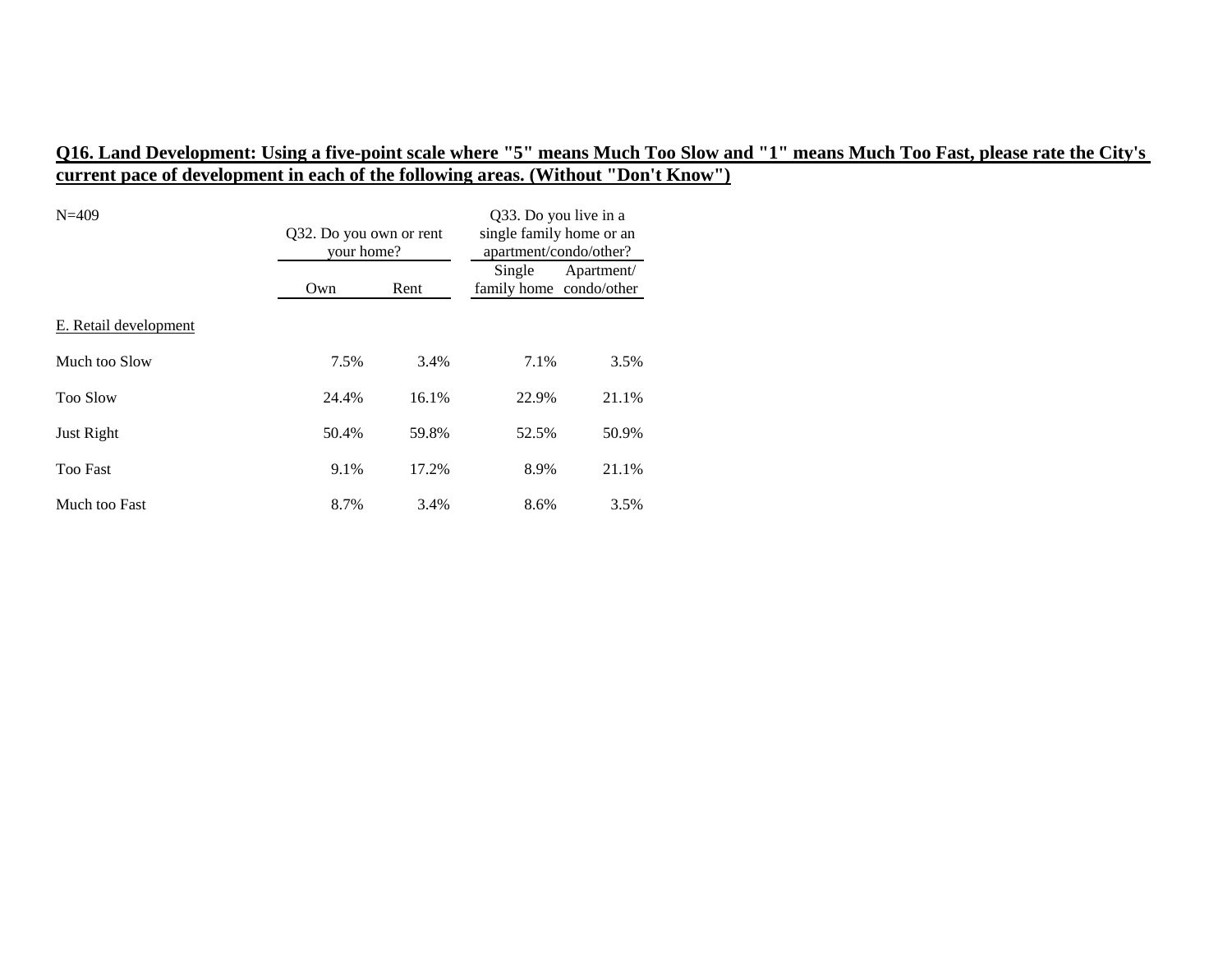| $N = 409$                 | Q32. Do you own or rent<br>your home? |       | Q33. Do you live in a<br>single family home or an<br>apartment/condo/other? |            |  |
|---------------------------|---------------------------------------|-------|-----------------------------------------------------------------------------|------------|--|
|                           | Own                                   | Rent  | Single<br>family home condo/other                                           | Apartment/ |  |
| A. Library Services       |                                       |       |                                                                             |            |  |
| Much Higher               | 6.6%                                  | 7.0%  | 6.0%                                                                        | 10.2%      |  |
| A little Higher           | 26.3%                                 | 24.4% | 25.1%                                                                       | 27.1%      |  |
| Stay the Same             | 65.3%                                 | 68.6% | 67.1%                                                                       | 62.7%      |  |
| A little Lower            | 1.5%                                  | 0.0%  | 1.4%                                                                        | 0.0%       |  |
| Much Lower                | 0.4%                                  | 0.0%  | 0.4%                                                                        | 0.0%       |  |
|                           |                                       |       |                                                                             |            |  |
|                           |                                       |       |                                                                             |            |  |
| <b>B.</b> Law enforcement |                                       |       |                                                                             |            |  |
| Much Higher               | 9.5%                                  | 6.5%  | 9.9%                                                                        | 5.1%       |  |
| A little Higher           | 35.6%                                 | 31.5% | 36.3%                                                                       | 27.1%      |  |
| Stay the Same             | 50.6%                                 | 52.2% | 50.7%                                                                       | 50.8%      |  |
| A little Lower            | 2.4%                                  | 6.5%  | 2.1%                                                                        | 10.2%      |  |
| Much Lower                | 2.0%                                  | 3.3%  | 1.1%                                                                        | 6.8%       |  |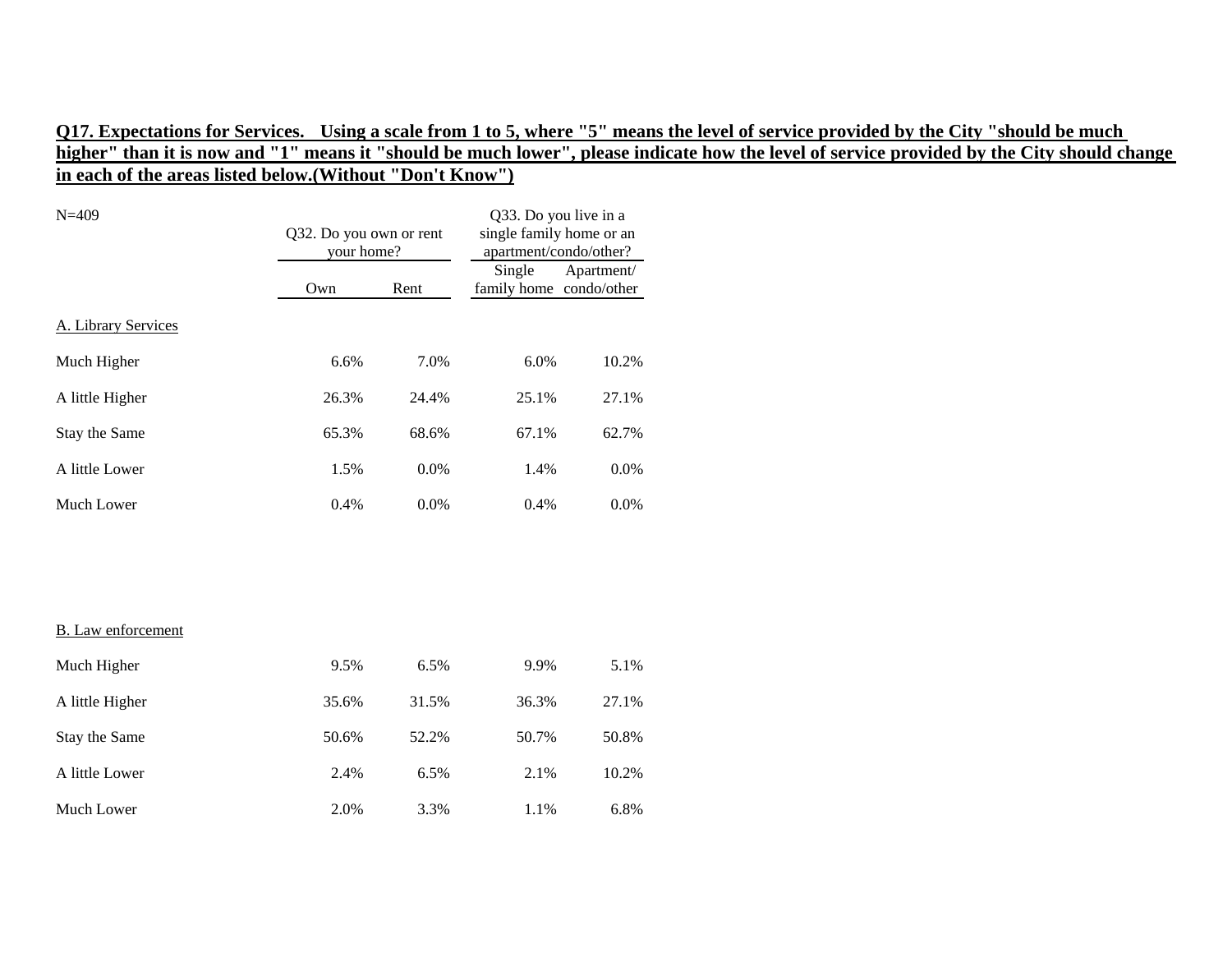| $N = 409$                     | Q32. Do you own or rent<br>your home? |       | Q33. Do you live in a<br>single family home or an<br>apartment/condo/other? |            |
|-------------------------------|---------------------------------------|-------|-----------------------------------------------------------------------------|------------|
|                               | Own                                   | Rent  | Single<br>family home condo/other                                           | Apartment/ |
| C. Fire response              |                                       |       |                                                                             |            |
| Much Higher                   | 6.7%                                  | 1.2%  | 6.4%                                                                        | 1.9%       |
| A little Higher               | 23.8%                                 | 20.7% | 24.5%                                                                       | 17.0%      |
| Stay the Same                 | 68.2%                                 | 76.8% | 67.9%                                                                       | 79.2%      |
| A little Lower                | 0.8%                                  | 1.2%  | 0.8%                                                                        | 1.9%       |
| Much Lower                    | 0.4%                                  | 0.0%  | 0.4%                                                                        | 0.0%       |
|                               |                                       |       |                                                                             |            |
|                               |                                       |       |                                                                             |            |
| D. Emergency medical services |                                       |       |                                                                             |            |
| Much Higher                   | 7.2%                                  | 4.9%  | 7.7%                                                                        | 3.8%       |
| A little Higher               | 27.1%                                 | 24.7% | 26.8%                                                                       | 24.5%      |
| Stay the Same                 | 65.3%                                 | 70.4% | 65.1%                                                                       | 71.7%      |
| A little Lower                | 0.4%                                  | 0.0%  | 0.4%                                                                        | 0.0%       |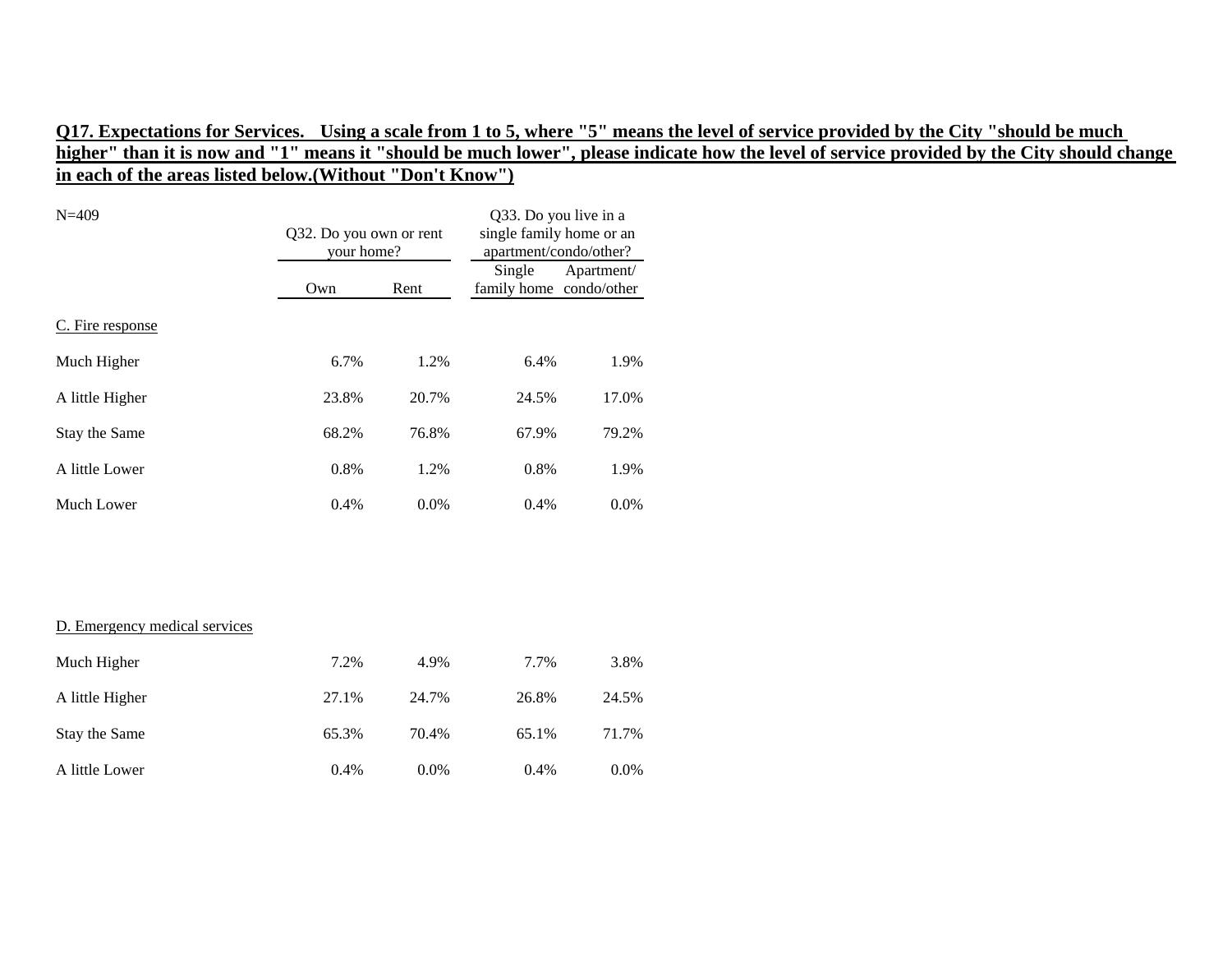| $N = 409$                | Q32. Do you own or rent<br>your home? |       | Q33. Do you live in a<br>single family home or an<br>apartment/condo/other? |            |
|--------------------------|---------------------------------------|-------|-----------------------------------------------------------------------------|------------|
|                          | Own                                   | Rent  | Single<br>family home condo/other                                           | Apartment/ |
| E. Parks and open space  |                                       |       |                                                                             |            |
| Much Higher              | 14.9%                                 | 13.7% | 15.3%                                                                       | 13.4%      |
| A little Higher          | 32.1%                                 | 42.1% | 34.0%                                                                       | 38.8%      |
| Stay the Same            | 49.3%                                 | 42.1% | 47.6%                                                                       | 43.3%      |
| A little Lower           | 3.0%                                  | 2.1%  | 2.4%                                                                        | 4.5%       |
| Much Lower               | 0.7%                                  | 0.0%  | 0.7%                                                                        | 0.0%       |
|                          |                                       |       |                                                                             |            |
|                          |                                       |       |                                                                             |            |
| F. Recreation activities |                                       |       |                                                                             |            |
| Much Higher              | 12.5%                                 | 13.0% | 13.1%                                                                       | 12.1%      |
| A little Higher          | 32.8%                                 | 41.3% | 34.9%                                                                       | 37.9%      |
| Stay the Same            | 51.7%                                 | 45.7% | 49.5%                                                                       | 48.5%      |
| A little Lower           | 2.6%                                  | 0.0%  | 2.1%                                                                        | 1.5%       |
| Much Lower               | 0.4%                                  | 0.0%  | 0.3%                                                                        | 0.0%       |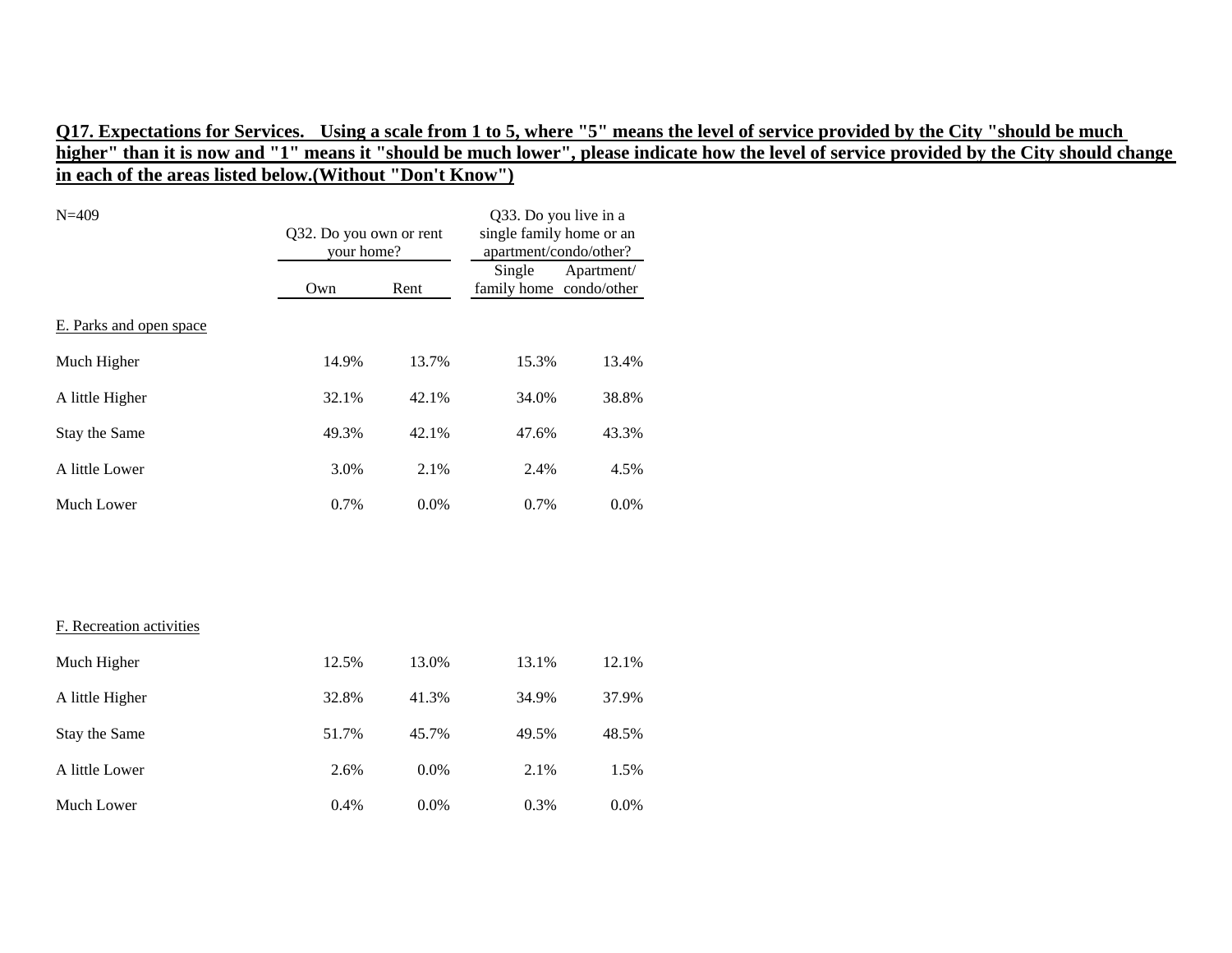| $N = 409$                                             | Q32. Do you own or rent<br>your home? |         | Q33. Do you live in a<br>single family home or an<br>apartment/condo/other? |            |  |
|-------------------------------------------------------|---------------------------------------|---------|-----------------------------------------------------------------------------|------------|--|
|                                                       | Own                                   | Rent    | Single<br>family home condo/other                                           | Apartment/ |  |
| G. Maintenance of Infrastructure (streets, sidewalks) |                                       |         |                                                                             |            |  |
| Much Higher                                           | 35.6%                                 | 31.0%   | 35.4%                                                                       | 30.0%      |  |
| A little Higher                                       | 44.0%                                 | 42.0%   | 43.4%                                                                       | 45.7%      |  |
| Stay the Same                                         | 19.4%                                 | 26.0%   | 20.3%                                                                       | 22.9%      |  |
| A little Lower                                        | 0.4%                                  | $0.0\%$ | 0.3%                                                                        | $0.0\%$    |  |
| Much Lower                                            | 0.7%                                  | 1.0%    | 0.6%                                                                        | 1.4%       |  |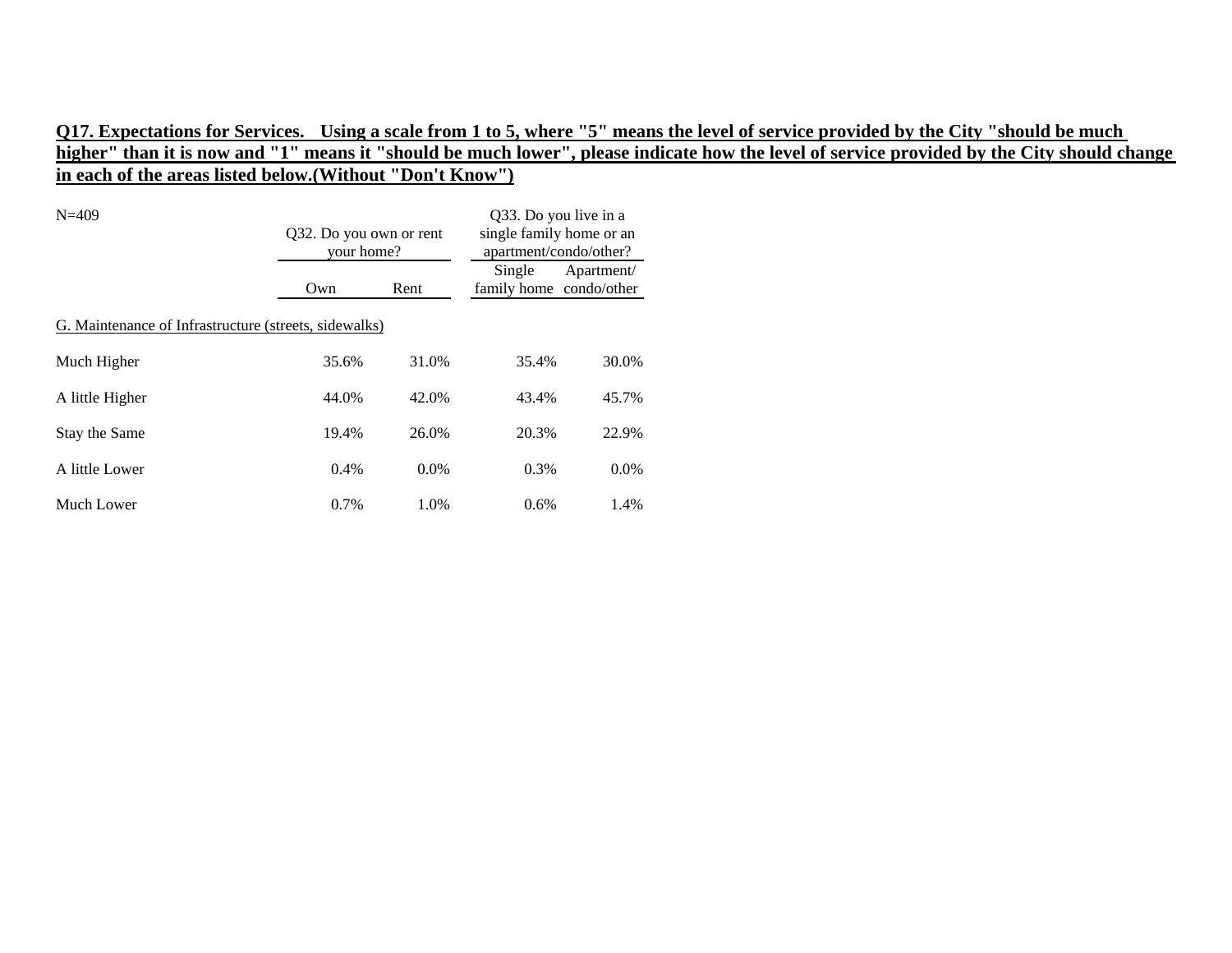# **Q18. What do you think are the THREE biggest issues San Marcos will face within the next FIVE years? (check up to three)**

| $N = 409$                                          | Q32. Do you own or rent<br>your home? |       | Q33. Do you live in a<br>single family home or an<br>apartment/condo/other? |            |  |  |
|----------------------------------------------------|---------------------------------------|-------|-----------------------------------------------------------------------------|------------|--|--|
|                                                    | Own                                   | Rent  | Single<br>family home condo/other                                           | Apartment/ |  |  |
| Q18. The THREE biggest issues San Marcos will face |                                       |       |                                                                             |            |  |  |
| Traffic                                            | 76.5%                                 | 72.6% | 75.8%                                                                       | 75.7%      |  |  |
| Planning for rapid growth                          | 56.7%                                 | 56.6% | 56.9%                                                                       | 60.8%      |  |  |
| Public schools                                     | 23.8%                                 | 19.8% | 21.7%                                                                       | 27.0%      |  |  |
| Road repair/maintenance/<br>expansion              | 33.2%                                 | 43.4% | 35.2%                                                                       | 35.1%      |  |  |
| Taxes/property taxes/finances                      | 25.2%                                 | 17.9% | 24.5%                                                                       | 17.6%      |  |  |
| Public transportation                              | 11.7%                                 | 22.6% | 11.3%                                                                       | 28.4%      |  |  |
| Crime                                              | 20.5%                                 | 17.9% | 22.9%                                                                       | 6.8%       |  |  |
| Environmental issues                               | 17.4%                                 | 31.1% | 18.7%                                                                       | 29.7%      |  |  |
| Utility rates                                      | 12.8%                                 | 19.8% | 12.5%                                                                       | 24.3%      |  |  |
| Neighborhood Preservation                          | 29.9%                                 | 19.8% | 29.1%                                                                       | 17.6%      |  |  |
| Other                                              | 4.7%                                  | 2.8%  | 4.9%                                                                        | 2.7%       |  |  |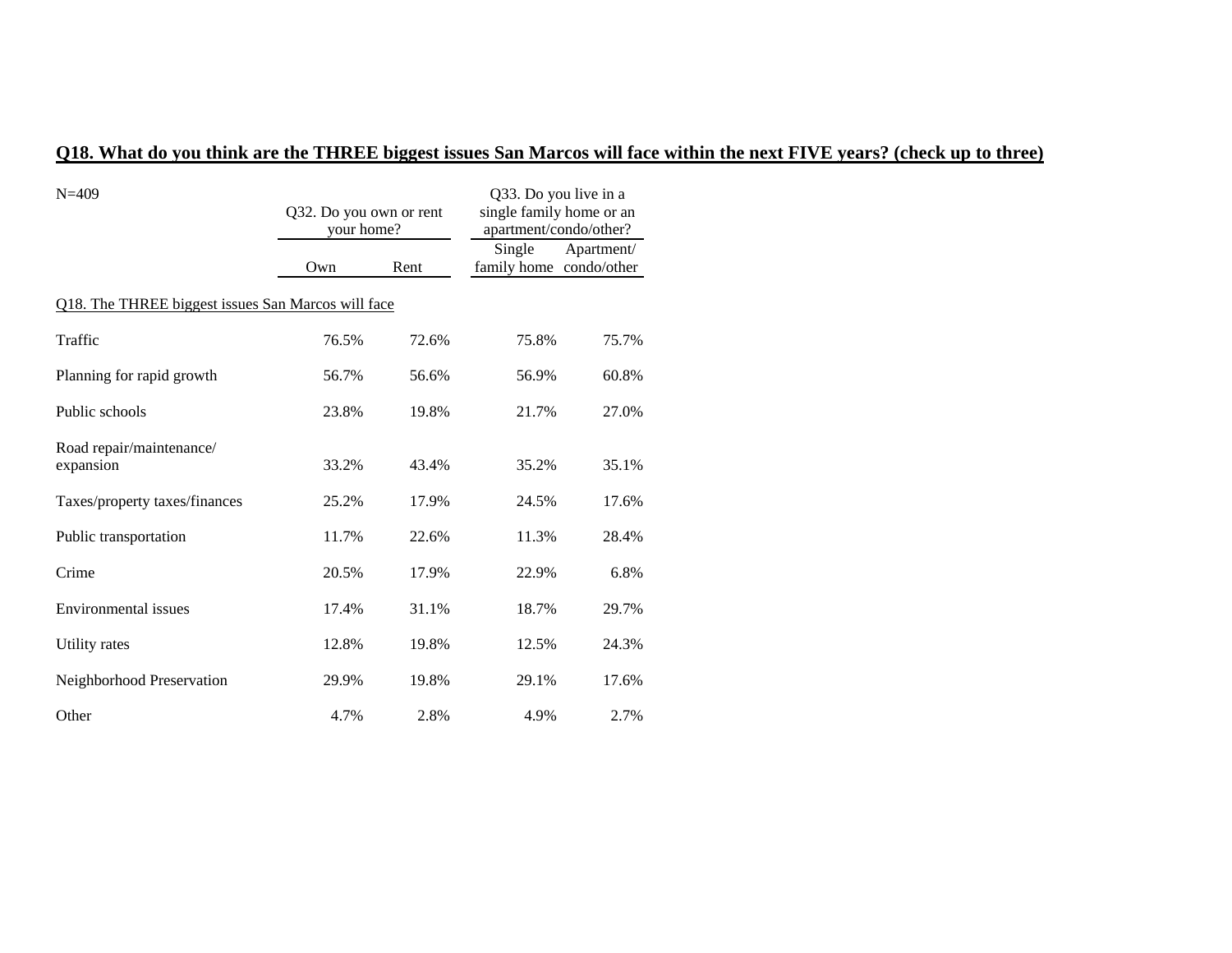### **Q19. Which of the following are the primary reasons you chose to live in San Marcos? (Check all that apply.)**

| $N = 409$                                                | Q32. Do you own or rent<br>your home? |       | Q33. Do you live in a<br>single family home or an<br>apartment/condo/other? |            |
|----------------------------------------------------------|---------------------------------------|-------|-----------------------------------------------------------------------------|------------|
|                                                          | Own                                   | Rent  | Single<br>family home condo/other                                           | Apartment/ |
| Q19. The primary reasons you chose to live in San Marcos |                                       |       |                                                                             |            |
| Location                                                 | 71.1%                                 | 65.1% | 70.0%                                                                       | 67.6%      |
| Convenience                                              | 32.6%                                 | 32.1% | 32.1%                                                                       | 35.1%      |
| Affordability                                            | 36.2%                                 | 44.3% | 36.7%                                                                       | 43.2%      |
| Quality of life                                          | 46.0%                                 | 38.7% | 46.8%                                                                       | 31.1%      |
| I grew up here                                           | 19.5%                                 | 14.2% | 18.7%                                                                       | 14.9%      |
| Went to college here                                     | 23.2%                                 | 40.6% | 24.5%                                                                       | 40.5%      |
| Schools                                                  | 7.7%                                  | 11.3% | 8.6%                                                                        | 8.1%       |
| It's Safe community                                      | 32.9%                                 | 43.4% | 33.6%                                                                       | 43.2%      |
| Good city services, such as<br>police and fire           | 18.8%                                 | 18.9% | 19.0%                                                                       | 17.6%      |
| Parks and recreation programs                            | 19.1%                                 | 34.9% | 22.3%                                                                       | 27.0%      |
| Friends/family are here                                  | 37.2%                                 | 36.8% | 37.6%                                                                       | 33.8%      |
| Entertainment opportunities                              | 6.7%                                  | 12.3% | 8.3%                                                                        | 8.1%       |
| <b>Business opportunities</b>                            | 12.4%                                 | 15.1% | 13.8%                                                                       | 12.2%      |
| I don't know                                             | 3.0%                                  | 1.9%  | 3.1%                                                                        | 2.7%       |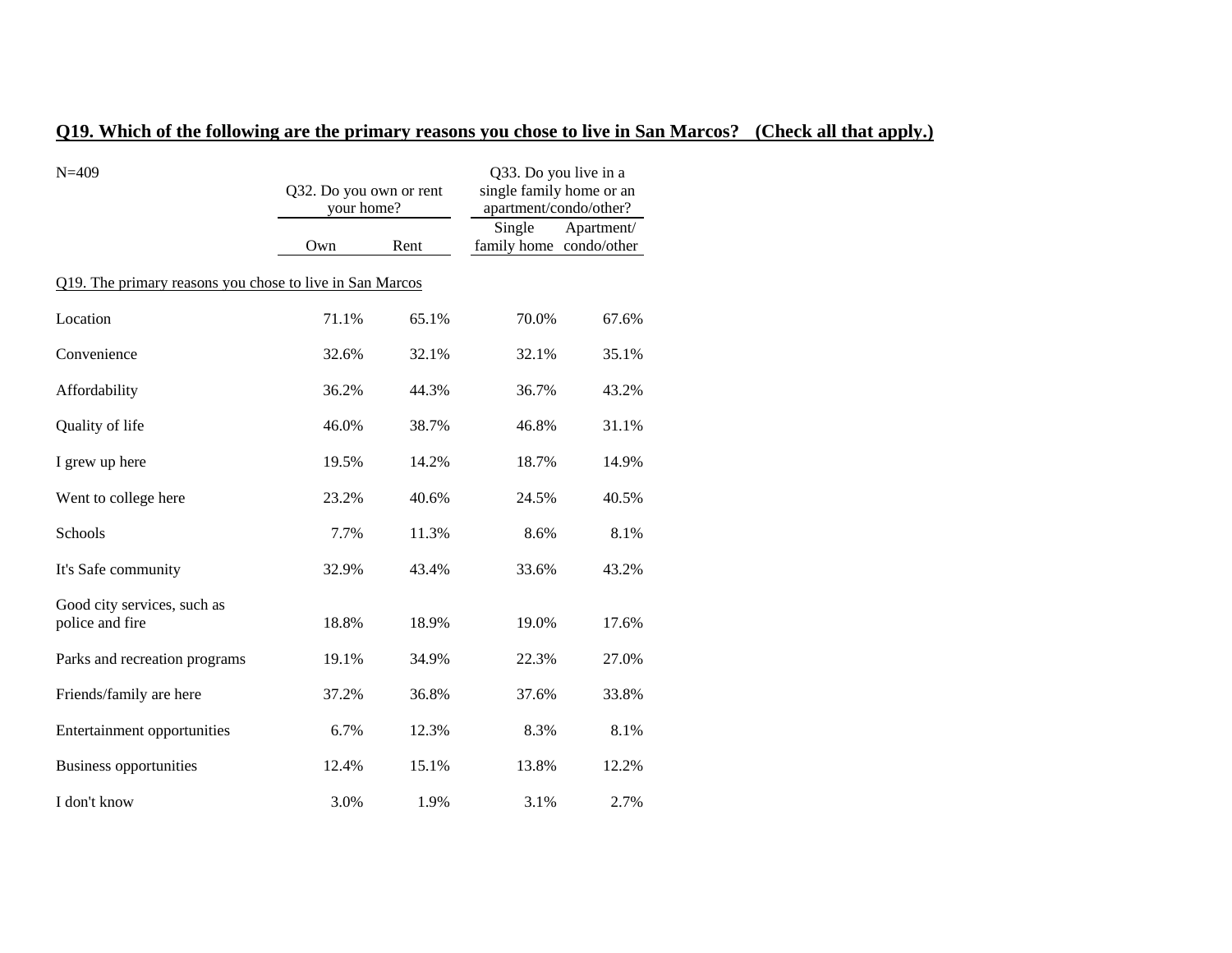# **Q20. Have you done any of the following during the past year? (Check all that apply.)**

| $N = 409$                                                                                                 | Q32. Do you own or rent<br>your home? |       | Q33. Do you live in a<br>single family home or an<br>apartment/condo/other? |            |
|-----------------------------------------------------------------------------------------------------------|---------------------------------------|-------|-----------------------------------------------------------------------------|------------|
|                                                                                                           | Own                                   | Rent  | Single<br>family home condo/other                                           | Apartment/ |
| <u>Q20. Have you done any of the following during the past year?</u>                                      |                                       |       |                                                                             |            |
| Attended a City Council<br>Meeting or other local public<br>meeting                                       | 31.2%                                 | 22.6% | 30.0%                                                                       | 23.0%      |
| Watched a City Council<br>Meeting or other local public<br>meeting on cable or online                     | 38.6%                                 | 21.7% | 37.0%                                                                       | 21.6%      |
| Volunteered with the City of<br>San                                                                       | 20.1%                                 | 17.9% | 19.9%                                                                       | 17.6%      |
| Attended a City social event<br>(concert series, art walk,<br>library or parks classes,<br>holiday event) | 67.4%                                 | 61.3% | 67.3%                                                                       | 58.1%      |
| None of these                                                                                             | 22.1%                                 | 34.0% | 22.6%                                                                       | 36.5%      |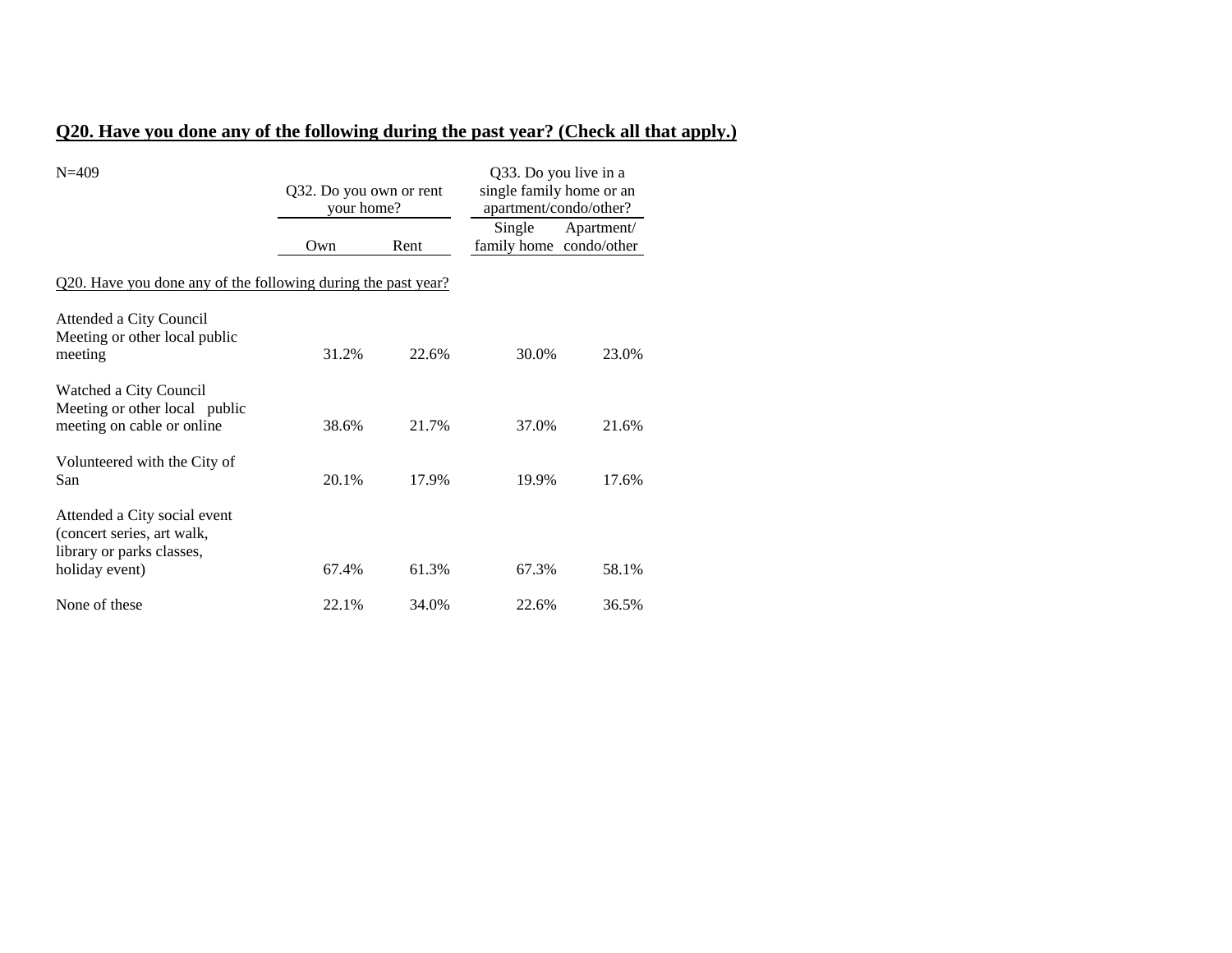### **Q21. Are you familiar with the following programs offered by the City of San Marcos? (Check all that apply.)**

| $N = 409$                                                 | Q32. Do you own or rent<br>your home? |       | Q33. Do you live in a<br>single family home or an<br>apartment/condo/other? |            |
|-----------------------------------------------------------|---------------------------------------|-------|-----------------------------------------------------------------------------|------------|
|                                                           | Own                                   | Rent  | Single<br>family home condo/other                                           | Apartment/ |
| <u>Q21. Are you familiar with the following programs?</u> |                                       |       |                                                                             |            |
| <b>San Marcos Citizens Fire</b><br>Academy                | 20.8%                                 | 10.4% | 21.7%                                                                       | 5.4%       |
| San Marcos Citizens Police<br>Academy                     | 32.6%                                 | 16.0% | 30.9%                                                                       | 18.9%      |
| Keep San Marcos Beautiful                                 | 40.9%                                 | 42.5% | 41.0%                                                                       | 43.2%      |
| <b>ACT</b> (Achieving Community<br>Together)              | 13.1%                                 | 14.2% | 13.5%                                                                       | 13.5%      |
| Parks and Recreation Youth<br>Services                    | 30.9%                                 | 20.8% | 30.9%                                                                       | 16.2%      |
| Parks and Recreation $50+$<br>Programs                    | 38.3%                                 | 17.9% | 34.9%                                                                       | 24.3%      |
| None of these                                             | 30.2%                                 | 38.7% | 30.9%                                                                       | 36.5%      |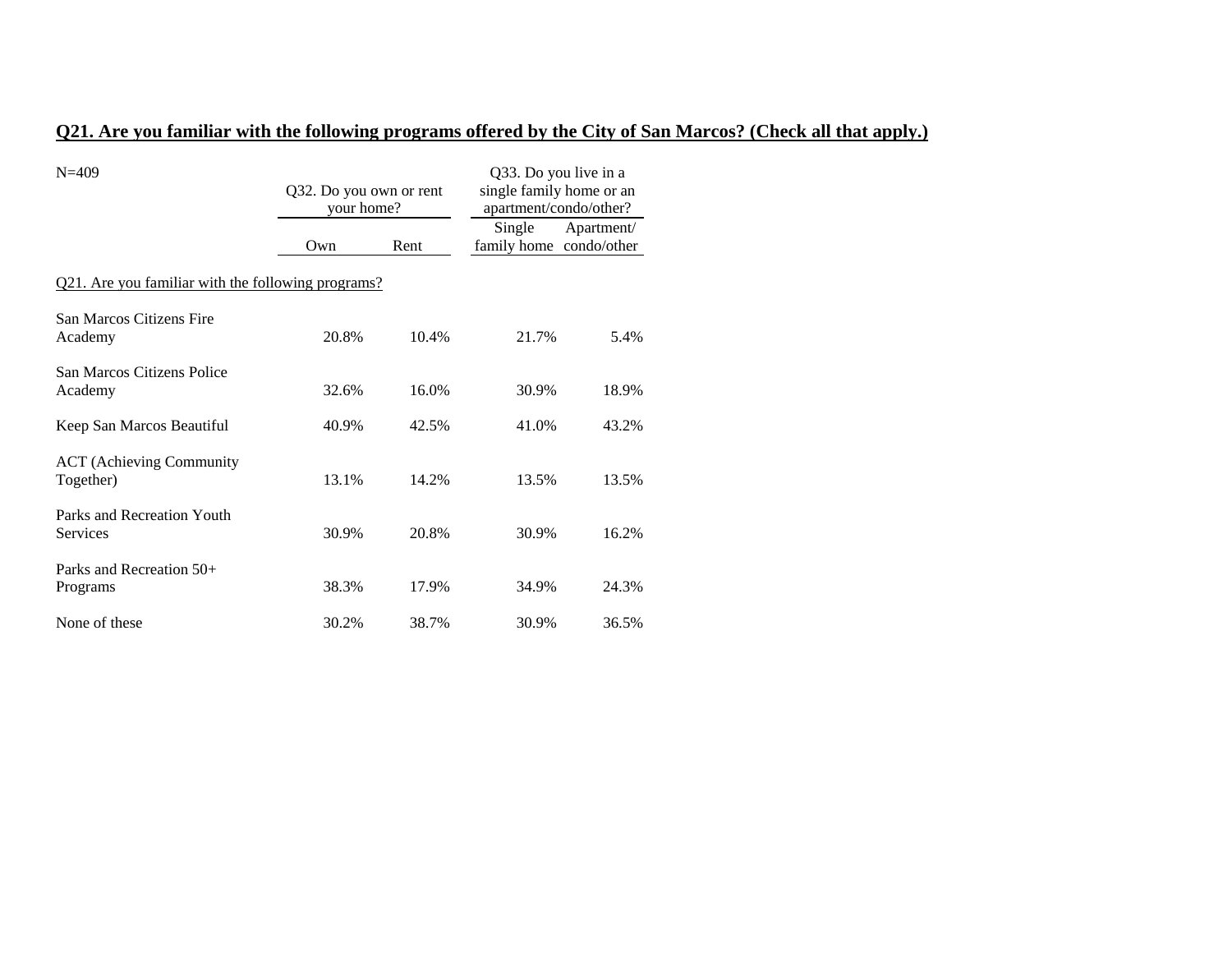| $N = 409$                                   | Q32. Do you own or rent<br>your home? |       | Q33. Do you live in a<br>single family home or an<br>apartment/condo/other? |            |
|---------------------------------------------|---------------------------------------|-------|-----------------------------------------------------------------------------|------------|
|                                             | Own                                   | Rent  | Single<br>family home condo/other                                           | Apartment/ |
| A. I have confidence in the City's finances |                                       |       |                                                                             |            |
| <b>Strongly Agree</b>                       | 7.3%                                  | 5.7%  | 7.7%                                                                        | 3.4%       |
| Agree                                       | 34.2%                                 | 27.6% | 33.6%                                                                       | 29.3%      |
| Neutral                                     | 41.9%                                 | 44.8% | 41.3%                                                                       | 46.6%      |
| Disagree                                    | 13.1%                                 | 17.2% | 14.3%                                                                       | 12.1%      |
| <b>Strongly Disagree</b>                    | 3.5%                                  | 4.6%  | 3.1%                                                                        | 8.6%       |

### B. The City is ensuring that there is adequate long-term affordable water

| <b>Strongly Agree</b>    | 9.4%  | 8.3%  | 10.0% | 5.2%  |
|--------------------------|-------|-------|-------|-------|
| Agree                    | 27.6% | 28.6% | 27.6% | 27.6% |
| Neutral                  | 37.0% | 32.1% | 35.1% | 36.2% |
| Disagree                 | 17.3% | 25.0% | 19.7% | 20.7% |
| <b>Strongly Disagree</b> | 8.7%  | 6.0%  | 7.5%  | 10.3% |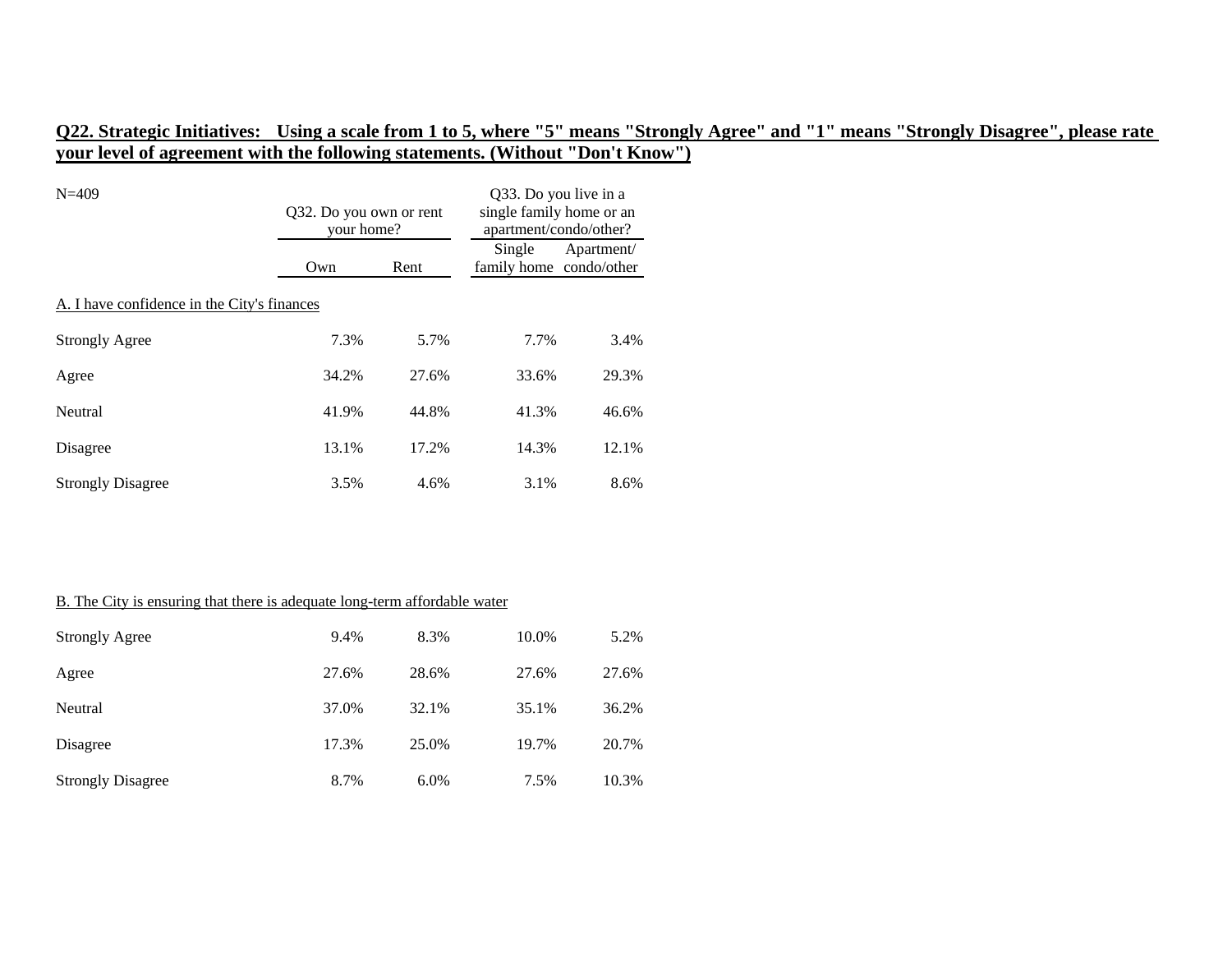| $N = 409$                                                              | Q32. Do you own or rent<br>your home? |       | Q33. Do you live in a<br>single family home or an<br>apartment/condo/other? |            |  |
|------------------------------------------------------------------------|---------------------------------------|-------|-----------------------------------------------------------------------------|------------|--|
|                                                                        | Own                                   | Rent  | Single<br>family home condo/other                                           | Apartment/ |  |
| C. The City is doing a good job of Beautification within the community |                                       |       |                                                                             |            |  |
| <b>Strongly Agree</b>                                                  | 7.3%                                  | 7.8%  | 8.6%                                                                        | 2.8%       |  |
| Agree                                                                  | 38.1%                                 | 44.7% | 38.7%                                                                       | 43.7%      |  |
| Neutral                                                                | 34.3%                                 | 32.0% | 33.0%                                                                       | 36.6%      |  |
| Disagree                                                               | 16.8%                                 | 10.7% | 15.9%                                                                       | 12.7%      |  |
| <b>Strongly Disagree</b>                                               | 3.5%                                  | 4.9%  | 3.8%                                                                        | 4.2%       |  |

| D. The City is doing a good job planning for current and future transportation and<br>infrastructure needs |       |       |       |       |
|------------------------------------------------------------------------------------------------------------|-------|-------|-------|-------|
| <b>Strongly Agree</b>                                                                                      | 4.5%  | 4.2%  | 4.4%  | 4.5%  |
| Agree                                                                                                      | 15.4% | 26.0% | 18.4% | 16.7% |
| Neutral                                                                                                    | 30.8% | 30.2% | 32.1% | 24.2% |
| Disagree                                                                                                   | 31.2% | 25.0% | 27.6% | 36.4% |
| <b>Strongly Disagree</b>                                                                                   | 18.0% | 14.6% | 17.4% | 18.2% |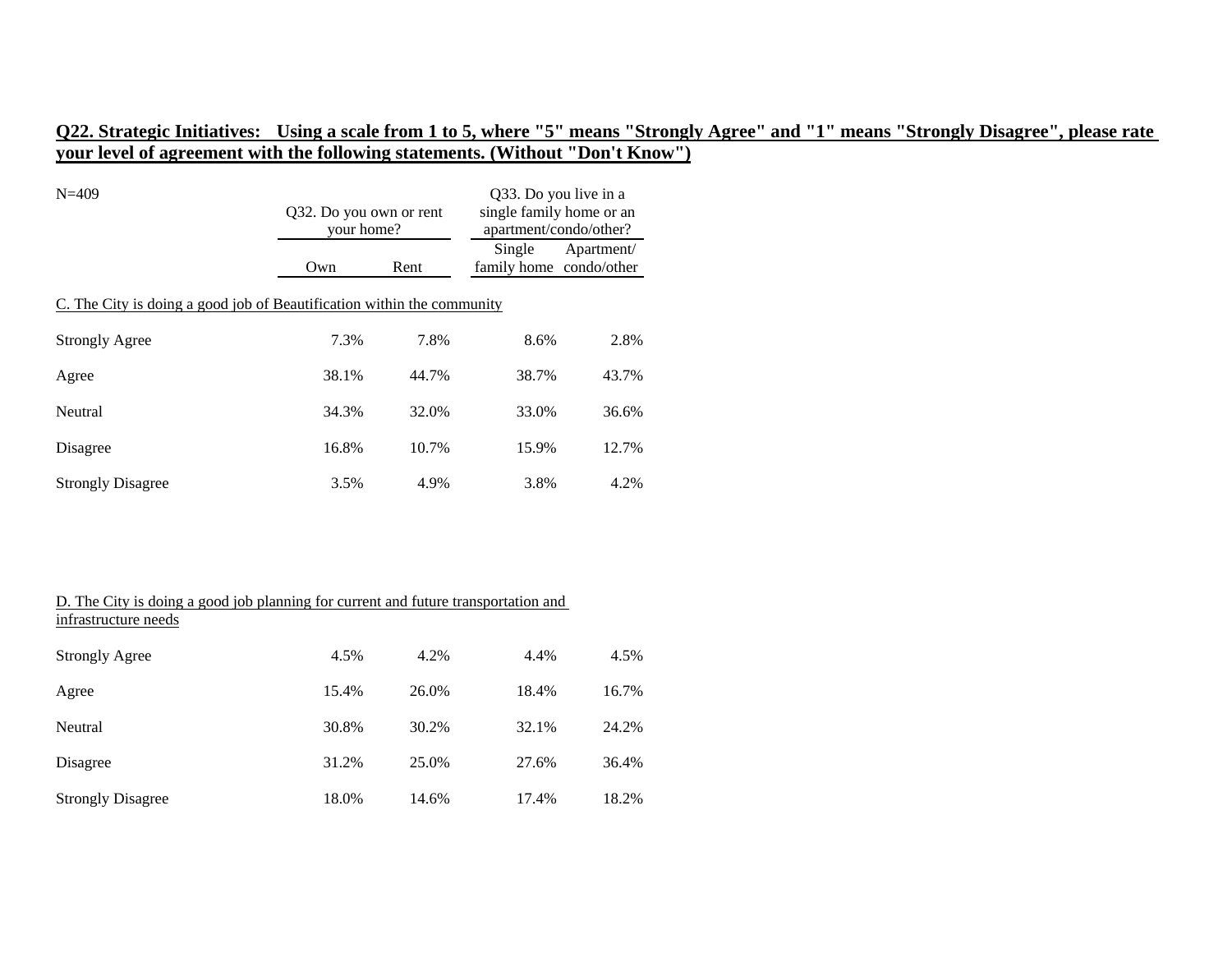| $N = 409$                                                                                                           | Q32. Do you own or rent<br>your home? |       | Q33. Do you live in a<br>single family home or an<br>apartment/condo/other? |            |
|---------------------------------------------------------------------------------------------------------------------|---------------------------------------|-------|-----------------------------------------------------------------------------|------------|
|                                                                                                                     | Own                                   | Rent  | Single<br>family home condo/other                                           | Apartment/ |
| E. The City does a good job of protecting and maintaining the river, while providing for<br>recreation on the river |                                       |       |                                                                             |            |
| <b>Strongly Agree</b>                                                                                               | 11.3%                                 | 11.7% | 11.9%                                                                       | 10.0%      |
| Agree                                                                                                               | 34.8%                                 | 35.9% | 34.9%                                                                       | 34.3%      |
| Neutral                                                                                                             | 29.8%                                 | 25.2% | 28.8%                                                                       | 30.0%      |
| Disagree                                                                                                            | 14.5%                                 | 16.5% | 14.7%                                                                       | 14.3%      |
| <b>Strongly Disagree</b>                                                                                            | 9.6%                                  | 10.7% | 9.6%                                                                        | 11.4%      |

### F. The City is committed to the health and wellness of its citizens

| <b>Strongly Agree</b>    | 8.8%  | 5.9%  | 8.9%  | 4.5%  |
|--------------------------|-------|-------|-------|-------|
| Agree                    | 34.1% | 40.6% | 36.1% | 37.9% |
| Neutral                  | 42.5% | 37.6% | 39.5% | 45.5% |
| Disagree                 | 10.0% | 9.9%  | 10.0% | 9.1%  |
| <b>Strongly Disagree</b> | 4.6%  | 5.9%  | 5.5%  | 3.0%  |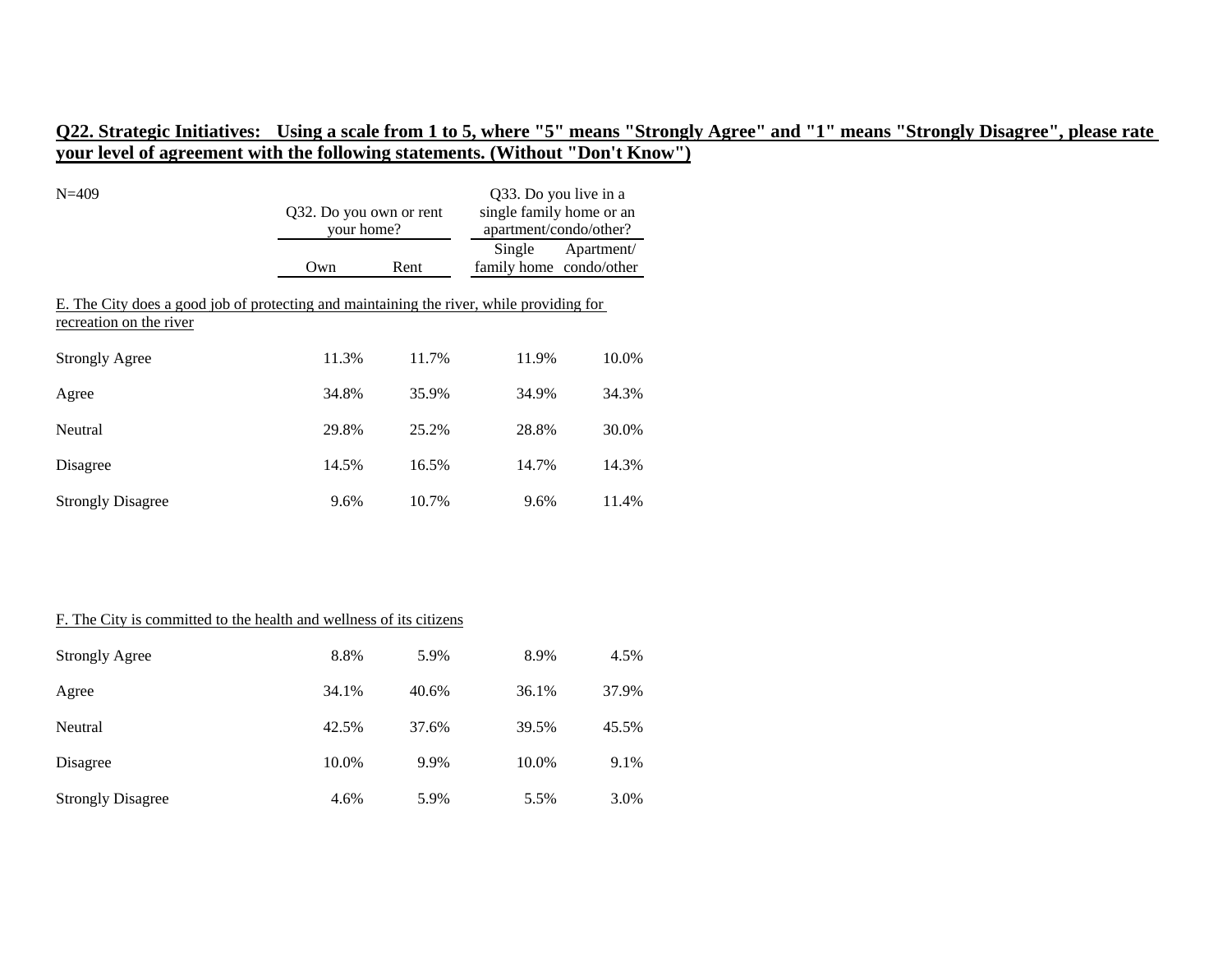| $N = 409$                                                                                                                           | Q32. Do you own or rent<br>your home? |       | Q33. Do you live in a<br>single family home or an<br>apartment/condo/other? |            |
|-------------------------------------------------------------------------------------------------------------------------------------|---------------------------------------|-------|-----------------------------------------------------------------------------|------------|
|                                                                                                                                     | Own                                   | Rent  | Single<br>family home condo/other                                           | Apartment/ |
| G. The City is committed to economic development, a diversified job base, and more housing<br>options to help grow the middle class |                                       |       |                                                                             |            |
| <b>Strongly Agree</b>                                                                                                               | 6.7%                                  | 8.3%  | 6.8%                                                                        | 9.1%       |
| Agree                                                                                                                               | 19.3%                                 | 26.0% | 19.6%                                                                       | 27.3%      |
| Neutral                                                                                                                             | 30.7%                                 | 27.1% | 32.1%                                                                       | 19.7%      |
| Disagree                                                                                                                            | 29.3%                                 | 30.2% | 29.1%                                                                       | 30.3%      |
| <b>Strongly Disagree</b>                                                                                                            | 14.1%                                 | 8.3%  | 12.5%                                                                       | 13.6%      |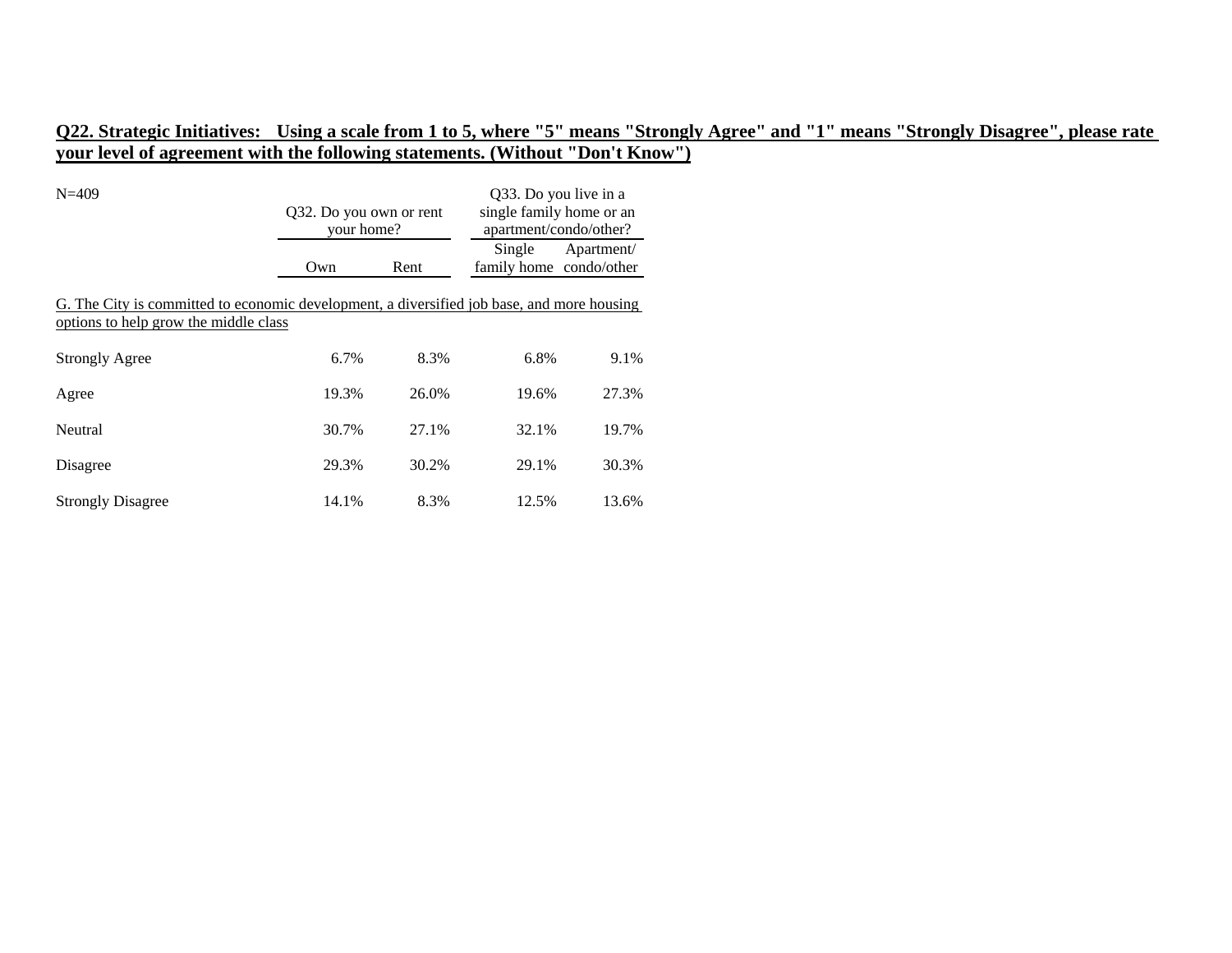| $N = 409$                                                                                               | Q32. Do you own or rent<br>your home? |       | Q33. Do you live in a<br>single family home or an<br>apartment/condo/other? |            |
|---------------------------------------------------------------------------------------------------------|---------------------------------------|-------|-----------------------------------------------------------------------------|------------|
|                                                                                                         | Own                                   | Rent  | Single<br>family home condo/other                                           | Apartment/ |
| A. The City should invest tax dollars in social services funding (to help non-profit)<br>organizations) |                                       |       |                                                                             |            |
| <b>Strongly Agree</b>                                                                                   | 11.6%                                 | 17.2% | 10.9%                                                                       | 21.4%      |
| Agree                                                                                                   | 33.6%                                 | 42.4% | 36.0%                                                                       | 37.1%      |
| Neutral                                                                                                 | 30.0%                                 | 22.2% | 28.7%                                                                       | 24.3%      |
| Disagree                                                                                                | 15.5%                                 | 11.1% | 14.9%                                                                       | 11.4%      |
| <b>Strongly Disagree</b>                                                                                | 9.4%                                  | 7.1%  | 9.6%                                                                        | 5.7%       |

#### B. The City should invest tax dollars in Downtown revitalization

| <b>Strongly Agree</b>    | 11.0% | 15.7% | 12.9% | 8.2%  |
|--------------------------|-------|-------|-------|-------|
| Agree                    | 41.7% | 32.4% | 38.8% | 39.7% |
| Neutral                  | 29.7% | 34.3% | 29.1% | 38.4% |
| Disagree                 | 13.8% | 12.7% | 15.9% | 5.5%  |
| <b>Strongly Disagree</b> | 3.9%  | 4.9%  | 3.2%  | 8.2%  |